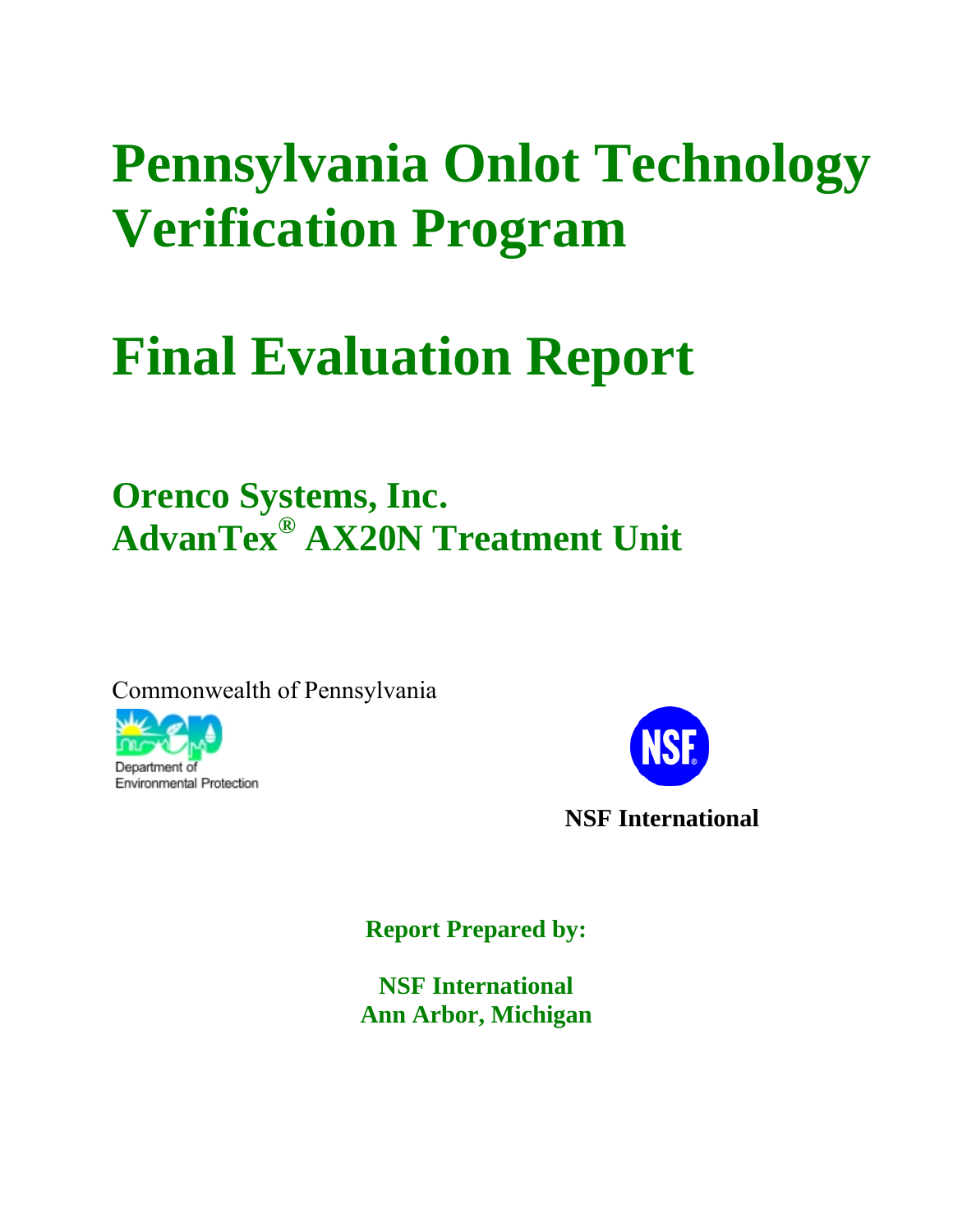# **Final Evaluation Report Pennsylvania Onlot Technology Verification Program**

**Orenco Systems, Inc. AdvanTex® AX20N** 

**Prepared for:** 

# **The Pennsylvania Department of Environmental Protection Harrisburg, Pennsylvania**

**Prepared by:** 

**NSF International Ann Arbor, Michigan** 

**April 2009**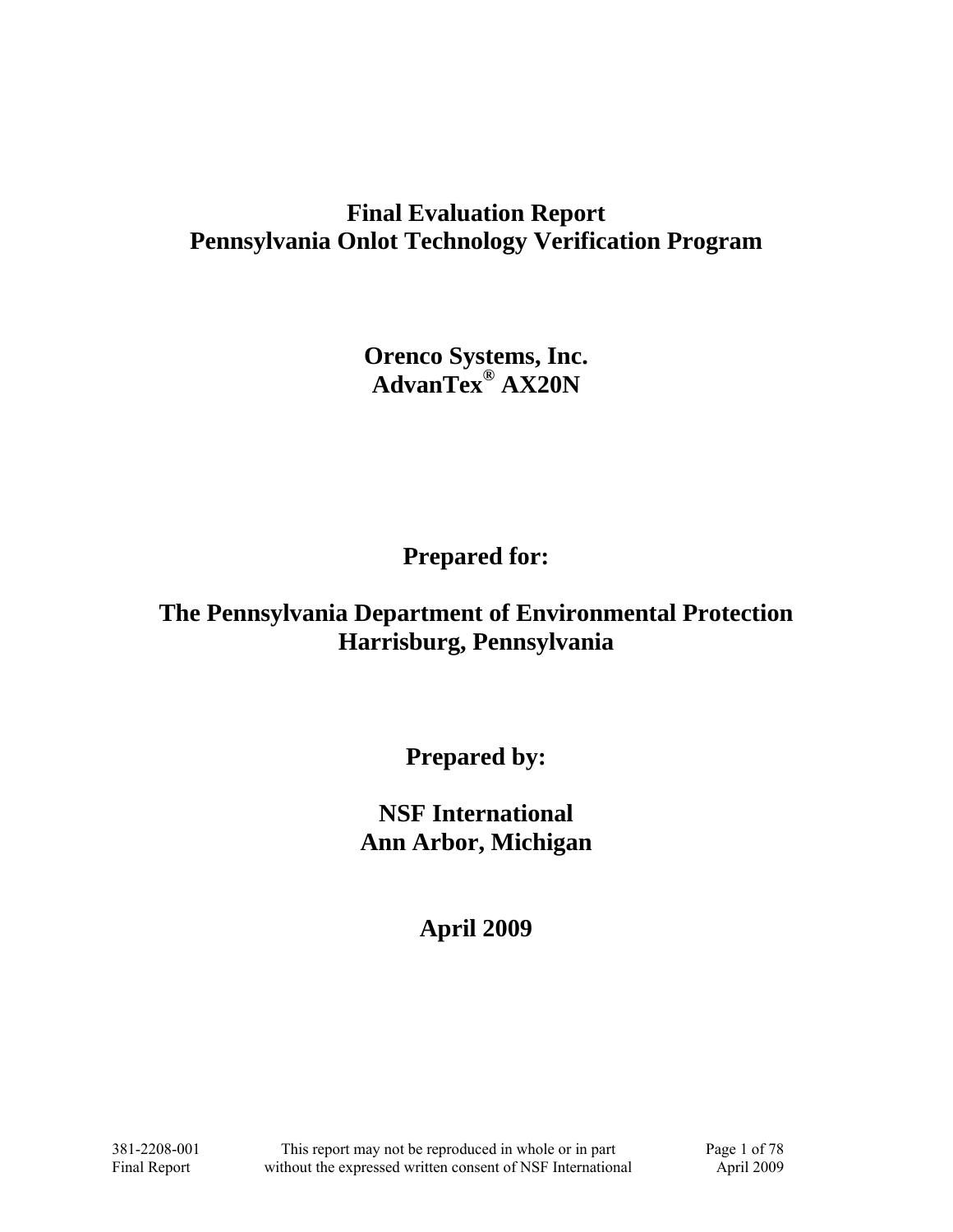|  | <b>Table of Contents</b> |
|--|--------------------------|
|--|--------------------------|

| 1.1   |  |
|-------|--|
| 1.2   |  |
| 1.2.1 |  |
| 122   |  |
| 1.2.3 |  |
| 1.3   |  |
| 1.3.1 |  |
| 1.3.2 |  |
| 1.3.3 |  |
| 1.3.4 |  |
| 1.3.5 |  |
|       |  |
| 2.1   |  |
| 2.2   |  |
| 2.3   |  |
| 2.4   |  |
|       |  |
|       |  |
| 4.1   |  |
| 4.2   |  |
|       |  |
| 5.1   |  |
| 5.1.1 |  |
| 5.2   |  |
| 5.3   |  |
|       |  |
|       |  |
|       |  |
| 7.1   |  |
|       |  |
|       |  |
|       |  |
|       |  |
|       |  |
|       |  |
|       |  |
|       |  |
|       |  |
|       |  |
|       |  |
|       |  |
|       |  |
|       |  |
|       |  |
|       |  |
|       |  |
|       |  |
|       |  |
|       |  |
|       |  |
|       |  |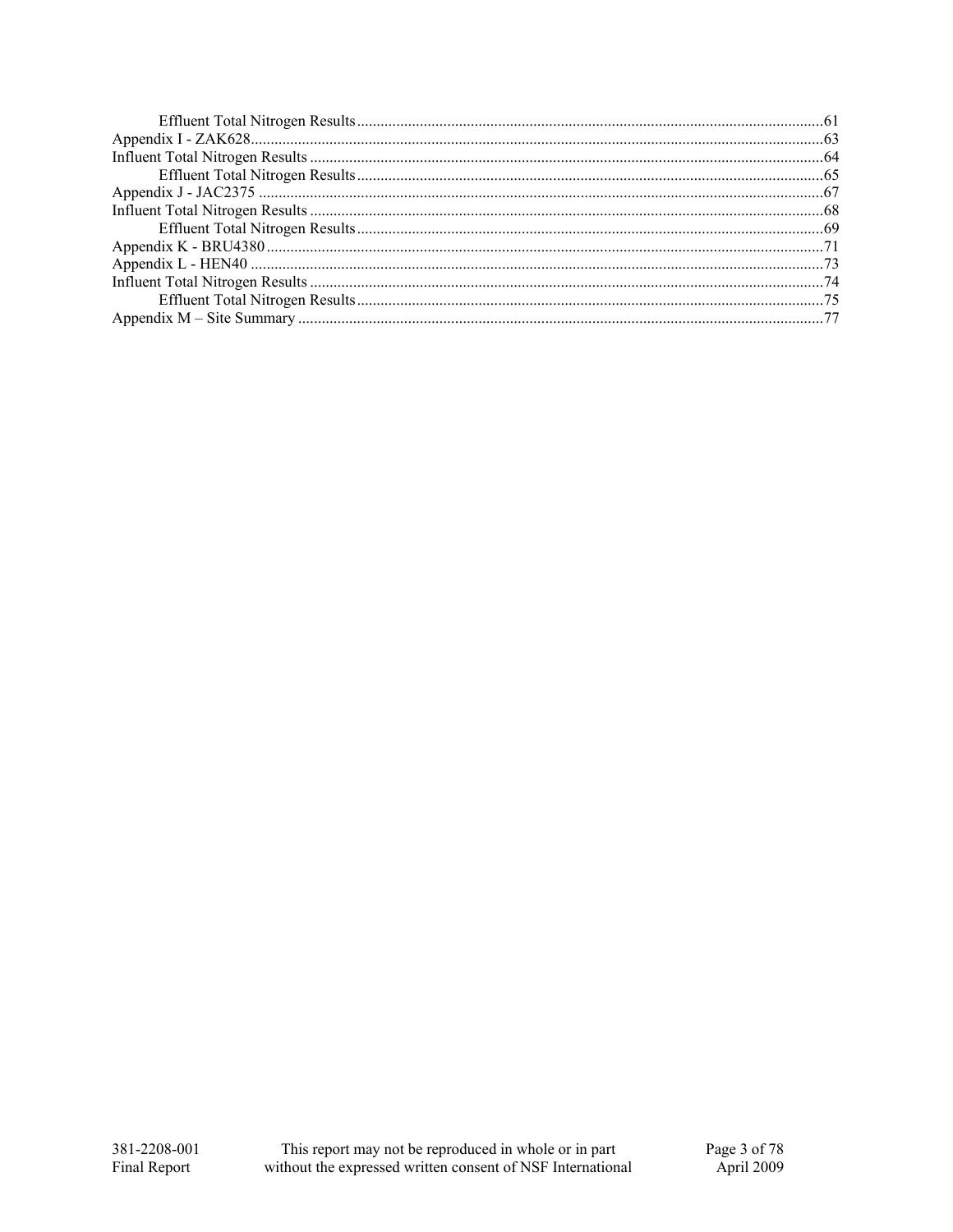# **List of Figures**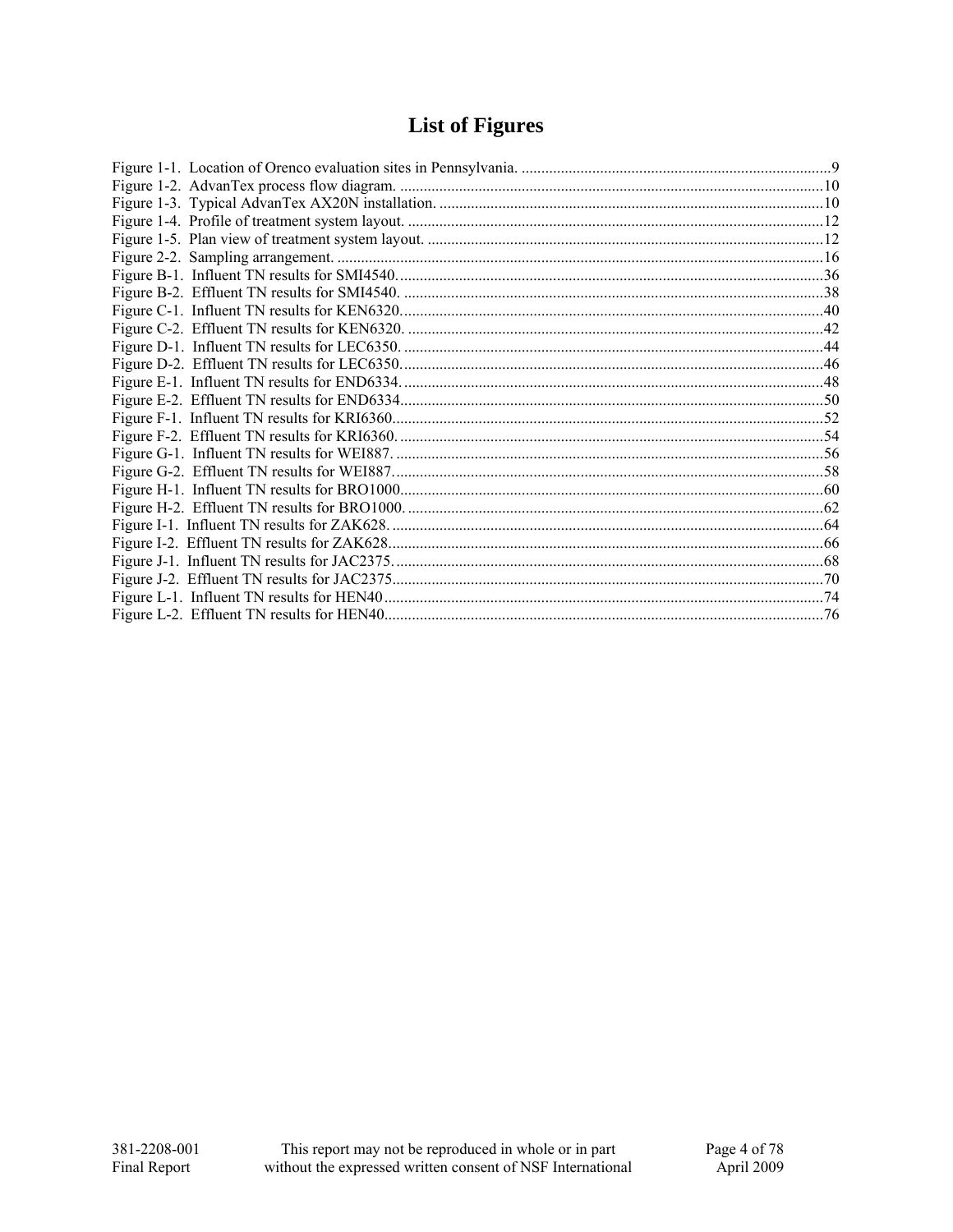## **List of Tables**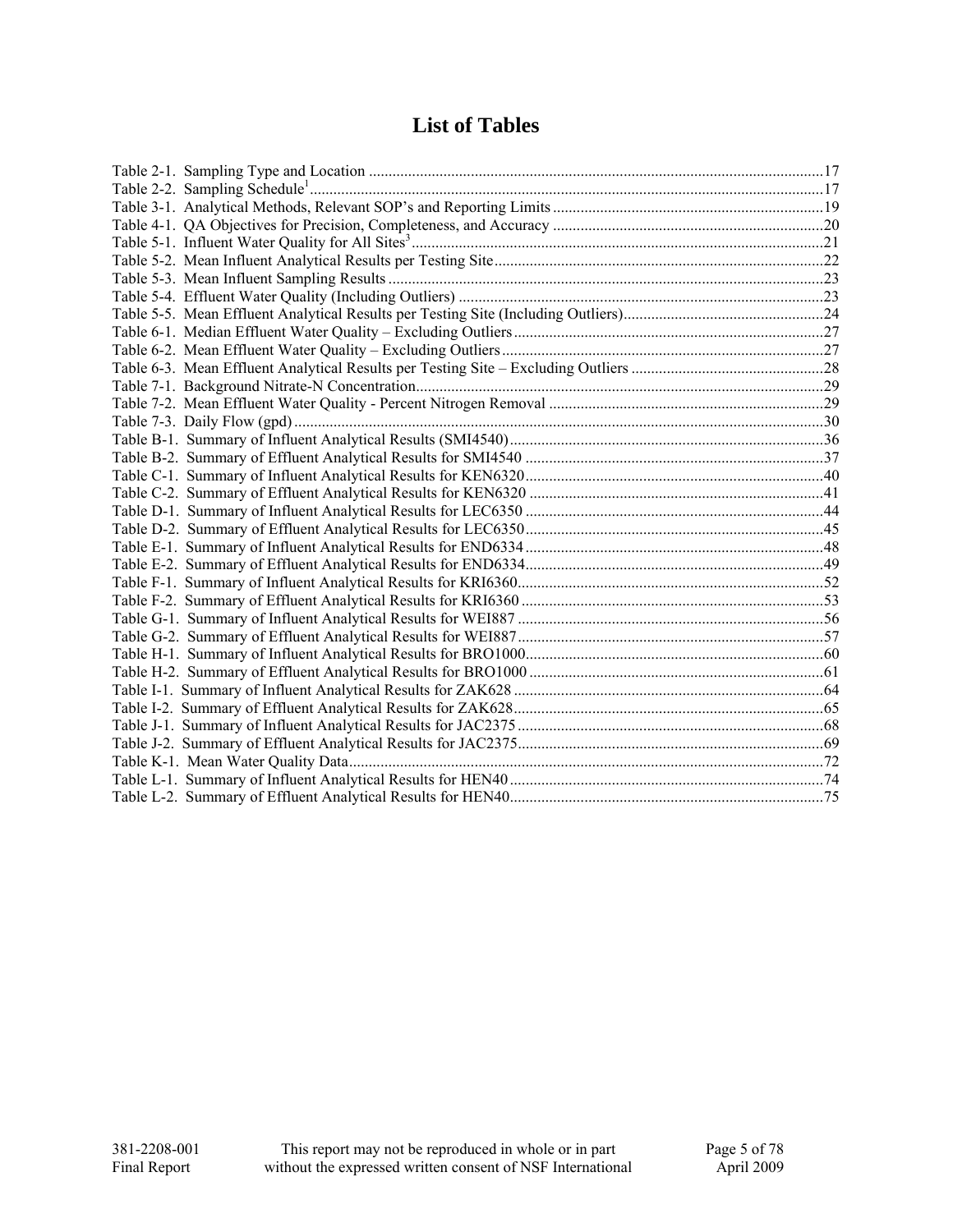# **Acronyms and Abbreviations**

| <b>ANSI</b>       | American National Standards Institute                                   |
|-------------------|-------------------------------------------------------------------------|
| BOD <sub>5</sub>  | Five-day biochemical oxygen demand                                      |
| CBOD <sub>5</sub> | Five-day carbonaceous biochemical oxygen demand                         |
| $\rm ^{\circ}C$   | Celsius degrees                                                         |
| <b>CFU</b>        | Colony forming units                                                    |
| gal               | Gallons                                                                 |
| gpd               | $Gallon(s)$ per day                                                     |
| L                 | Liters                                                                  |
| <b>NA</b>         | Not applicable                                                          |
| ND                | Non-detect                                                              |
| NH <sub>3</sub>   | Ammonia nitrogen – expressed as mg/L as N                               |
| NO <sub>2</sub>   | Nitrite – expressed as $mg/L$ as N                                      |
| NO <sub>3</sub>   | Nitrate – expressed as $mg/L$ as N                                      |
| NO <sub>x</sub>   | Sum of nitrate and nitrite nitrogen                                     |
| mg/L              | Milligram(s) per liter                                                  |
| mL                | Milliliter(s)                                                           |
| <b>NSF</b>        | <b>NSF</b> International                                                |
| <b>NTU</b>        | Nephelometric Turbidity Units                                           |
| O&M               | Operation and maintenance                                               |
| <b>PADEP</b>      | Pennsylvania Department of Environmental Protection                     |
| QA                | Quality assurance                                                       |
| QAPP              | Quality assurance project plan                                          |
| QC                | Quality control                                                         |
| <b>RPD</b>        | <b>Relative Percent Difference</b>                                      |
| <b>SOP</b>        | Standard operating procedure                                            |
| S.U.              | Standard units                                                          |
| <b>TKN</b>        | Total Kjeldahl nitrogen – expressed as mg/L as N                        |
| TN                | Total nitrogen – sum of TKN, $NO_2$ and $NO_3$ – expressed as mg/L as N |
| <b>TSS</b>        | Total suspended solids                                                  |
| <b>UV</b>         | Ultra-violet                                                            |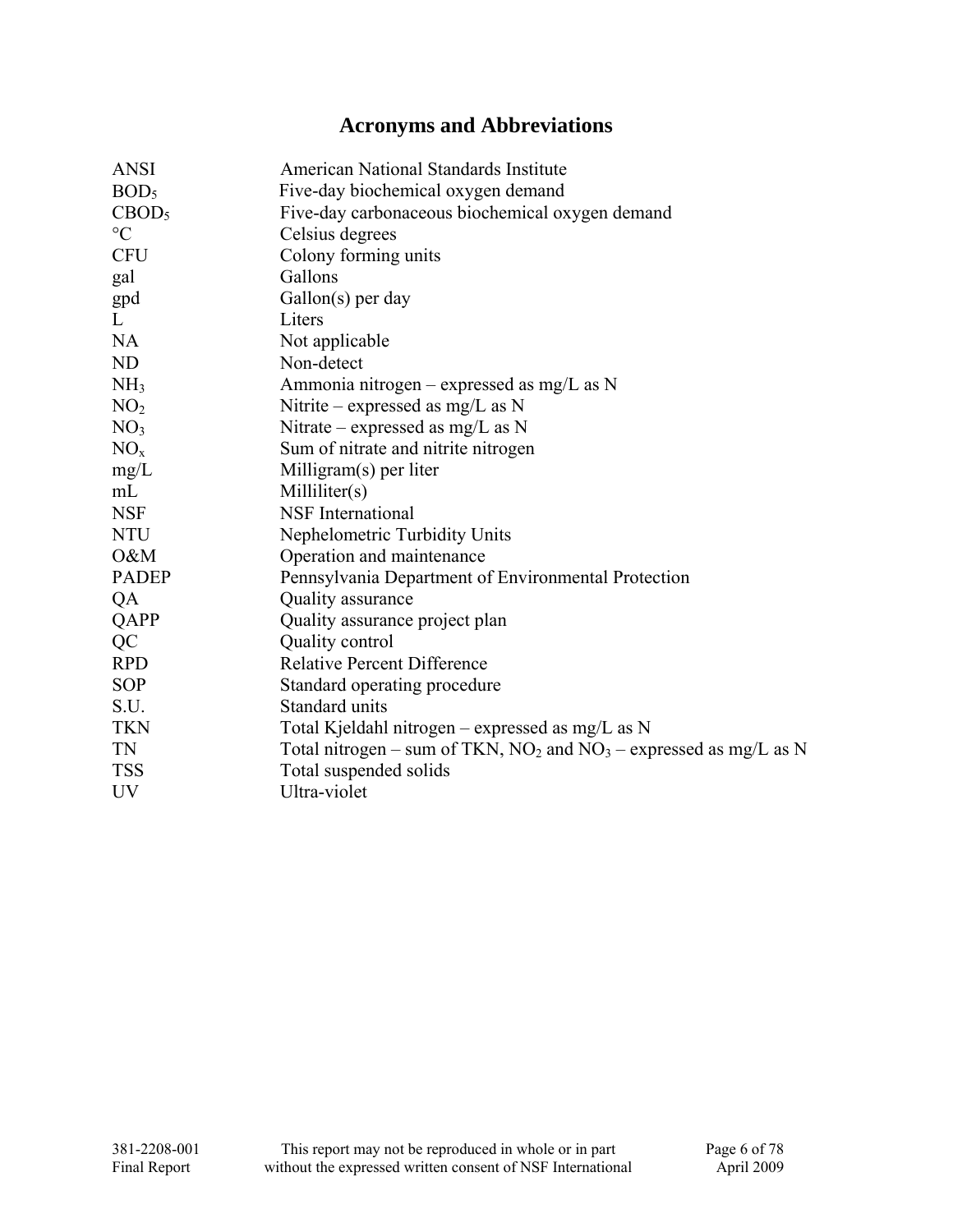#### **Executive Summary**

The purpose of this project was to field verify the performance of the AdvanTex<sup>®</sup> AX20N residential wastewater treatment system manufactured by Orenco Systems, Incorporated. The Pennsylvania Onlot Technology Verification Program addresses verification of all proprietary and non-proprietary components of an experimental onlot sewage system, as defined and regulated under Pennsylvania regulations (Chapter 73; Standards For Onlot Sewage Treatment Facilities), that are reproducible from one location to another. The program consists of an application, test center certification and field verification phases.

The AdvanTex System has been evaluated by NSF International at a qualified testing center under NSF/ANSI Standard 40, and is currently classified as a Class I unit. The overall mean performance from the system during the NSF/ANSI Standard 40 test was 5 mg/L CBOD<sub>5</sub>, 4 mg/L TSS, and 4 NTU turbidity. Orenco elected to collect influent and effluent nitrogen samples during a portion of the NSF/ANSI Standard 40 test and for several months following completion of the test. A total of seven months of data was collected. Over that time frame, the AdvanTex System (Mode 1 configuration) reduced total nitrogen by 64%.

The Orenco AdvanTex AX20N was installed and tested at eleven sites across the State of Pennsylvania. Field sites were selected based on the intended use of the technology. Each site was tested for a minimum of twelve months (with nine of the eleven sites being tested for two to three years) to evaluate the variations in the effluent quality that are likely to occur based on the influent sewage strength, flow rate and temperature. Effluent samples were collected monthly and analyzed for specific parameters outlined in the quality assurance project plan (QAPP), including the typical wastewater measurements (CBOD<sub>5</sub>, TSS, turbidity, alkalinity, nitrogen species, fecal coliform, pH and temperature).

Influent samples were collected weekly for four weeks prior to effluent sampling to establish a baseline influent waste strength concentration. Following the effluent sampling, influent waste strength was also monitored for four weeks to establish a baseline. It was also useful to document the rate at which the primary compartment reverted back to its anaerobic state.

Over the course of the field evaluation the mean effluent  $\text{CBOD}_5$  was 6 mg/L and the mean effluent total suspended solids was 10 mg/L. The mean influent total nitrogen was 44 mg/L and the mean effluent total nitrogen was 17 mg/L, representing a 61% reduction. The median effluent CBOD<sub>5</sub> was 4 mg/L and the median effluent total suspended solids was 5 mg/L. The median effluent total nitrogen was 16 mg/L.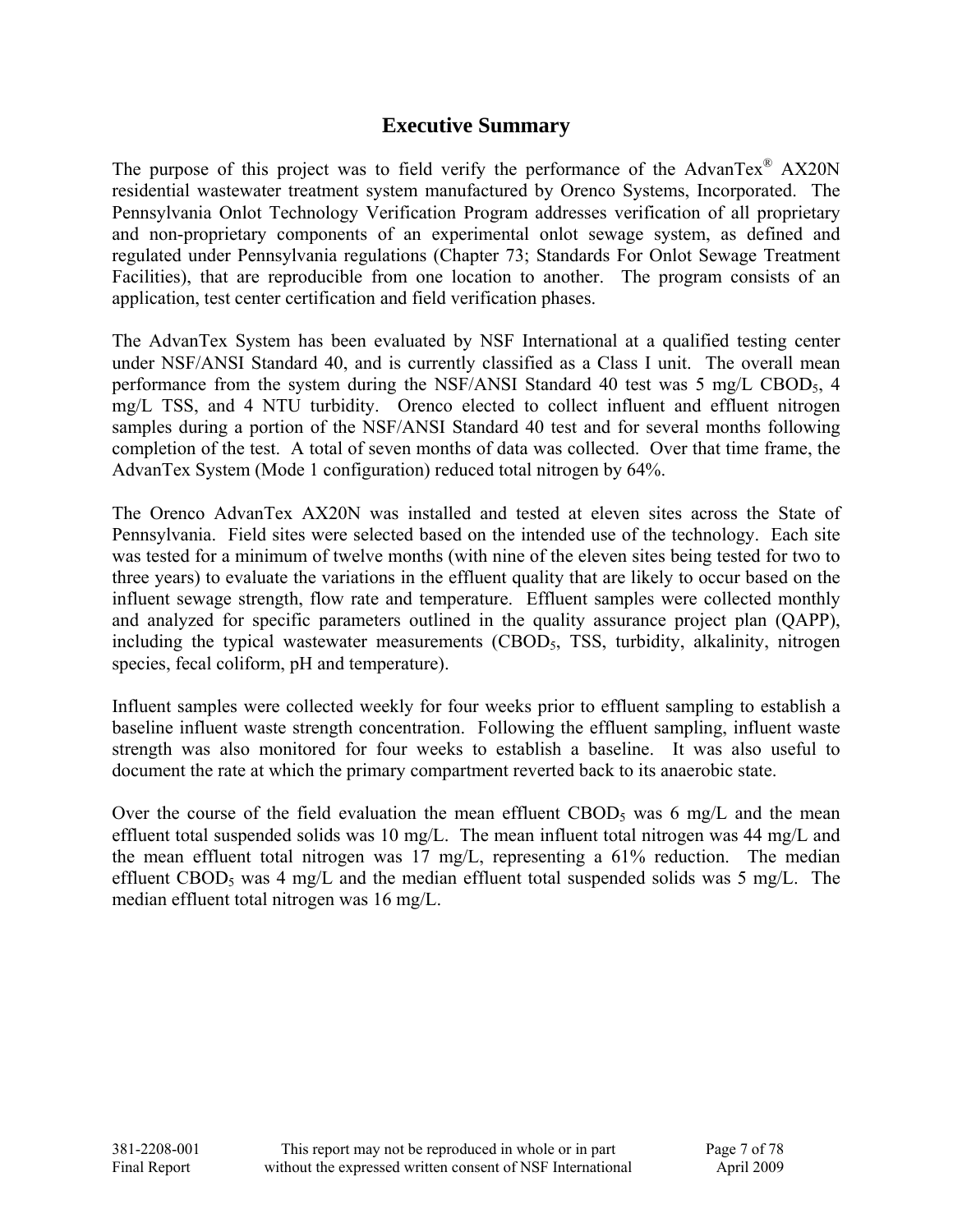### **Chapter 1 Introduction**

It is the policy of the Pennsylvania Department of Environmental Protection (PADEP) to evaluate concepts or technologies new to Pennsylvania that are applicable to onlot wastewater disposal. It is necessary that such evaluations be consistently applied and impartially conducted by a nationally recognized, independent third party organization, following nationally recognized protocols. This testing will assist PADEP staff and local Sewage Enforcement Officers (SEOs) in determining the expected performance of new onlot wastewater technologies for the purpose of design, permitting and operation.

Field verification testing of the Orenco AdvanTex AX20N treatment system was conducted across the state of Pennsylvania at residential sites, where the technology would typically be used. The selection of representative sites and a minimum year-long test period served to capture variations in the effluent quality that may have occurred based on the residential sewage strength, flow rate and seasonal temperature fluctuations. Each site was chosen based on a collaborative effort between PADEP and Orenco.

The AdvanTex system was installed and tested at a total of eleven representative sites across the State of Pennsylvania.

#### **1.1 Project Objectives**

The Pennsylvania verification program consists of test center certification and field verification phases. The Orenco AdvanTex AX20N treatment system was evaluated by NSF International at a qualified testing center under NSF/ANSI Standard 40, and is currently certified by NSF as a Class I unit. The purpose of this project was to *field verify* the performance of the AdvanTex AX20N onlot wastewater treatment unit at representative sites across the State of Pennsylvania.

#### **1.2 Testing Process, Test Site and Technology Description**

#### **1.2.1 Selection of Test Sites**

The selection of each site was based on the intended use of the technology, and the extremes of flow and waste strength that may be expected at the residences. Considerations given during site selection included, but were not limited to: two sites per DEP region, garbage disposal within homes, homes with and without water conservation devices, both public and on-lot water supplies, and number and age of family members. Both new and repaired systems were considered as possible representative sites. Nitrogen sensitive sites and those with shallow soils provided optimal opportunity for demonstration of the performance of the Orenco AdvanTex  $AX20N$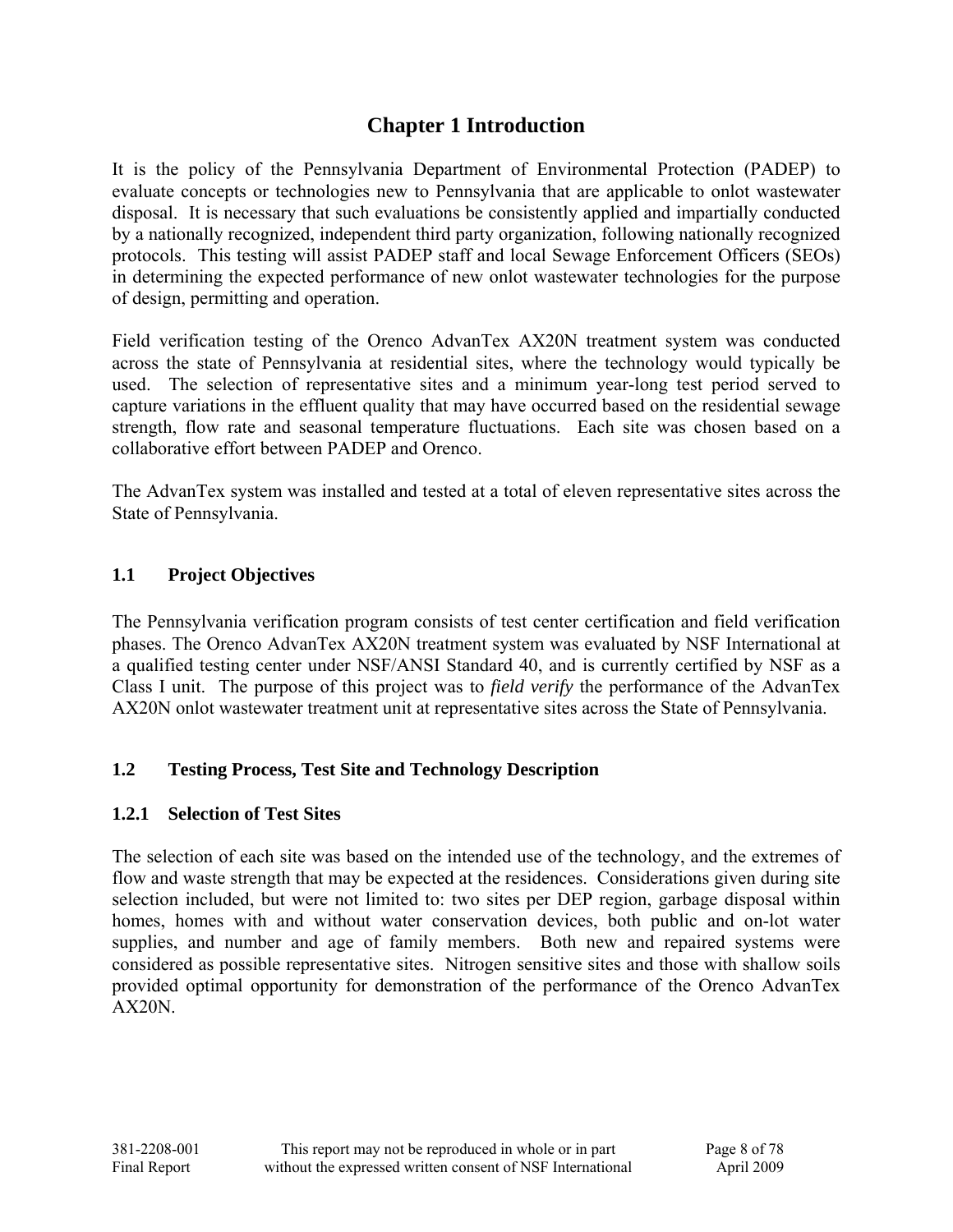| Site # | <b>Site ID</b> | County        | <b>Disposal Method</b>  |
|--------|----------------|---------------|-------------------------|
|        | SMI4540        | York          | At-Grade Bed            |
| 2      | <b>KEN6320</b> | <b>Berks</b>  | Stream Discharge        |
| 3      | LEC6350        | <b>Berks</b>  | <b>Stream Discharge</b> |
| 4      | <b>END6334</b> | <b>Berks</b>  | <b>Stream Discharge</b> |
| 5      | <b>KRI6360</b> | <b>Berks</b>  | <b>Stream Discharge</b> |
| 6      | <b>WEI887</b>  | <b>Butler</b> | <b>Stream Discharge</b> |
|        | <b>BRO1000</b> | Westmoreland  | <b>Stream Discharge</b> |
| 8      | <b>ZAK628</b>  | <b>Bucks</b>  | <b>Stream Discharge</b> |
| 9      | JAC2375        | York          | At-Grade Bed            |
| 10     | <b>BRU4380</b> | York          | At-Grade Bed            |
| 11     | HEN40          | York          | <b>Standard Trench</b>  |

**Table 1-1. Selected Sites** 



**Figure 1-1. Location of Orenco evaluation sites in Pennsylvania.**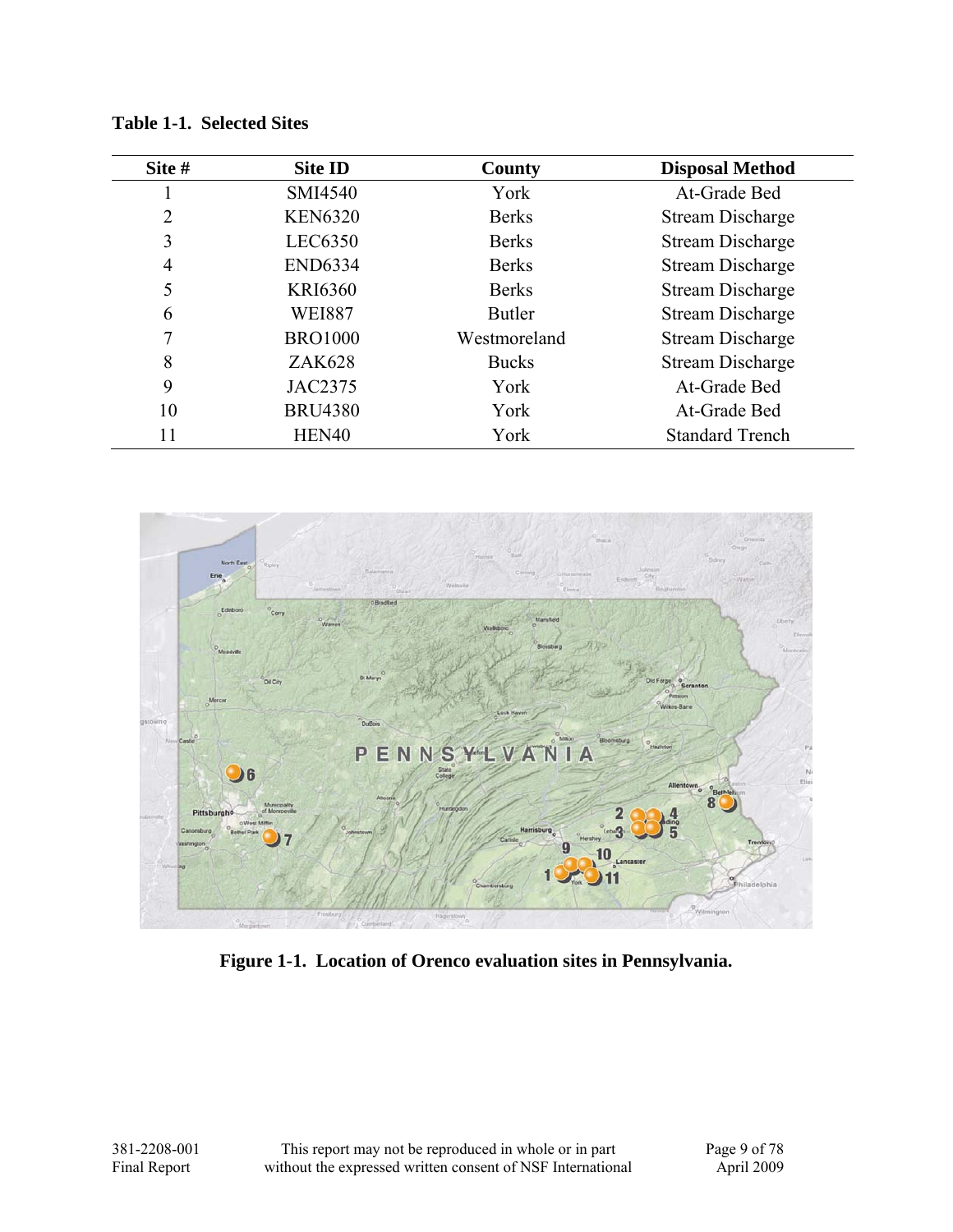#### **1.2.2 Test System Construction**

Orenco installed the AdvanTex AX20N treatment system at the selected test sites in accordance with their installation instructions. Refer to Figures 1-2 and 1-3 for a process flow and a typical installation of the treatment system.



**Figure 1-2. AdvanTex process flow diagram.** 



**Figure 1-3. Typical AdvanTex AX20N installation.** 

381-2208-001 This report may not be reproduced in whole or in part Page 10 of 78 Final Report without the expressed written consent of NSF International April 2009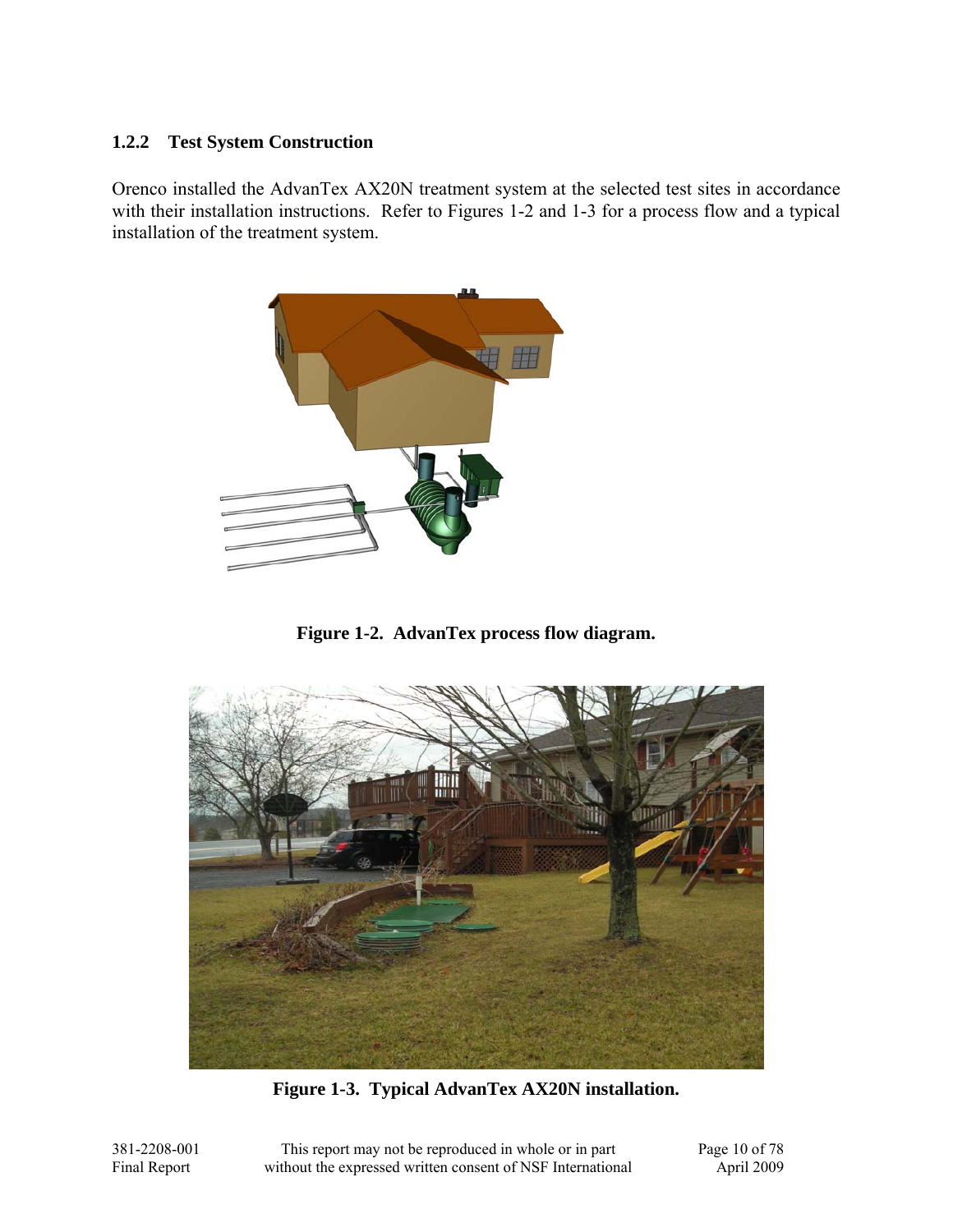#### **1.2.3 Orenco AdvanTex AX20N Treatment System Process Description**

The Orenco AdvanTex AX20N is an attached growth multiple pass packed bed reactor. In the packed bed reactor, microorganisms remove soluble contaminants from the wastewater, utilizing them as a source of energy for growth and reproduction. The organic matter is solubilized by various specific extracellular enzymes that break down complex organic molecules (solids) into a soluble state that is readily available to the microorganisms as a food source. The microorganisms primarily responsible for the degradation of the organic and some inorganic matter are aerobic bacteria. As such, the transfer of oxygen into the wastewater is critical to the treatment process. A passive ventilation system is used to provide fresh air to the interior of the packed bed reactor pod.

The layout of the treatment system is shown in Figures 1-4 and 1-5. Raw sewage enters the primary compartment of a 1,500 gallon (gal), two-compartment fiberglass tank, also known as the processing tank. The primary compartment (1,000 gal working volume) provides about 48 hours (hr) retention at the rated capacity. This compartment provides primary treatment; settleable solids accumulate on the bottom and floatable solids accumulate on the surface. Effluent from the clear layer flows into the second compartment of the tank (500 gal volume), which provides about 24 hr retention at the rated capacity. A pump located in a screened pump vault within the second compartment transfers effluent at a predetermined frequency to a manifold. The manifold then distributes the liquid over textile media inside a filter pod in small frequent doses of about 10 gal each. Effluent percolates down through the media and is collected at the bottom of the filter pod. The treated effluent flows by gravity through a pipe to a splitter basin. The splitter basin splits the flow to be recirculated back through the primary compartment or to the secondary compartment of the 1,500 gallon processing tank. When 100% of the filtrate is returned to the primary compartment it is designated as "Mode 3". When configured to return 100% of the filtrate returning to the secondary compartment the system is designated as "Mode 1." The splitter basin can be configured to adjust the percentage of this split between the two compartments from anywhere between 0-100% which is designated as a "Combo Mode." To facilitate influent sampling the system was in the Mode 1 configuration during this sampling period. During periods of effluent sampling the system was in the Combo Mode configuration. The Combo Mode was set so that about 50% of the treated effluent goes back to the primary compartment and 50% goes through the splitter valve to the secondary compartment. During periods of no flow to the system, all of the treated effluent is returned back into the processing tank to be recirculated. Otherwise, approximately 50% of one or more of the treated effluent doses may be discharged, and 50% is recirculated. The target system recirculation ratio is 4:1 with a range of 3:1 to 7:1 based upon actual forward flow. The timer settings are adjusted by the system operator, as needed, depending upon actual forward flow to achieve the correct recirculation ratio. See figures 1-4 and 1-5 below for layout of the treatment system.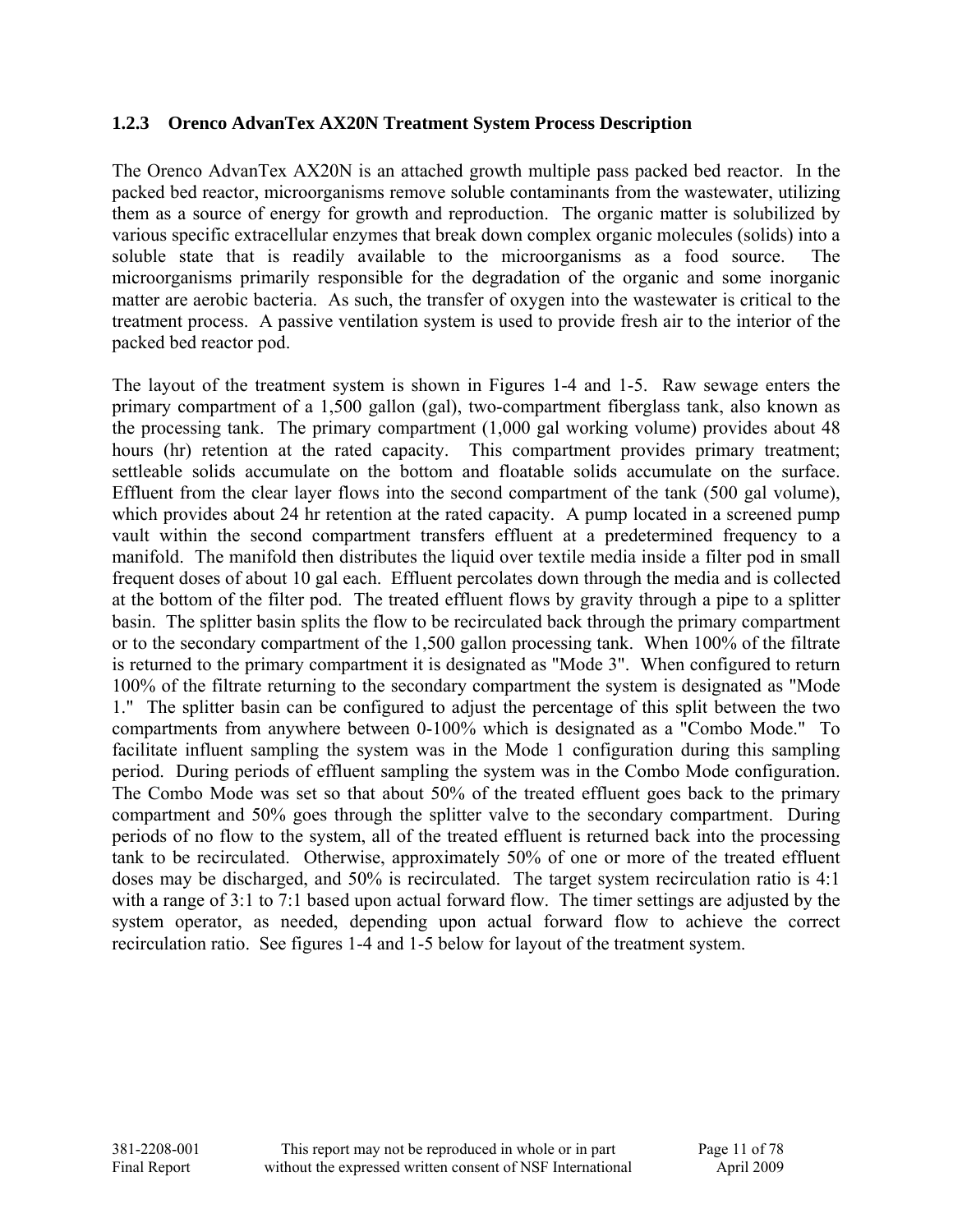#### **AdvanTex<sup>™</sup> Treatment System**

Combo Mode AX20

Tank: 1500 gallon<br>two compartment<br>Compartment Ratio:<br>2/3 Primary; 1/3 Recirc



**Figure 1-4. Profile of treatment system layout.** 

# AdvanTex<sup>"</sup> Treatment System<br>Combo Mode AX20



**Figure 1-5. Plan view of treatment system layout.**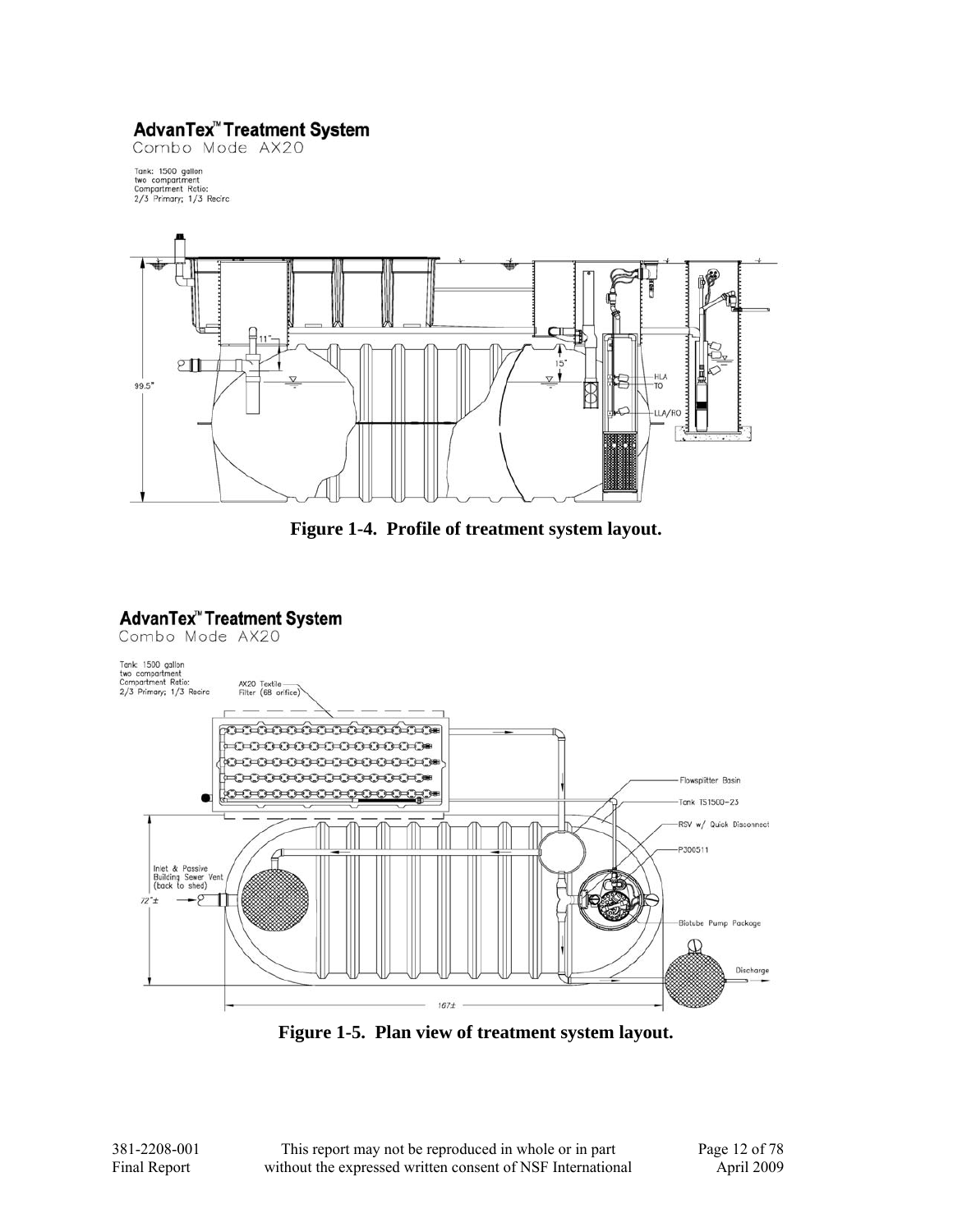#### **1.3 Key Project Participants**

#### **1.3.1 Pennsylvania DEP (PADEP)**

The entire technology verification process was coordinated with PADEP. It is the responsibility of PADEP to determine how technologies that complete field verification may be used in Pennsylvania.

The key Pennsylvania DEP contact for this program is:

 Mr. John Diehl, Project Officer, PADEP (717) 783-1820 Email:  $\text{jdiehl}(\omega)$ state.pa.us

Pennsylvania Department of Environmental Protection 10th Floor, Rachel Carson State Office Building P.O. Box 8466 Harrisburg, PA 17105-8466

#### **1.3.2 Vendor**

Orenco Systems, Inc. provided the AdvanTex® AX20N technology and assisted with installation at the selected test sites.

The key contact for Orenco is:

 Mr. Sam Carter 1-800-536-4192 Email: scarter@orenco.com

Orenco Systems, Inc. 814 Airway Avenue Sutherlin, OR 97479

#### **1.3.3 NSF International (NSF)**

NSF was responsible for providing oversight during all stages of the project, collecting data, ensuring QA/QC was being met, taking field notes, and preparing this final report.

The key contacts at NSF for this program are:

 Mr. Tom Bruursema, General Manager (734) 769-5575 Email:  $bruursema@nsf.org$ 

 Mr. Tom Stevens, Federal Programs Manager (734) 769-5347 Email:  $stevenst@nsf.org$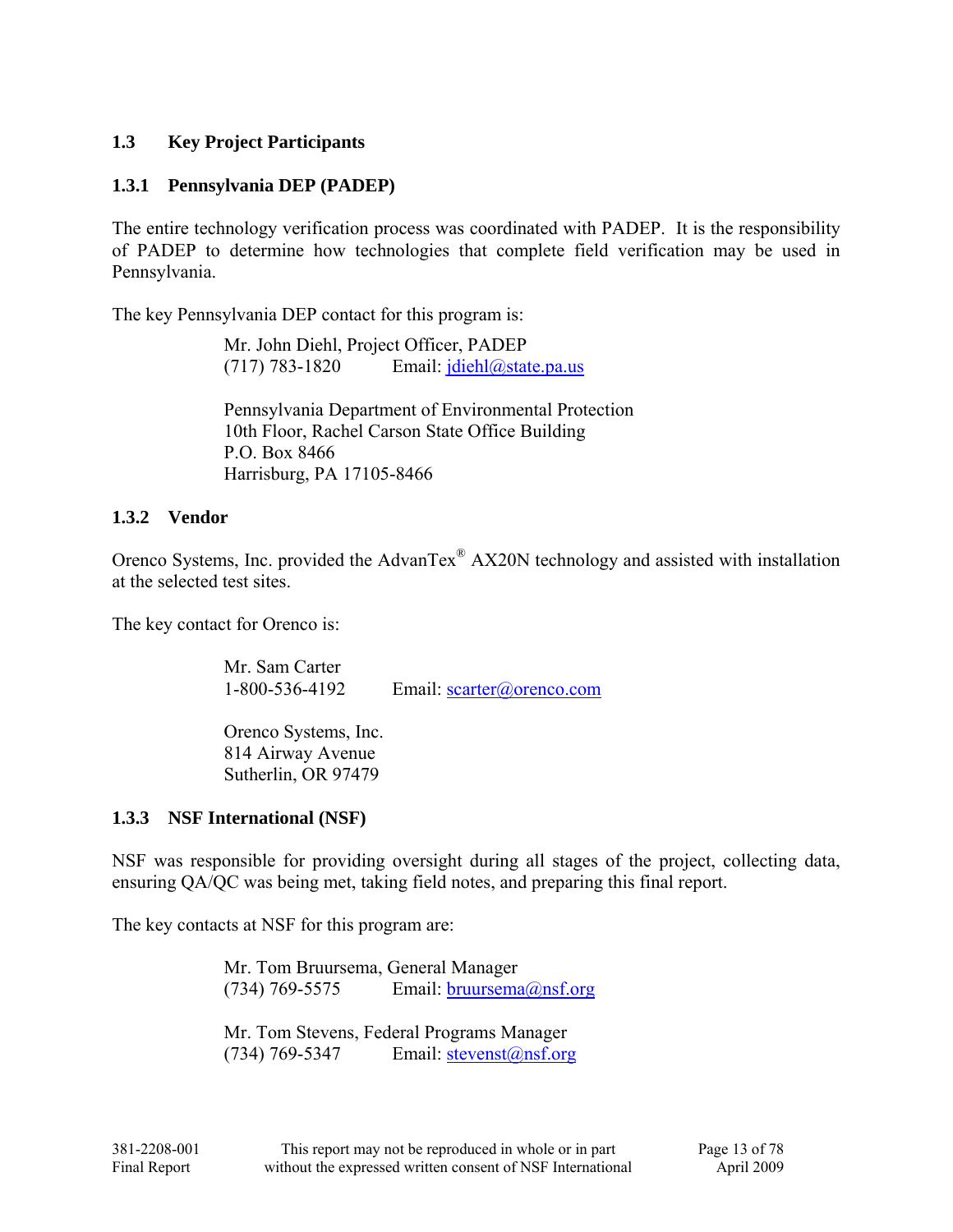Ms. Adriana Greco-Mastronardi, Certification Project Manager (734) 913-5754 Email: amastronardi $(\partial \text{nsf.org})$ 

 NSF International 789 N. Dixboro Rd. Ann Arbor, MI 48105

#### **1.3.4 Laboratory**

Benchmark Analytics was the responsible for the sampling and analysis of all field data. The key contact for Benchmark for this project was:

> Ms. Stephanie Olexa, Ph.D. (610) 974-8100

 Benchmark Analytics 4777 Saucon Creek Road Center Valley, PA 18034

#### **1.3.5 Homeowner**

The homeowners participating in this project granted permission for involvement in this PADEP program. They agreed to allow their systems to be tested and to participate in operation training provided by Orenco regarding disposal of septic system safe chemicals/products and how to record any unusual events that may affect septic system operation.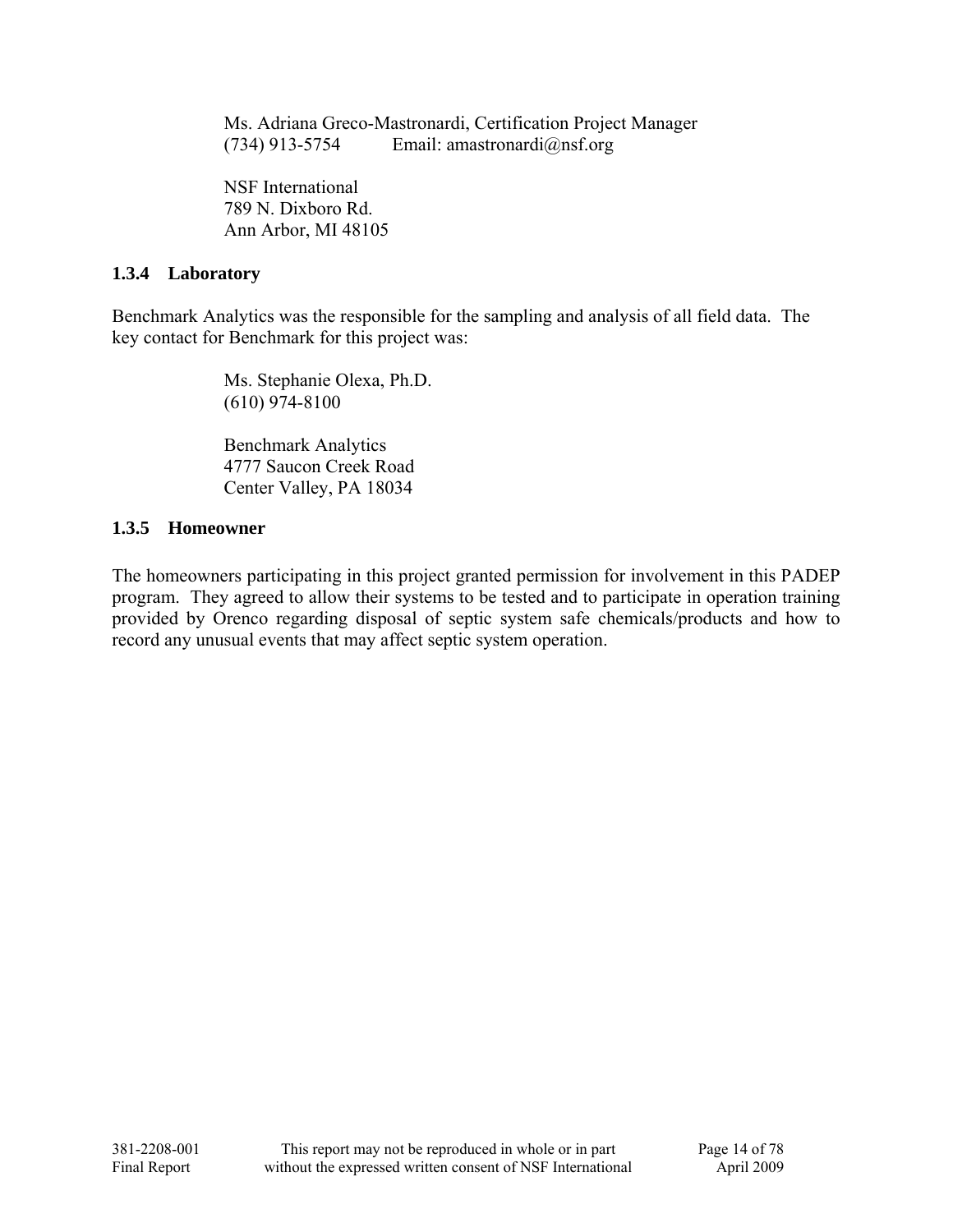### **Chapter 2 Sampling and Analysis**

#### **2.1 Influent Wastewater Collection**

The AdvanTex Treatment System is a recirculating packed bed (media) filter that returns a portion of the treated effluent back to the primary compartment to facilitate further denitrification. Because of this, the influent wastewater entering the primary tank is immediately mixed and diluted with processed wastewater making it difficult to collect a representative influent sample to determine influent waste strength. However, to satisfy the State of Pennsylvania's Field Verification Testing requirements a method for verifying influent waste strength was required. To facilitate influent sample collection, the system configuration was operated in Mode 1 during periods of influent sampling. In this mode, the treated effluent was recirculated through the secondary compartment, preventing it from mixing with the incoming raw wastewater.

Raw influent wastewater grab samples were collected during the first and last month of field verification for each site. Samples were taken once a week for four weeks at the start up and at the end of the 12-month testing period. A subsurface grab sampler, as shown in Figure 2-1, was used to pull samples from the clear zone in the primary compartment at the "influent sample" point indicated in Figure 2-2*.* The sampler is made of high strength aluminum tubing with a polypropylene head and telescopic pole. A 1,000 mL borosilicate glass bottle with a Teflonlined cap was attached to the end of the pole.



**Figure 2-1. Subsurface grab sampler.** 

The subsurface grab sampler was inserted into the clear zone of the tank, to a depth of 34" as measured from the outside top of the tank. The sampler was manually opened to fill the sample bottle with liquid from this depth. The sampler was then manually closed and withdrawn from the tank. If a scum mat had developed on the surface of the water an opening was made in the scum mat in order to extend the sampler into the clear zone. This method of influent sampling had not been previously tried, so it was unknown how representative the results would be, but was agreed to by all parties as the only efficient way of trying to obtain an influent sample. More discussion about the sampling method and results is detailed later in the report.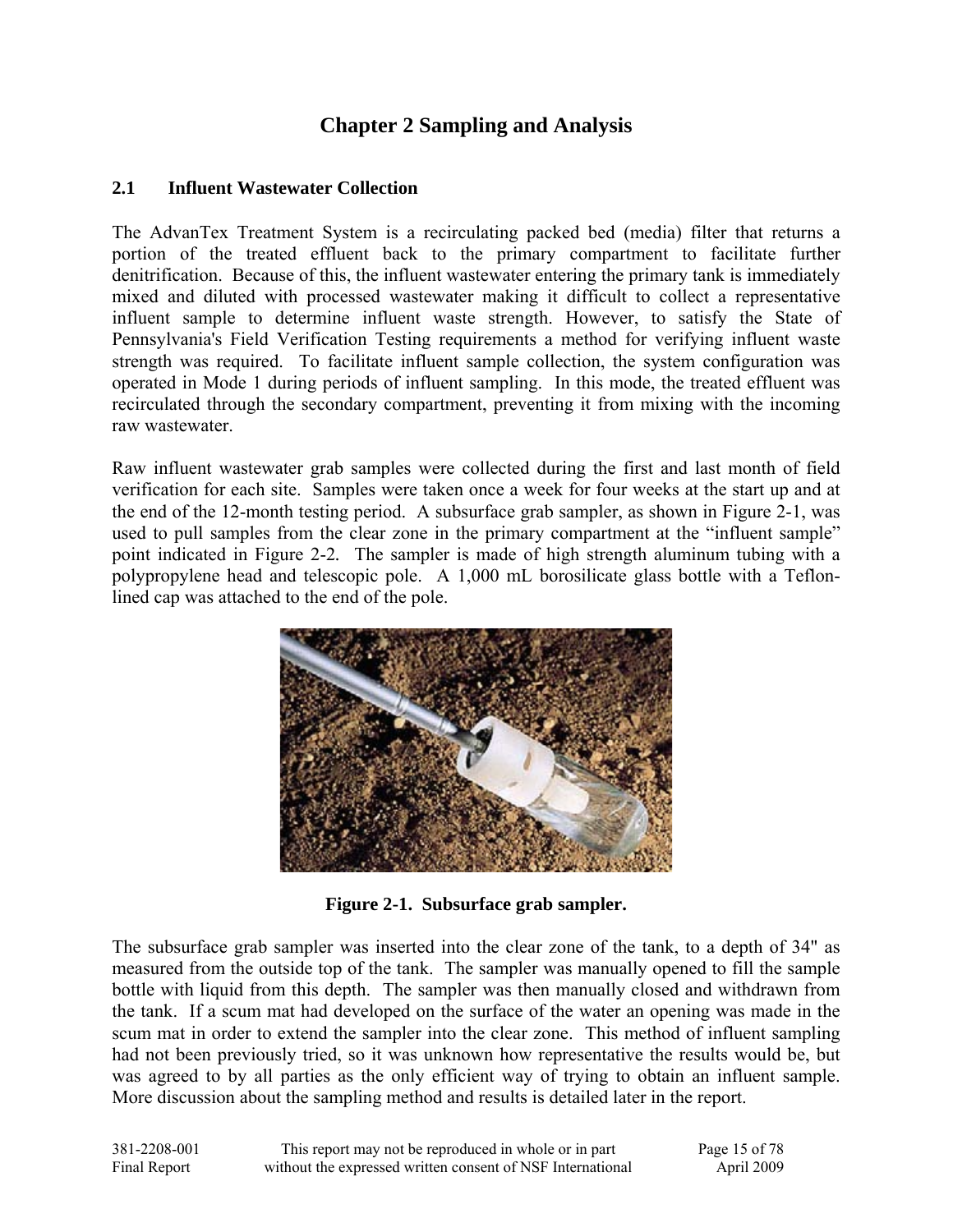#### **AdvanTex<sup>™</sup> Treatment System**



**Figure 2-2. Sampling arrangement.** 

#### **2.2 Final Effluent Collection**

Final effluent grab samples were collected once a month for at least a 12-month time period (with nine of the eleven sites being tested for two to three years). Samples were collected from a discharge assembly sample spigot located in the final discharge pump basin following the AdvanTex Treatment System at the point indicated in Figure 2-2. The sample spigot was opened and the discharge pump manually engaged. The sample was collected following approximately 20 seconds of discharge pump operation

#### **2.3 Sampling Frequency and Types**

Table 2-1 shows the analyses that were completed during the evaluation, including sample type and location. The frequency of sample collection is shown in Table 2-2. Grab samples for all parameters listed in Table 2-1 were obtained from the influent and effluent wastewater streams at the location shown in Figure 2-2 above. QC samples were taken in the field by drawing a separate sample from the grab sample per sampling event for the monthly samples.

#### **2.4 Sampling Duration**

All sites were sampled in accordance with Table 2-1 and 2-2. During the evaluation it was agreed upon by all parties that extended effluent sampling should take place until the last site installed was done with its minimum sampling. For these sites, monthly effluent sampling was continued beyond the second round of weekly influent sampling. Table 2-3 below indicates the total number of months that each site was evaluated and the start up dates for all sites.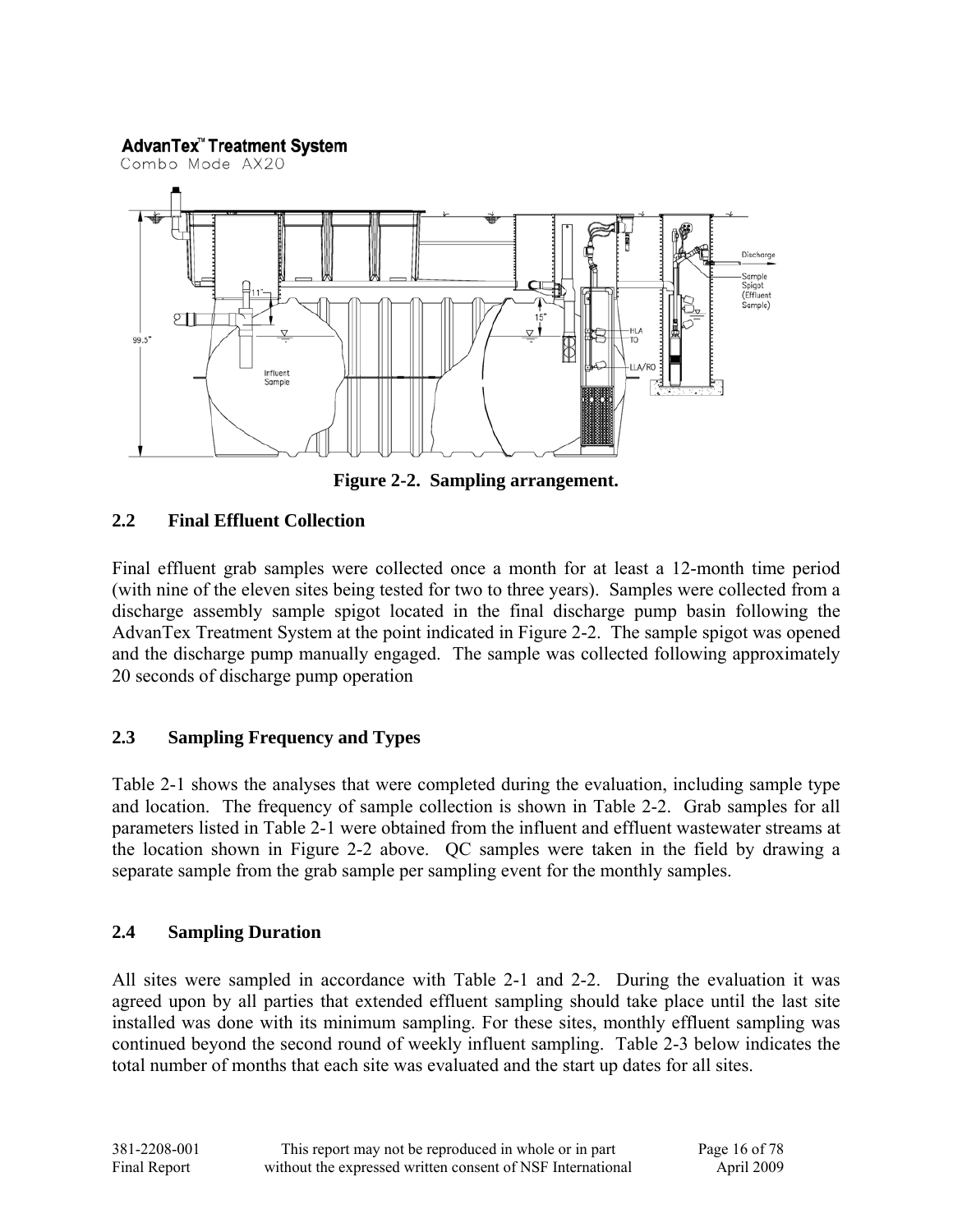| <b>Parameter</b>              | <b>Type</b> | <b>Influent</b> | <b>Effluent</b> |
|-------------------------------|-------------|-----------------|-----------------|
| BOD <sub>5</sub>              | Grab        |                 |                 |
| CBOD <sub>5</sub>             | Grab        |                 |                 |
| <b>TSS</b>                    | Grab        |                 |                 |
| Alkalinity                    | Grab        |                 |                 |
| <b>TKN</b>                    | Grab        |                 |                 |
| Ammonia-N                     | Grab        |                 |                 |
| $NO3-N$                       | Grab        |                 |                 |
| $NO2-N$                       | Grab        |                 |                 |
| Fecal Coliform                | Grab        |                 |                 |
| pH                            | Grab        |                 |                 |
| Temperature                   | Grab        |                 |                 |
| <b>Total Dissolved Oxygen</b> | Grab        |                 |                 |
| Turbidity                     | Grab        |                 |                 |

**Table 2-1. Sampling Type and Location** 

#### **Table 2-2. Sampling Schedule1**

| <b>Sample</b><br><b>Number</b> | <b>Sample</b><br>Source <sup>2</sup> | <b>Elapsed Time</b> | <b>Influent</b> | <b>Effluent</b> |
|--------------------------------|--------------------------------------|---------------------|-----------------|-----------------|
|                                | $I$ – Week 1                         | 1 week              |                 |                 |
| $\overline{2}$                 | $I$ – Week 2                         | 2 weeks             |                 |                 |
| 3                              | $I$ – Week 3                         | 3 weeks             |                 |                 |
| $\overline{4}$                 | $I$ – Week 4                         | 4 weeks             |                 |                 |
| 5                              | $E -$ Month 1                        | 8 weeks             |                 |                 |
| 6                              | $E -$ Month 2                        | 12 weeks            |                 |                 |
| 7                              | $E -$ Month 3                        | 16 weeks            |                 |                 |
| 8                              | $E -$ Month 4                        | 20 weeks            |                 |                 |
| 9                              | $E -$ Month 5                        | 24 weeks            |                 |                 |
| 10                             | $E -$ Month 6                        | 28 weeks            |                 |                 |
| 11                             | $E -$ Month 7                        | 32 weeks            |                 |                 |
| 12                             | $E -$ Month 8                        | 36 weeks            |                 |                 |
| 13                             | $E -$ Month 9                        | 40 weeks            |                 |                 |
| 14                             | $E -$ Month 10                       | 44 weeks            |                 |                 |
| 15                             | $E - M$ onth 11                      | 48 weeks            |                 |                 |
| 16                             | $E -$ Month 12                       | 52 weeks            |                 |                 |
| 17                             | $I$ – Week 1                         | 53 weeks            |                 |                 |
| 18                             | $I$ – Week 2                         | 54 weeks            |                 |                 |
| 19                             | $I$ – Week 3                         | 55 weeks            |                 |                 |
| 20                             | $I$ – Week 4                         | 56 weeks            |                 |                 |

<sup>1</sup> Some of the sites were sampled monthly beyond the initial 56-week period as explained in section 2.4.<br><sup>2</sup> Influent samples designated as "I", effluent samples designated as "E".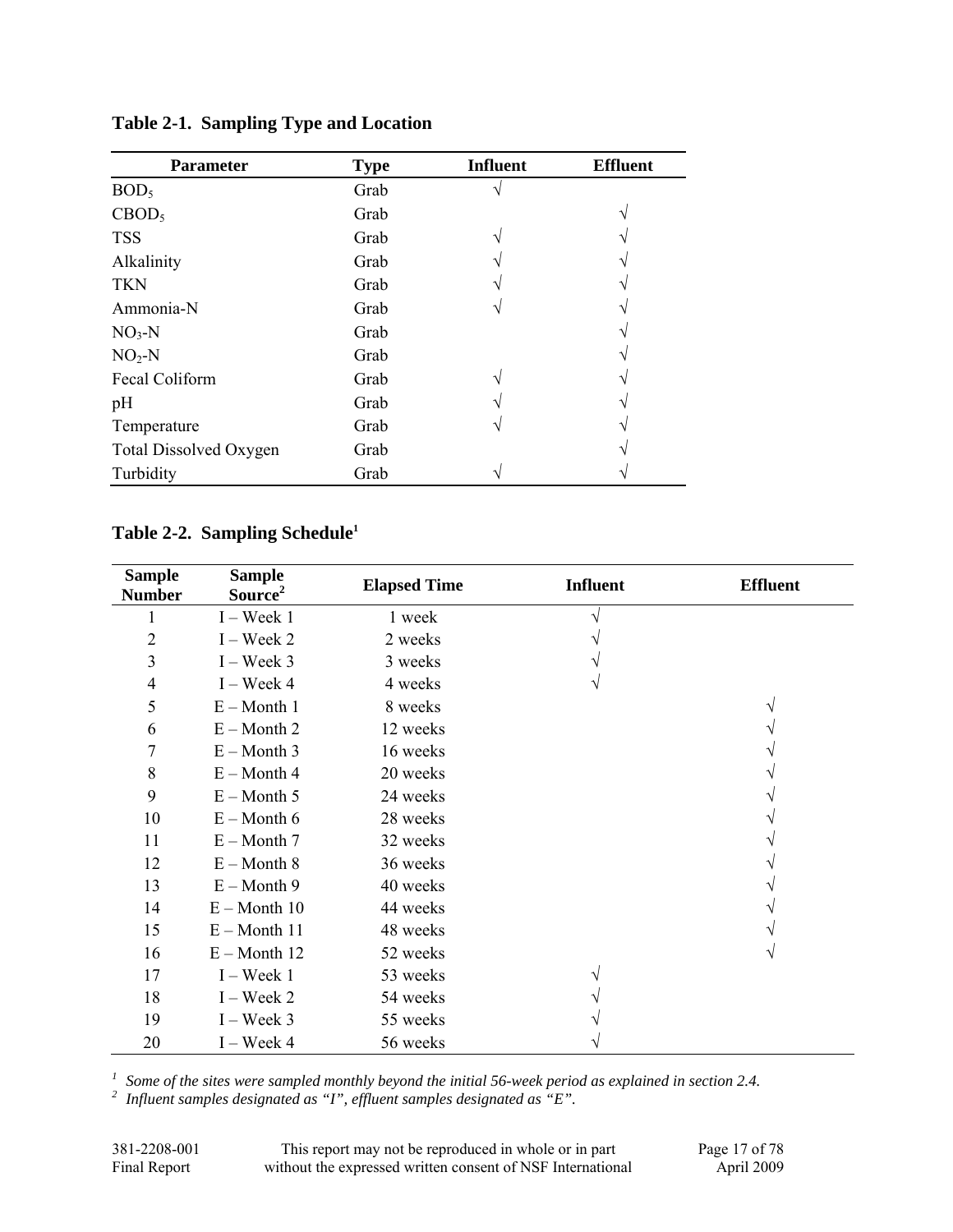| <b>Site ID</b> | <b>Site Number</b> | <b>Start Up Date</b> | <b>Duration</b><br>(months) |
|----------------|--------------------|----------------------|-----------------------------|
| SMI4540        |                    | 9/5/2005             | 36                          |
| <b>KEN6320</b> | 2                  | 9/19/2005            | 35                          |
| LEC6350        | 3                  | 9/25/2005            | 35                          |
| <b>END6334</b> | 4                  | 9/25/2005            | 35                          |
| KRI6360        | 5                  | 9/25/2005            | 35                          |
| <b>WEI887</b>  | 6                  | 10/27/2005           | 35                          |
| <b>BRO1000</b> | 7                  | 5/26/2006            | 27                          |
| ZAK628         | 8                  | 8/29/2006            | 24                          |
| JAC2375        | 9                  | 1/19/2007            | 19                          |
| <b>BRU4380</b> | 10                 | 9/22/2006            | 23                          |
| HEN40          | 11                 | 7/26/2007            | 14                          |

**Table 2-3. Sampling Duration**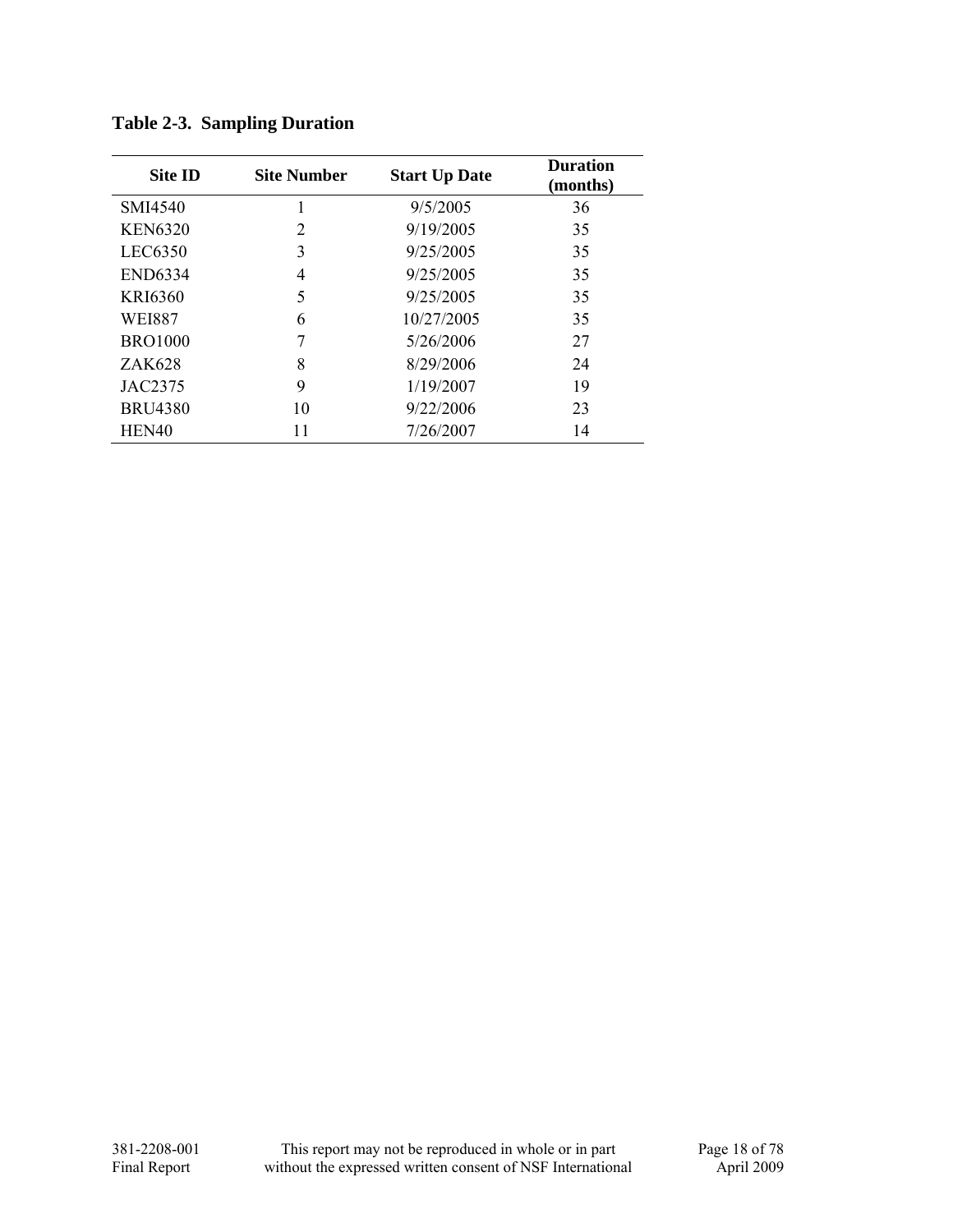#### **Chapter 3 Testing and Measurement Protocols**

The laboratory methods used in analyzing samples during this evaluation are described in Table 3-1. The relevant SOP reference and typical reporting limit for each analysis are also included in the table.

| <b>Analysis</b>               | Reference Method <sup>1</sup>            | SOP <sup>2</sup> | <b>Typical Reporting Limit</b> |
|-------------------------------|------------------------------------------|------------------|--------------------------------|
| BOD <sub>5</sub>              | <b>SM 5210B</b>                          | MB 015 (C)       | $2.0 \text{ mg/L}$             |
| CBOD <sub>5</sub>             | <b>SM 5210B</b>                          |                  | $2.0 \text{ mg/L}$             |
| <b>TSS</b>                    | EPA 160.2                                | IN $057(D)$      | 5 mg/L @ 100 mL                |
| Alkalinity                    | <b>SM 2320B</b>                          | <b>IN 002</b>    | $10 \text{ mg/L}$              |
| <b>TKN</b>                    | EPA 351.2                                | IN 069           | $0.1$ mg/L                     |
| Ammonia-N                     | EPA 350.1                                | IN $064$ (E)     | $0.04$ mg/L                    |
| $NO3-N$                       | EPA 353.2                                | <b>IN 051</b>    | $0.02$ mg/L                    |
| $NO2-N$                       | EPA 353.2                                | <b>IN 051</b>    | $0.02$ mg/L                    |
| Fecal Coliform                | <b>SM 9222D</b>                          | MB 020 (F)       | 1 CFU/100 mL                   |
| pH                            | $SM$ 4500 H <sup><math>+</math></sup> -B | MB 040           | N/A                            |
| Temperature                   | <b>SM 2550B</b>                          | IN 091           | N/A                            |
| <b>Total Dissolved Oxygen</b> | SM 4500 O-G                              | MB 026           | $0.1$ mg/L                     |
| Turbidity                     | EPA 180.1                                | IN 042           | 0.5 NTU                        |

|  | Table 3-1. Analytical Methods, Relevant SOP's and Reporting Limits |  |  |  |  |  |
|--|--------------------------------------------------------------------|--|--|--|--|--|
|--|--------------------------------------------------------------------|--|--|--|--|--|

<sup>1</sup> Methods are detailed in the following documents: (1) APHA, AWWA, and WEF. 1998. Standard Methods for the *Examination of Water and Wastewater, 20th Edition. Washington, DC; (2) United States Environmental Protection Agency. Revised 1983. Methods for Chemical Analysis of Water and Wastes, EPA 600/4-79-020; and (3) United States Environmental Protection Agency. 1993. Methods for the Determination of Inorganic Substances in Environmental Samples, EPA/600/R-93-100. 2*

<sup>2</sup> Benchmark Analytics SOPs; appendix containing SOP indicated in parentheses.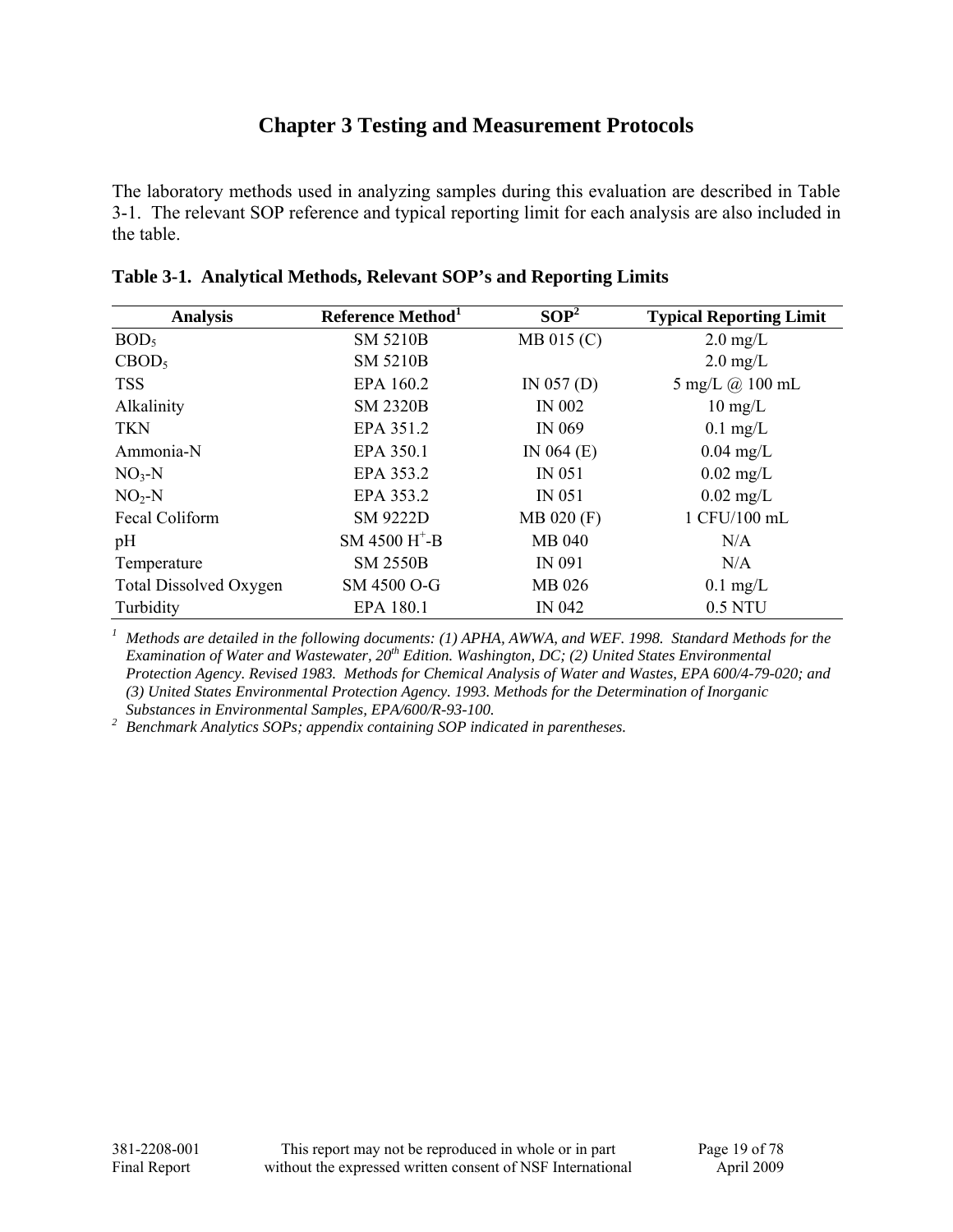### **Chapter 4 Quality Assurance/Quality Control**

#### **4.1 Quality Control Objectives**

The primary QA/QC objectives for this test were to ensure that (1) strict methods and procedures were followed during the testing process so the resulting data are valid for use by the Pennsylvania Onlot Technology Verification Program, and (2) the conditions under which data were obtained were properly recorded so as to be directly linked to the data, should a question arise as to their validity.

Treatment results generated by the equipment must be verifiable for the purposes of this program to be fulfilled. High-quality, well-documented analytical laboratory results are essential for meeting the purpose and objectives of this field verification testing. Therefore, the following indicators of data quality shall be closely evaluated to determine the performance of the equipment when measured against data generated by the analytical laboratory. The lab test quality assurance objectives for this evaluation are described in Table 4-1.

| <b>Parameter</b>              | <b>Analytical</b><br><b>Method</b> | <b>Units</b>      | <b>Precision</b><br>(Relative % Difference) | Accuracy $(\% )$ |
|-------------------------------|------------------------------------|-------------------|---------------------------------------------|------------------|
| BOD <sub>5</sub>              | <b>SM 5210B</b>                    | mg/L              | $0 - 20$                                    | $\pm 25$         |
| CBOD <sub>5</sub>             | <b>SM 5210B</b>                    | mg/L              | $0 - 20$                                    | $\pm 25$         |
| <b>TSS</b>                    | EPA 160.2                          | mg/L              | $0 - 10$                                    | N/A              |
| Alkalinity                    | SM 2320                            | $mg/L$ as $CaCO3$ | $0 - 10$                                    | N/A              |
| <b>TKN</b>                    | EPA 351.2                          | $mg/L$ as N       | $0 - 10$                                    | $\pm 20$         |
| Ammonia-N                     | EPA 350.1                          | $mg/L$ as N       | $0 - 10$                                    | $\pm 20$         |
| NO <sub>3</sub>               | EPA 353.2                          | $mg/L$ as N       | $0 - 10$                                    | ±40              |
| NO <sub>2</sub>               | EPA 353.2                          | $mg/L$ as N       | $0 - 10$                                    | ±40              |
| Fecal Coliform                | <b>SM 9222D</b>                    | CFU/100 mL        | N/A                                         | N/A              |
| pH                            | SM 4500 H <sup>+</sup> B           | S.U.              | $0 - 10$                                    | N/A              |
| Temperature                   | <b>SM 2550B</b>                    | $^{\circ}C$       | $0 - 10$                                    | N/A              |
| <b>Total Dissolved Oxygen</b> | SM 4500                            | mg/L              | $0 - 10$                                    | N/A              |
| Turbidity                     | EPA 180.1                          | <b>NTU</b>        | $0 - 10$                                    | N/A              |

|  |  |  |  |  |  | Table 4-1. QA Objectives for Precision, Completeness, and Accuracy |
|--|--|--|--|--|--|--------------------------------------------------------------------|
|--|--|--|--|--|--|--------------------------------------------------------------------|

#### **4.2 Laboratory Analysis**

NSF contracted with Benchmark Analytics, a laboratory in Eastern Pennsylvania, to conduct all the laboratory analysis and to collect samples from nine of the eleven sites. Kevco Labs collected samples for the two sites located in Western Pennsylvania and shipped them to Benchmark Analytics for analysis. Due to the need for shipment, microbiological samples for the WEI887 and BRO1000 sites were out of hold time.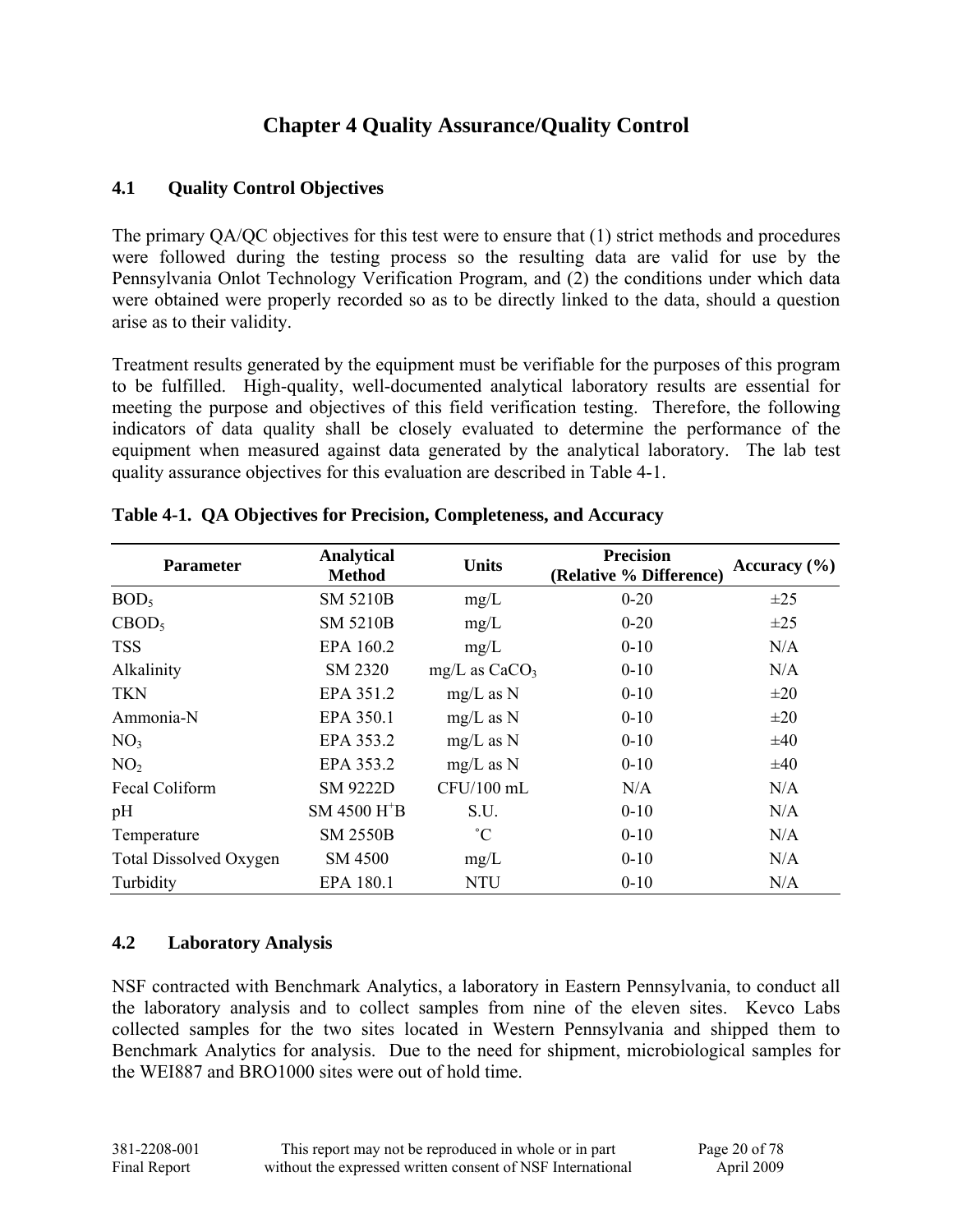#### **Chapter 5 Analytical Results**

Chemical analyses of samples collected during the evaluation were completed using the procedures outlined in the Quality Assurance Product Plan (QAPP). Results of the chemical analyses and on-site observations and measurements are summarized below.

#### **5.1 Influent Results**

There were two rounds of weekly influent samples taken, one prior to and one following the monthly effluent sampling regime. Influent samples were collected weekly for four weeks during both rounds of influent sampling. For both rounds, the system was configured so that it did not recirculate through the primary compartment. The first round of influent sampling was completed to establish a baseline influent strength prior to the monthly effluent sampling.

Following completion of the effluent sampling the system configuration was adjusted to the way it was during the first round of influent sampling. The second round of influent sampling was also monitored for four weeks to try to establish a baseline and to document the rate at which the primary compartment reverted back to its anaerobic state. This data includes all influent analytical results from all sites through the duration of testing except for the BRU4380 site, which exhibited an extremely high influent strength (mean  $>900$  mg/L BOD<sub>5</sub>) throughout the testing. This site has been set aside and classified as a special case site for purposes of data analysis. Detailed analysis and discussion is provided in Appendix K. Table 5-1 shows the mean of influent sampling results.

|              | BOD <sub>5</sub> | <b>TSS</b> | <b>Turbidity</b> |     |                 | Nitrogen <sup>1</sup> (mg/L as N) |           | Temp      | <b>Alkalinity</b> | <b>Fecal Coliform</b> |
|--------------|------------------|------------|------------------|-----|-----------------|-----------------------------------|-----------|-----------|-------------------|-----------------------|
|              | (mg/L)           | (mg/L)     | (NTU)            | TKN | NH <sub>3</sub> | $NO_3^1$                          | <b>TN</b> | $\rm (C)$ | (mg/L)            | $(CFU/100mL)^2$       |
| Mean         | 130              | 180        | 140              | 41  | 33              | 3.2                               | 44        | 18        | 300               | $3.7 \times 10^{4}$   |
| Median       | 110              | 50         | 45               | 32  | 27              | 2.1                               | 44        | 18        | 320               | $8.2 \times 10^{4}$   |
| Std.<br>Dev. | 72               | 300        | 190              | 20  | 19              | 3.8                               | 22        | 5         | 110               | $3.7 \times 10^{4}$   |
| Min          | 53               | 32         | 32               | 15  | 10              | 2.1                               | 15        | 6.5       | 80                | $9.7 \times 10^3$     |
| Max          | 260              | 960        | 660              | 90  | 80              | 9.5                               | 97        | 30        | 480               | $1.4 \times 10^{5}$   |

| Table 5-1. Influent Water Quality for All Sites <sup>3</sup> |  |  |  |
|--------------------------------------------------------------|--|--|--|
|                                                              |  |  |  |

*1 Source water nitrate-n concentration used to calculate total nitrogen where available.*

*2 Fecal Coliform is a geometric mean.* 

*3 BRU4380 site not included* 

Table 5-2 shows the mean influent sampling results for the parameters indicated below for each of the 11 sites.

| 381-2208-001 | This report may not be reproduced in whole or in part      | Page 21 of 78 |
|--------------|------------------------------------------------------------|---------------|
| Final Report | without the expressed written consent of NSF International | April 2009    |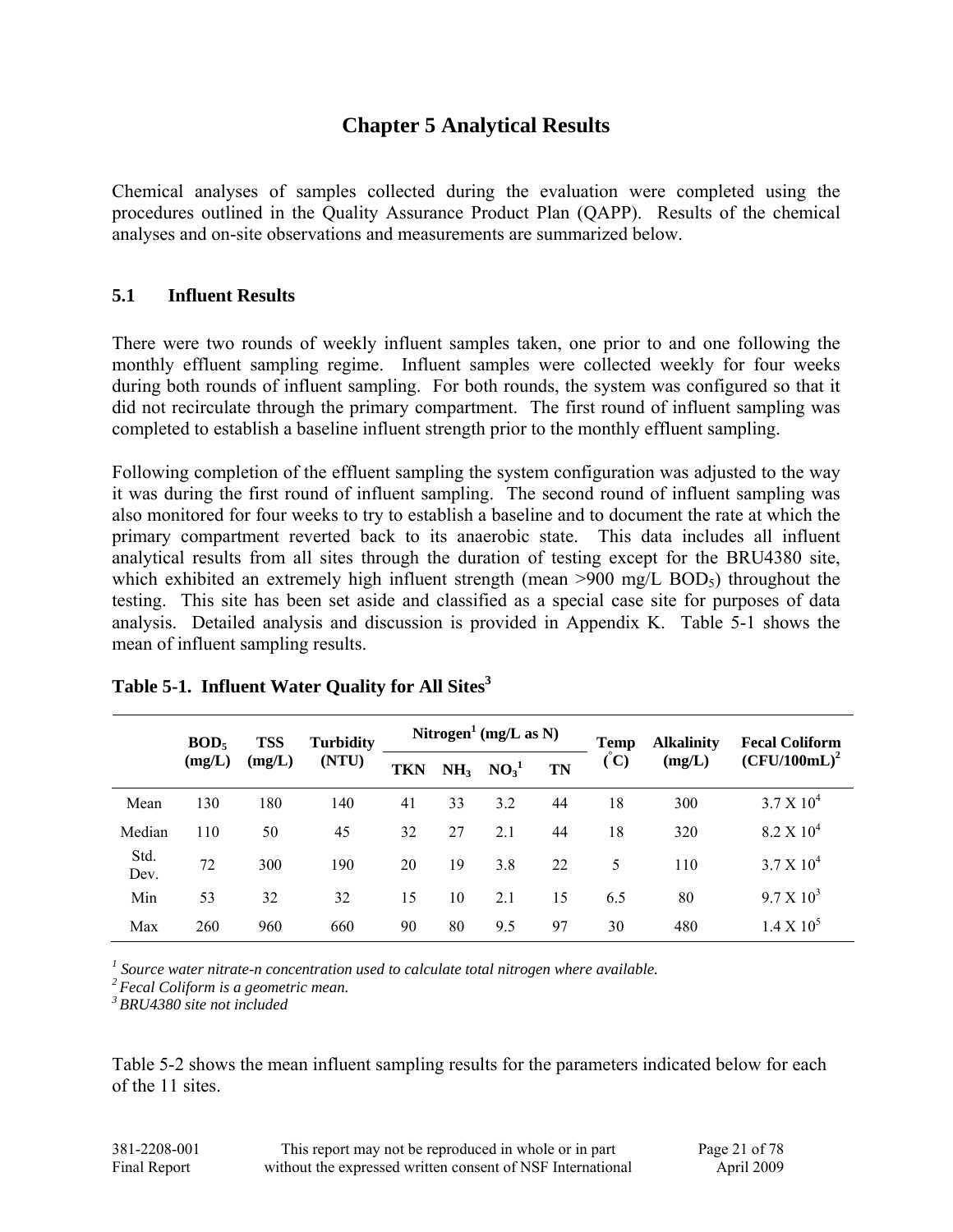| Site #         | BOD <sub>5</sub> | <b>TSS</b> | <b>Turbidity</b> | Nitrogen <sup>2</sup> (mg/L as N) |                 |          |    | <b>Temp</b> | <b>Alkalinity</b> | <b>Fecal Coliform</b> |
|----------------|------------------|------------|------------------|-----------------------------------|-----------------|----------|----|-------------|-------------------|-----------------------|
| (mg/L)         |                  | (mg/L)     | (NTU)            | <b>TKN</b>                        | NH <sub>3</sub> | $NO_3^2$ | TN | $\rm (C)$   | (mg/L)            | $(CFU/100mL)^1$       |
| SMI4540        | 160              | 100        | 66               | 90                                | 80              | 7.2      | 97 | 17          | 480               | $2.6 \times 10^4$     |
| <b>KEN6320</b> | 260              | 960        | 660              | 35                                | 22              | 3.5      | 38 | 19          | 350               | $9.7 \times 10^3$     |
| LEC6350        | 240              | 400        | 230              | 50                                | 38              | NA       | 50 | 18          | 390               | $2.5 \times 10^4$     |
| <b>END6334</b> | 91               | 33         | 32               | 24                                | 20              | 2.1      | 26 | 18          | 260               | $2.8 \times 10^{4}$   |
| <b>KRI6360</b> | 53               | 36         | 34               | 43                                | 37              | NA       | 43 | 18          | 360               | $3.7 \times 10^{4}$   |
| <b>WEI887</b>  | 88               | 45         | 51               | 15                                | 10              | NA       | 15 | 14          | 82                | $1.4 \times 10^5$     |
| <b>BRO1000</b> | 130              | 53         | 160              | 38                                | 30              | NA       | 38 | 20          | 210               | $2.6 \times 10^4$     |
| ZAK628         | 170              | 55         | 50               | 40                                | 31              | NA       | 40 | 18          | 360               | $6.9 \times 10^{4}$   |
| JAC2375        | 62               | 40         | 38               | 46                                | 36              | 9.3      | 55 | 10          | 280               | $5.0 \times 10^4$     |
| <b>BRU4380</b> | 920              | 110        | 110              | 69                                | 50              | 3.8      | 73 | 22          | 340               | $4.4 \times 10^5$     |
| HEN40          | 87               | 80         | 110              | 30                                | 24              | 9.5      | 39 | 21          | 230               | 5.4 X $10^4$          |

**Table 5-2. Mean Influent Analytical Results per Testing Site** 

<sup>1</sup> Fecal Coliform is a geometric mean<br><sup>2</sup> Source water nitrate-n concentration used to calculate total nitrogen where available.<br><sup>3</sup> Unless otherwise stated below, under specific sites, Total Nitrogen values are a result *Nitrate and Nitrite values.*

#### **5.1.1 Influent Results First Round vs. Second Round**

Influent samples were collected from the clear zone of the primary tank through the inlet riser. As mentioned previously, this sampling method had never been tried previously and it was relatively unknown as to how representative the results would be in comparison to typical residential strength raw wastewater. There are several factors that could have impacted the results of this sampling method, some of which include: maturity of the primary tank following start-up and after switching system configuration; solids contamination of sampling bottle; and, depth of sample point in relation to sludge and scum layers and relative flow conditions during the sampling event. The second round of influent sampling was monitored to try to document the rate at which the primary compartment reverted back to its anaerobic state. The mean  $BOD<sub>5</sub>$ concentration increased slightly between the first and second round of sampling while the mean TSS concentration increased significantly. The main reason for the increase in the TSS concentration was a result of very high results from the second round of sampling on the KEN6320 site, which had influent TSS in the 1000 mg/L range. By removing the effects of the KEN6320 site results, the mean TSS between the first and second round of sampling is almost exactly the same. The results are more indicative of septic tank effluent than raw wastewater and are probably a result of the samples being collected from the clear zone of the primary tank. The mean total nitrogen results decreased significantly between the first and second round of influent sampling. It is suspected that there was not sufficient time given between the switch in system

| 381-2208-001 | This report may not be reproduced in whole or in part      | Page 22 of 78 |
|--------------|------------------------------------------------------------|---------------|
| Final Report | without the expressed written consent of NSF International | April 2009    |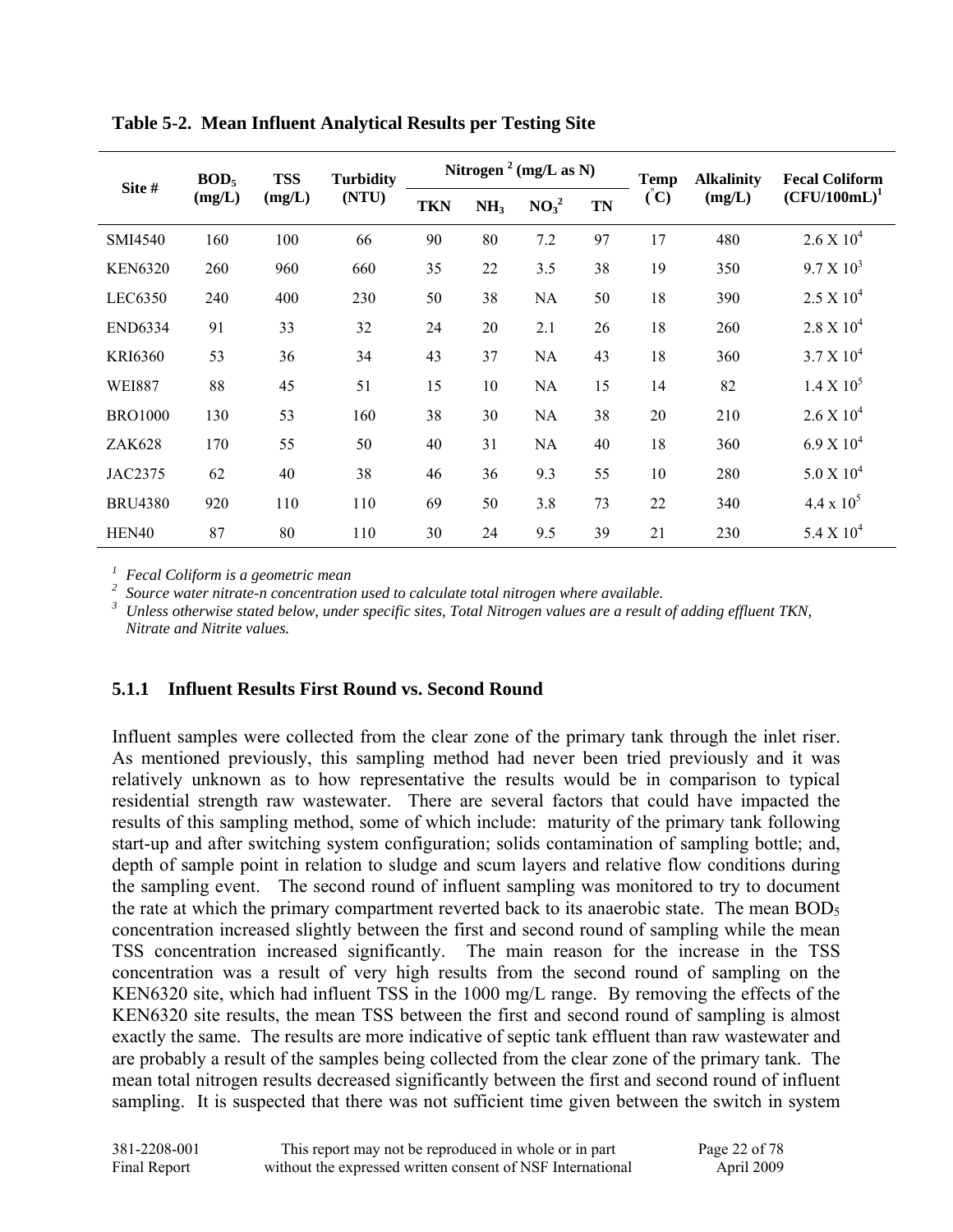configuration and the start of the second round of sampling for the primary tank to return to anaerobic conditions. The results from the influent sampling rounds are summarized in Table 5- 3.

|              | BOD <sub>5</sub><br>(mg/L) | TSS<br>(mg/L) | <b>Total Nitrogen</b><br>(mg/L as N) |
|--------------|----------------------------|---------------|--------------------------------------|
| First Round  | 30                         | 100           | 54                                   |
| Second Round | 30                         | 260           | 36                                   |

#### **Table 5-3. Mean Influent Sampling Results**

#### **5.2 Effluent Results**

Table 5-4 summarizes the effluent data from all sites through the duration of testing except for the BRU4380 site, which exhibited extremely high influent strengths (mean >900 mg/L TSS and BOD5) as previously described.

#### **Table 5-4. Effluent Water Quality (Including Outliers)**

|        | $\text{CBOD}_5$ | <b>TSS</b> | <b>Turbidity</b> |            |                       | <b>Nitrogen</b><br>(mg/L as N) |    | <b>Alkalinity</b> | Fecal<br><b>Coliform</b> |  |
|--------|-----------------|------------|------------------|------------|-----------------------|--------------------------------|----|-------------------|--------------------------|--|
|        | (mg/L)          | (mg/L)     | (NTU)            | <b>TKN</b> | TN<br>NH <sub>3</sub> |                                | C) | (mg/L)            | $(CFU/100mL)^1$          |  |
| Mean   | 9.1             | 13         | 9.5              | 4.9        | 2.7                   | 18                             |    | 145               | $1.8 \times 10^{3}$      |  |
| Median | 3.7             | 5.0        | 3.0              | 2.5        | 0.7                   | 16                             |    | 140               | $6.6 \times 10^{2}$      |  |

*1 Fecal Coliform is a geometric mean of all systems without the use of UV. This excludes the BRO1000, WEI887 and ZAK628 sites.* 

As indicated in Table 1-1, seven of the eleven sites discharged the treated wastewater to a stream. In these installations an ultra-violet (UV) disinfection system was incorporated into the treatment train following the AdvanTex System to disinfect the wastewater prior to discharge. Only results from non-disinfected wastewater were included in the summary analysis in order to properly characterize fecal coliform concentrations in AdvanTex Treatment System effluent. Four of the seven sites with UV disinfection operated for a period of time without the system in operation. These include the KEN6320, LEC6350, END6334 and KRI6360 sites. The results from that initial period of time without disinfection are recorded below.

#### **5.3 Effluent Results per Evaluation Site**

Table 5-5 shows the mean sampling results for the parameters indicated below for each of the 11 sites, including all outliers described further in Chapter 6.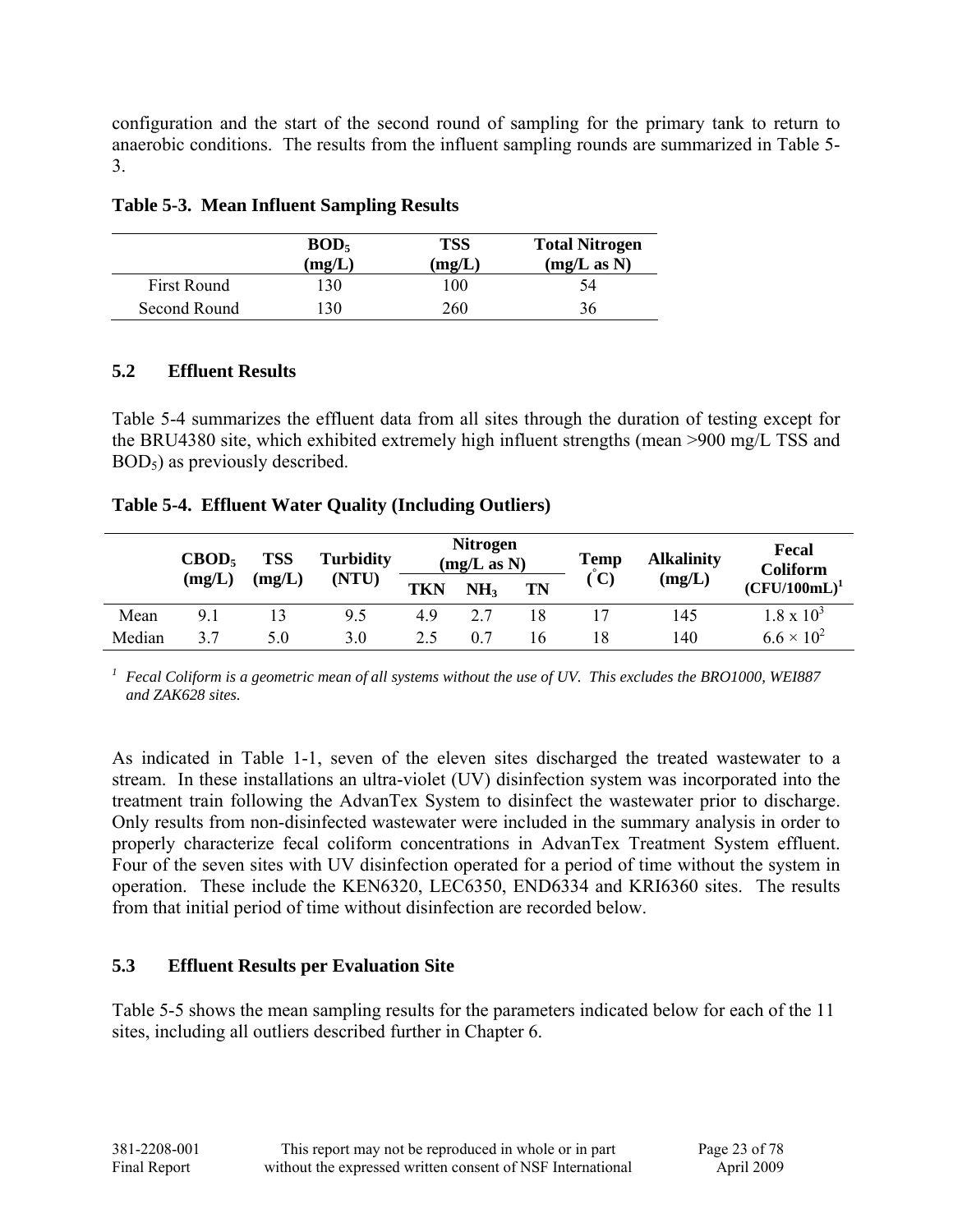| Site #               | CBOD <sub>5</sub> | <b>TSS</b> | <b>Turbidity</b> |            |            | <b>Nitrogen</b><br>(mg/L as N) |           | <b>Temp</b> | <b>Alkalinity</b> | Fecal<br>$Coliform^{1,2}$ |
|----------------------|-------------------|------------|------------------|------------|------------|--------------------------------|-----------|-------------|-------------------|---------------------------|
|                      | (mg/L)            | (mg/L)     | (NTU)            | <b>TKN</b> | <b>NOx</b> | NH <sub>3</sub>                | <b>TN</b> | $\rm (°C)$  | (mg/L)            | (CFU/100mL)               |
| SMI4540              | 4.2               | 8.4        | 7.0              | 1.9        | 26         | 0.4                            | 28        | 16          | 100               | $3.1 \times 10^{2}$       |
| KEN6320 <sup>3</sup> | 8.4               | 19         | 13               | 5.1        | 7.1        | 1.9                            | 12        | 18          | 180               | $5.6 \times 10^{2}$       |
| LEC6350 $3$          | 9.0               | 14         | 6.3              | 9.5        | 16         | 6.5                            | 24        | 18          | 280               | $1.2 \times 10^{4}$       |
| END6334 $3$          | 3.1               | 6.3        | 2.9              | 2.2        | 9.0        | 0.8                            | 11        | 17          | 160               | $3.5 \times 10^{3}$       |
| KRI6360 <sup>3</sup> | 7.1               | 7.9        | 5.2              | 4.3        | 13         | 1.9                            | 17        | 17          | 170               | $4.4 \times 10^{4}$       |
| <b>WEI887</b>        | 7.0               | 7.2        | 4.4              | 2.3        | 7.2        | 1.1                            | 9.5       | 20          | 49                |                           |
| <b>BRO1000</b>       | 23                | 9.4        | 7.2              | 4.2        | 11         | 2.6                            | 15        | 19          | 66                |                           |
| ZAK628               | 18                | 36         | 41               | 12         | 13         | 7.8                            | 25        | 17          | 230               |                           |
| <b>JAC2375</b>       | 7.5               | 5.8        | 2.0              | 2.9        | 20         | 1.8                            | 23        | 16          | 110               | $8.3 \times 10^{2}$       |
| <b>BRU4380</b>       | 73                | 49         | 75               | 40         | 2.6        | 30                             | 43        | 14          | 310               | $1.0 \times 10^{4}$       |
| HEN40                | 4.4               | 12         | 5.3              | 4.3        | 12         | 2.1                            | 16        | 17          | 91                | $2.3 \times 10^{2}$       |

**Table 5-5. Mean Effluent Analytical Results per Testing Site (Including Outliers)**

<sup>1</sup> Fecal Coliform is a geometric mean.<br><sup>2</sup> Sites with no value had UV disinfection systems, which prevented analysis of AdvanTex effluent for fecal coliform.<br><sup>3</sup> Sites that included only a portion of their testing withou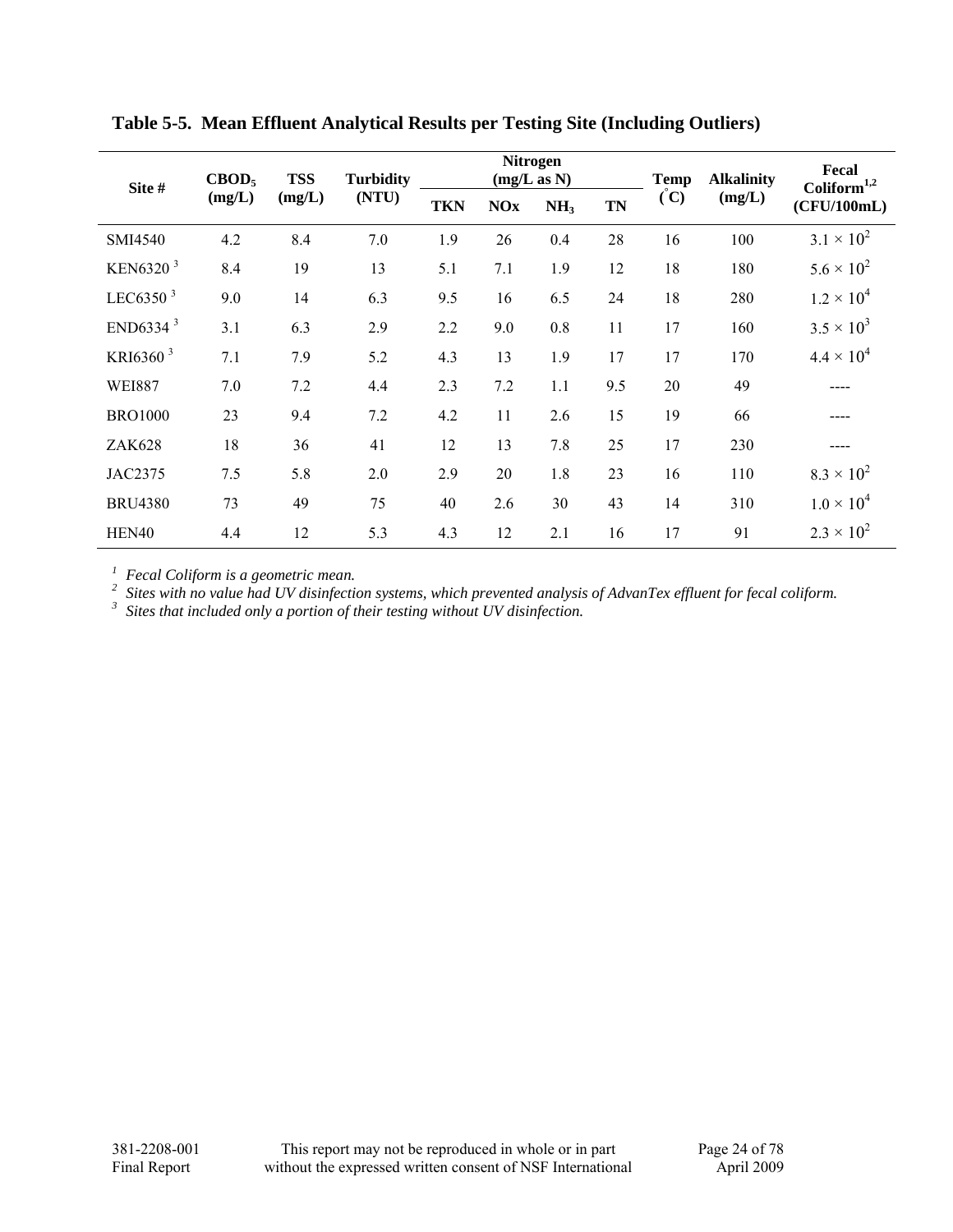#### **Chapter 6 Data Analysis and Outlier Evaluation**

Any set of data that is collected will have the presence of outliers. It is standard statistical practice to systematically identify and remove extreme outliers in a performance evaluation, because outliers can skew the apparent mean and standard deviation and give a false impression of actual performance capabilities. Outliers that actually represent irregularities in the influent waste stream, or in the sampling procedure, can be mistaken for operational malfunctions or misinterpreted as long-term trends. Even a properly functioning treatment system is subject to periodic swings in effluent concentration, due to variable factors such as influent waste strength, household water usage, temperature, household chemical use, etc. Sample non-homogeneity can also be a source of sampling error where suspended solids collected with the sample (for example, sloughed pieces of microbial mat, or material that may be dislodged from surfaces during sample collection) and are disproportionately included in subsamples used for analysis.

For purposes of this study, the data set was evaluated to identify outliers that could be attributed to documented events, such as acts of nature, human error, mechanical malfunction, etc., or could be attributable to inconsistent data results. The following is a summary of the data excluded from the statistical analysis with a description of the basis for the exclusion:

#### **Site 1 – SMI4540**

- $01/02/2006$  Nitrate and nitrite values were inconsistent with previous results; this data, along with the resulting TN value was not included in the means.
- 04/24/2006 TSS of 44 mg/L was not consistent with low CBOD<sub>5</sub> (5.6 mg/L), turbidity (3.2 NTU), and ammonia (0.43 mg/L) for this sample.

#### **Site 2 – KEN6320**

• All data collected was analyzed; no outliers were identified.

#### **Site 3 – LEC6350**

- $01/21/2008$  All data collected on this day was omitted from the means due to system overload; homeowners reported a prolonged visit of houseguests. Orenco was not informed of the change in occupancy and could not adjust their timer settings to accommodate for this. This was confirmed by the higher flows in January compared to other flows from the previous two years.
- $05/13/2008$  TSS value of 44 mg/L was inconsistent with the previous and subsequent results; it was also not consistent with a turbidity result of 5.6 NTU that was taken on the same day.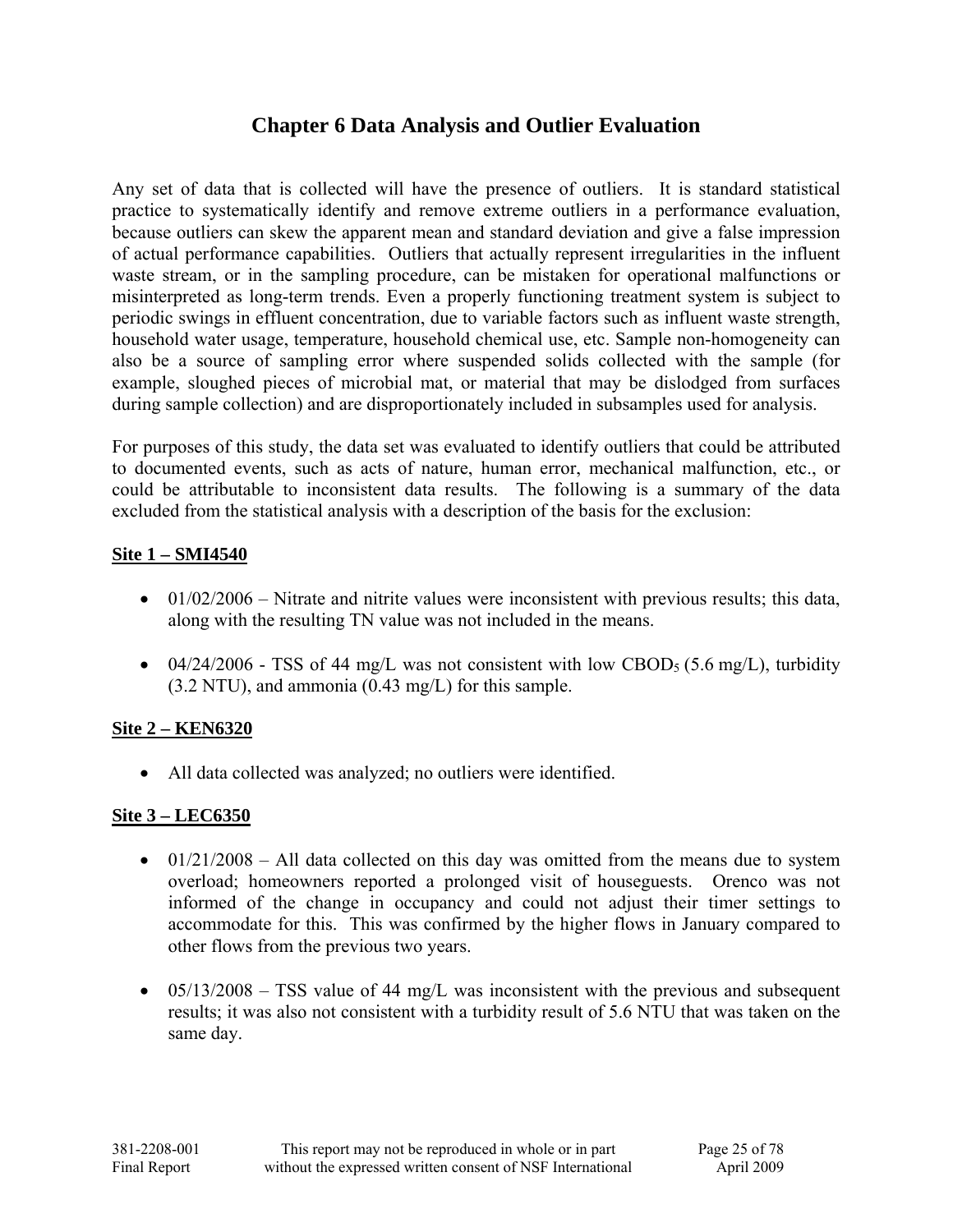#### **Site 4 – END6334**

• All data collected was analyzed; no outliers were identified.

#### **Site 5 – KRI6360**

• 04/17/2006 – CBOD<sub>5</sub> value of 38 mg/L was inconsistent with previous and subsequent results. The value was nearly three times any other value recorded for this parameter at this location. The corresponding TSS, turbidity and ammonia effluent concentrations all appear to be within range of previous and subsequent samples indicating the system was operating properly.

#### **Site 6 – WEI887**

• 09/12/2006 – All data collected on this day was omitted due to an electrical failure in the control panel at the site. The system was pumped out on 8/28/2006 and restarted on 9/12/2006 the same day the sampling event was scheduled. The system did not have adequate time to re-circulate and thus properly treat the wastewater. This is validated when looking at all the previous and subsequent data points for this site.

#### **Site 7 – BRO1000**

- 02/07/2007 CBOD<sub>5</sub> value of 420 mg/L was omitted as the sample was received past holding time by the laboratory; when compared to other  $\text{CBOD}_5$  values, this data point was inconsistent with previous and subsequent samples.
- 07/23/2008 Two of the owner's sons had moved back from college; the service provider was not notified of this and the timer settings had not been adjusted for the increase in flow experienced during this period.

#### **Site 8 – ZAK628**

- 06/18/2007 and 07/19/2007 Data omitted on both of these days due to a lightening strike hitting the house and disabling the electronics in the control panel; the system was not operating properly for the months of June and July 2007.
- 03/28/2008 Data omitted because it did not correlate with previous or subsequent analysis.

#### **Site 9 – JAC2375**

 $\bullet$  03/12/2007 – TN value omitted because of lack of proper start up conditions. Microbes responsible for nitrification and denitrification are sensitive to environmental conditions including temperature; it is common for a system to take up to three months to establish robust colonies of nitrifiers; this system was started in January and the first effluent sample was in March.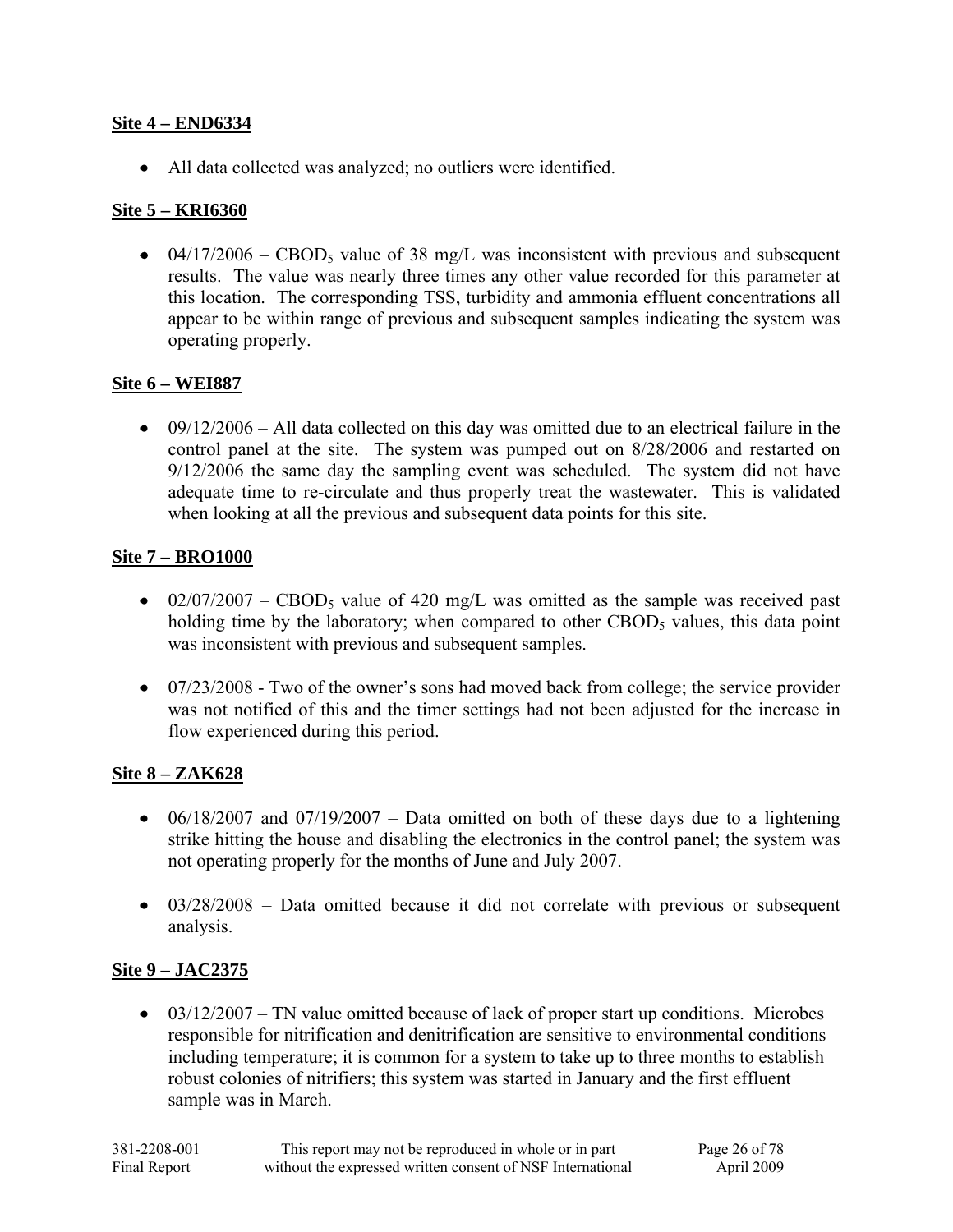• 07/09/2007 – CBOD<sub>5</sub> was omitted as it was nearly three times any other value recorded for this parameter at this location and is not consistent with previous or subsequent samples; it is also not consistent with low TSS, Turbidity, and ammonia results for the same sample.

#### **Site 10 – BRU4380**

• Data for this site was not included in calculations because of extremely concentrated wastewater.

#### **Site 11 – HEN40**

• 07/22/2008 – All results for this sampling event were omitted as the owner had several houseguests for a week during the sampling event; the results of this sampling event are not consistent when compared to previous and subsequent results.

Table 6-1 represents the median results for the effluent with outliers removed. The median was included to better characterize the data because it removes the impact of very large and small values. Table 6-2 represents the mean results for the influent and effluent with outliers removed.

| CBOD <sub>5</sub> | <b>TSS</b>      | <b>Turbidity</b> |     |                 | <b>Nitrogen</b><br>(mg/L as N) |    | <b>Temp</b>   | <b>Alkalinity</b> | Fecal<br><b>Coliform</b> |
|-------------------|-----------------|------------------|-----|-----------------|--------------------------------|----|---------------|-------------------|--------------------------|
| (mg/L)            | (NTU)<br>(mg/L) |                  | TKN | NH <sub>3</sub> | NO <sub>3</sub>                | TN | $^{\circ}$ C) | (mg/L)            | (CFU/100mL)              |
| 3.5               | 5.0             | 2.9              | 2.4 | 06              | 12                             | I6 |               | 140               | $6.1 \times 10^{2}$      |

#### **Table 6-1. Median Effluent Water Quality – Excluding Outliers**

|  |  | Table 6-2. Mean Effluent Water Quality – Excluding Outliers |  |
|--|--|-------------------------------------------------------------|--|
|  |  |                                                             |  |

| $\text{CBOD}_5$ | <b>TSS</b> | <b>Turbidity</b> | Nitrogen $(mg/L as N)$ |                 |                 | <b>Temp</b> | <b>Alkalinity</b> | Fecal<br>Coliform |                     |
|-----------------|------------|------------------|------------------------|-----------------|-----------------|-------------|-------------------|-------------------|---------------------|
| (mg/L)          | (mg/L)     | (NTU)            | <b>TKN</b>             | NH <sub>3</sub> | NO <sub>3</sub> | TN          | $\tilde{C}$       | (mg/L)            | $(CFU/100mL)^1$     |
| 5.8             | 10         | 7.4              | 3.6                    |                 |                 |             |                   | 140               | $9.5 \times 10^{2}$ |

*1 Fecal Coliform is a geometric mean of all systems without UV disinfection.* 

Table 6-3 shows the mean sampling results for the parameters indicated below for each of the 11 sites excluding all outliers. As indicated in Section 5-2, only results from non-disinfected wastewater were included in the summary analysis in order to properly characterize fecal coliform concentrations in AdvanTex Treatment System effluent. Four of the seven sites with UV disinfection operated for a period of time without the system in operation. These include the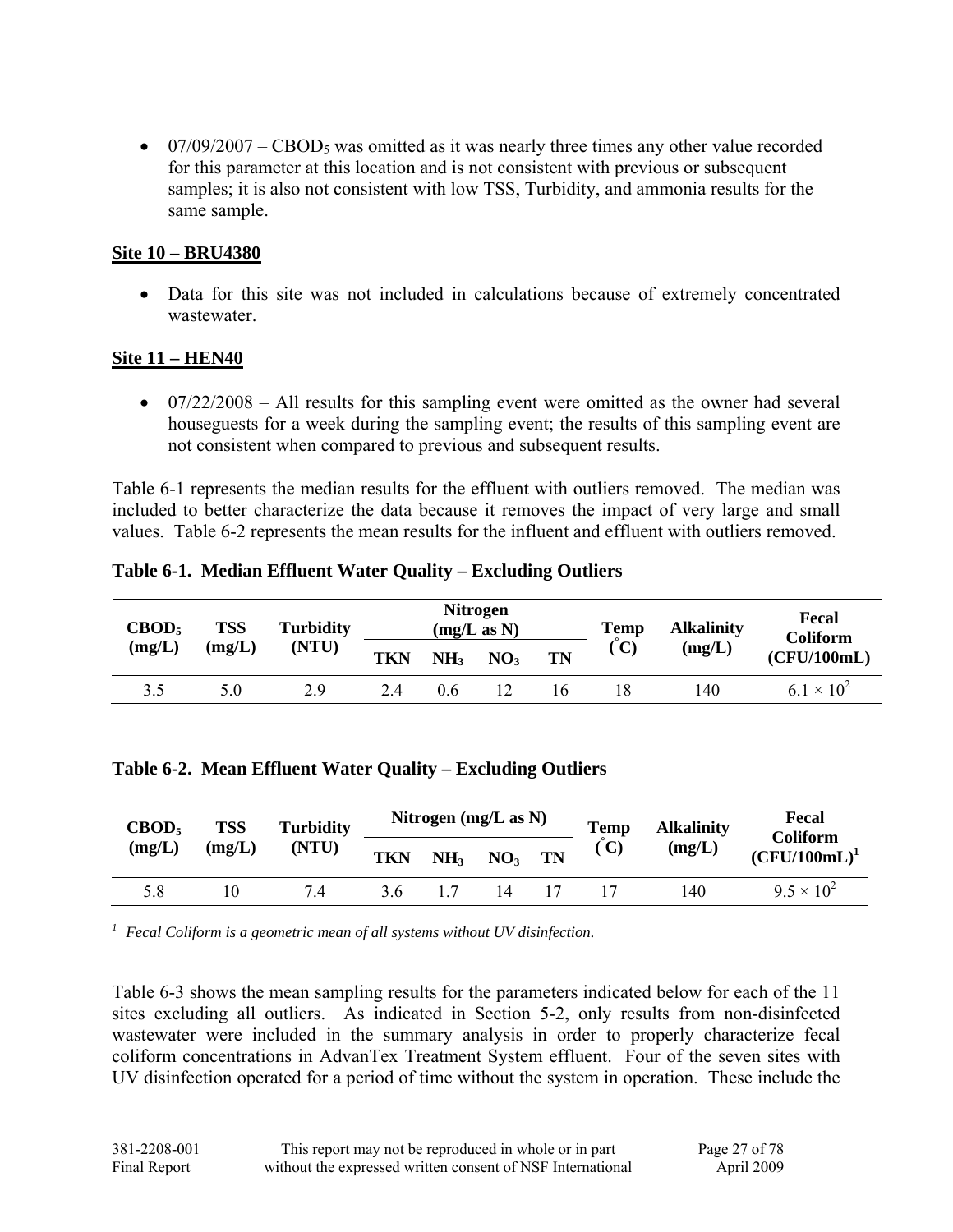KEN6320, LEC6350, END6334 and KRI6360 sites. The results from that initial period of time without disinfection are recorded below.

| <b>Site</b>          | CBOD <sub>5</sub> | <b>TSS</b> | <b>Turbidity</b> | <b>Nitrogen</b><br>(mg/L as N) |            |                 |           | <b>Temp</b> | <b>Alkalinity</b> | Fecal<br>Coliform <sup>1,2</sup> |
|----------------------|-------------------|------------|------------------|--------------------------------|------------|-----------------|-----------|-------------|-------------------|----------------------------------|
|                      | (mg/L)            | (mg/L)     | (NTU)            | <b>TKN</b>                     | <b>NOx</b> | NH <sub>3</sub> | <b>TN</b> | $\rm (C)$   | (mg/L)            | (CFU/100mL)                      |
| SMI4540              | 4.2               | 8.4        | 7.0              | 1.9                            | 27         | 0.4             | 29        | 16          | 100               | $3.1 \times 10^{2}$              |
| KEN6320 <sup>3</sup> | 8.4               | 19         | 13               | 5.1                            | 7.1        | 1.9             | 12        | 18          | 180               | $5.6 \times 10^{2}$              |
| LEC6350 $3$          | 7.5               | 11         | 5.1              | 6.6                            | 16         | 3.6             | 22        | 18          | 290               | $1.2 \times 10^{4}$              |
| END6334 <sup>3</sup> | 3.1               | 6.3        | 2.9              | 2.2                            | 9.0        | 0.8             | 11        | 17          | 160               | $3.5 \times 10^{3}$              |
| KRI6360 <sup>3</sup> | 23                | 18         | 5.1              | 4.3                            | 23         | 1.9             | 17        | 17          | 170               | $4.7 \times 10^{4}$              |
| <b>WEI887</b>        | 5.0               | 6.6        | 3.2              | 1.7                            | 7.3        | 0.6             | 9.0       | 20          | 46                |                                  |
| <b>BRO1000</b>       | 4.9               | 9.4        | 7.2              | 4.2                            | 11         | 2.6             | 15        | 19          | 66                |                                  |
| <b>ZAK628</b>        | 10                | 22         | 25               | 5.8                            | 14         | 2.8             | 20        | 17          | 210               | ----                             |
| JAC2375              | 5.1               | 5.8        | 2.0              | 1.6                            | 19         | 1.8             | 21        | 16          | 110               | $8.3 \times 10^{2}$              |
| <b>BRU4380</b>       | 66                | 23         | 73               | 40                             | 2.6        | 30              | 42        | 14          | 300               | $1.0 \times 10^{4}$              |
| HEN40                | 3.5               | 6.5        | 2.6              | 2.3                            | 11         | 0.7             | 13        | 17          | 90                | $1.9 \times 10^{2}$              |

**Table 6-3. Mean Effluent Analytical Results per Testing Site – Excluding Outliers** 

<sup>1</sup> Fecal coliform is a geometric mean.<br><sup>2</sup> Sites with no value had UV disinfection systems which prevented analysis of AdvanTex effluent for fecal coliform.<br><sup>3</sup> Sites that included only a portion of their testing without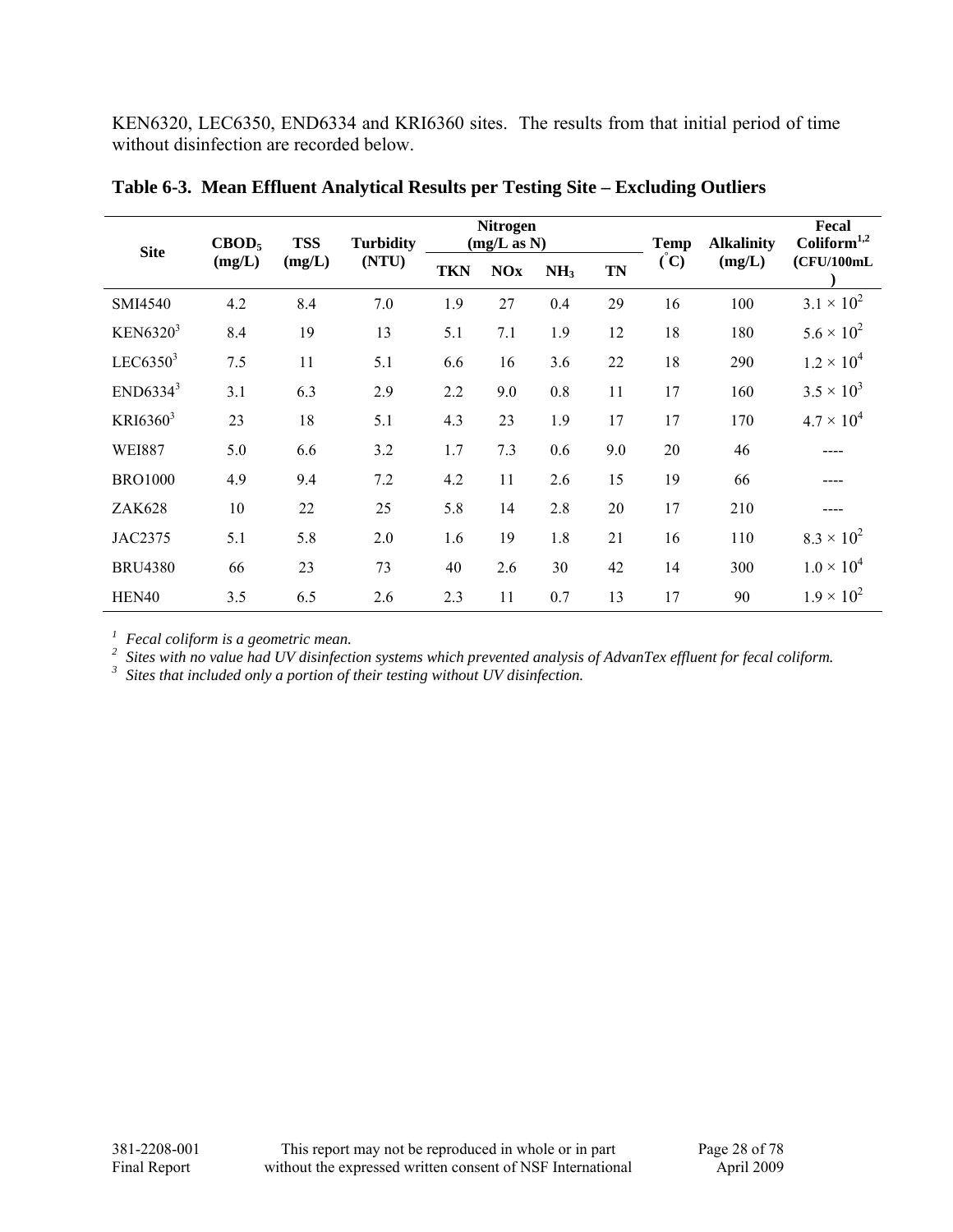#### **Chapter 7 Total Nitrogen Performance**

Total nitrogen is calculated by adding the measurements of total Kjeldahl nitrogen (TKN), nitrite, and nitrite. Because there is very little nitrate and nitrite (typically less than 1 mg/L) in raw wastewater, TKN was utilized as the parameter to establish the concentration of total nitrogen (TN) in the raw wastewater. All of the sites used private wells as their water source and it was determined that some of the sites had higher than typical concentrations of nitrate in their water as many of the sites were located in heavy agricultural areas, which is thought to be the primary contributor of nitrate in the groundwater. A sample of the water was collected from some of the sites and analyzed to determine the nitrate concentration. Table 7-1 summarizes the results from this testing.

| <b>Site ID</b> | Nitrate-N (mg/L as N) |
|----------------|-----------------------|
| SMI4540        | 7.2                   |
| <b>KEN6320</b> | 3.5                   |
| LEC6350        | <b>NA</b>             |
| <b>END6334</b> | 2.1                   |
| KRI6360        | <b>NA</b>             |
| <b>WEI887</b>  | <b>NA</b>             |
| <b>BRO1000</b> | <b>NA</b>             |
| ZAK628         | NA.                   |
| JAC2375        | 9.3                   |
| <b>BRU4380</b> | 3.8                   |
| HEN40          | 9.5                   |

#### **Table 7-1. Background Nitrate-N Concentration**

The nitrate in the water supply represented an additional nitrogen load upon the system that was not taken into account by considering TKN only as the raw wastewater TN. For sites with a known concentration of nitrate in their water, the sum of TKN and nitrate was used as the influent TN load to more accurately reflect system performance. Table 7-2 is a mean of the influent and effluent TN with the background nitrate-n results included.

#### **Table 7-2. Mean Effluent Water Quality - Percent Nitrogen Removal**

|                          | <b>Total Nitrogen</b><br>(mg/L as N) |
|--------------------------|--------------------------------------|
| Influent                 | 44                                   |
| Effluent                 | 17                                   |
| <b>Percent Reduction</b> | 61%                                  |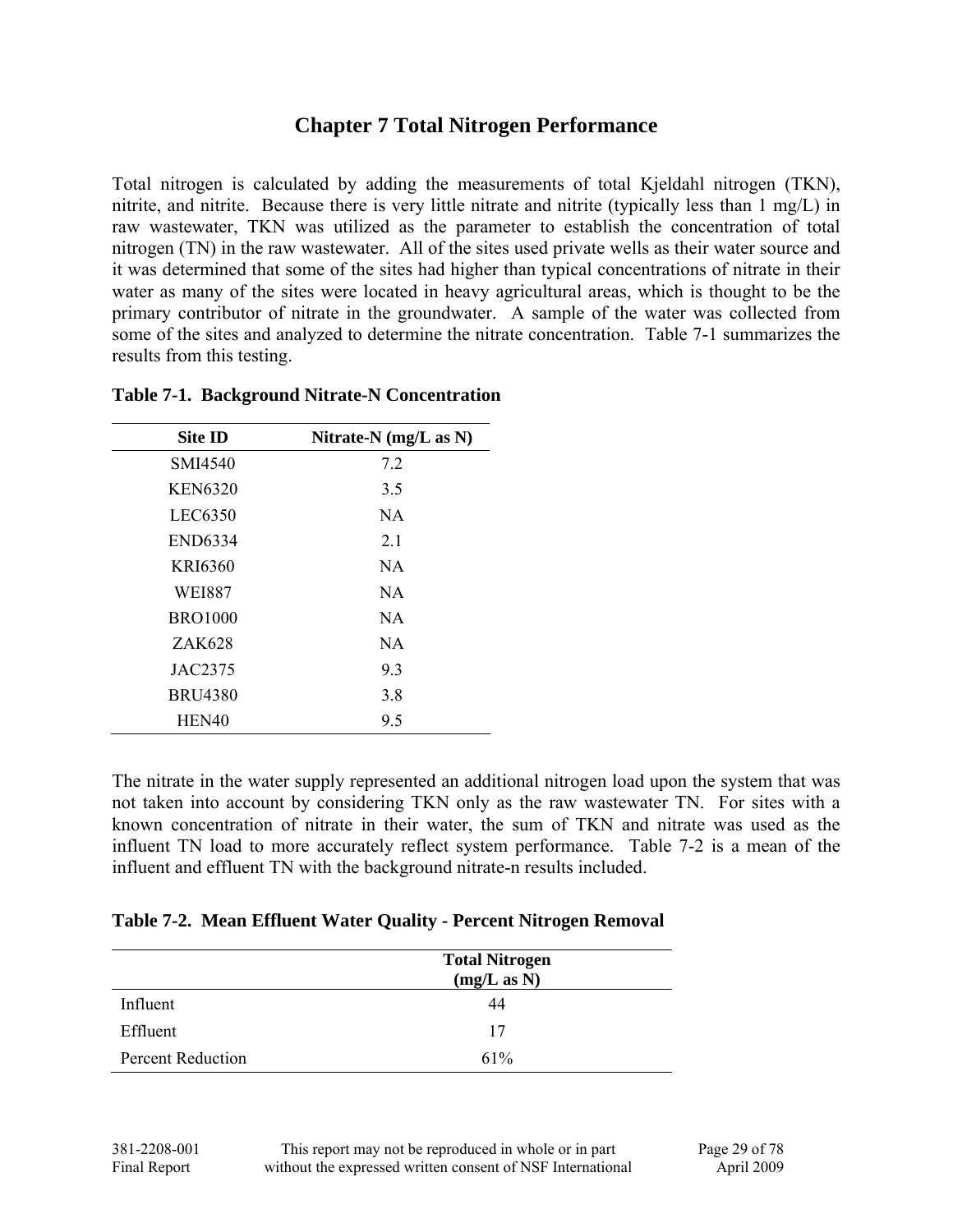The mean influent concentration from all sites, excluding all outliers and the BRU4380 site, was 44 mg/L and the mean effluent was 17 mg/L resulting in a TN removal of 61%.

#### **7.1 Flow Monitoring**

Each AdvanTex® system was controlled and monitored via a remote VeriComm® Telemetry control panel. The control panel has a built in data logger which monitors many different aspects of the system operation, including monitoring of the discharge pumping events by time and date stamping each one. The daily discharge pump run time was downloaded periodically from the control panel and used to calculate the daily flow being loaded into the system. The AdvanTex System was tested under a wide range of uses during the study. Sites ranged anywhere from one to six occupants and a range of continuous flows from 56gpd to 234gpd and peaks into the thousands of gallons per day. There were also two residences that had occupants that would reside there intermittently. The peak flows are most likely attributed to leaky fixtures or stuck toilets. One site (KEN6320) experienced a considerable amount of infiltration into the system, which was determined to be due to a leaky building sewer, not a leak into the treatment system. Table 7-3 summarizes the mean, median, minimum and maximum daily flow for each site during the period of testing.

| <b>Site ID</b>       | Number of<br><b>Occupants</b> | <b>Mean</b> | <b>Median</b> | <b>Minimum</b>   | <b>Maximum</b> |
|----------------------|-------------------------------|-------------|---------------|------------------|----------------|
| <b>SMI4540</b>       | $\overline{2}$                | 117         | 216           | $\overline{0}$   | 439            |
| KEN6320 <sup>1</sup> | 4                             | 1,843       | 272           | $\boldsymbol{0}$ | 33,812         |
| LEC6350              | 3 <sup>2</sup>                | 62          | 61            | $\boldsymbol{0}$ | 15,385         |
| <b>END6334</b>       | $\overline{2}$                | 268         | 56            | $\boldsymbol{0}$ | 15,835         |
| <b>KRI6360</b>       | $\overline{2}$                | 102         | 70            | $\boldsymbol{0}$ | 2,113          |
| <b>WEI887</b>        | $\overline{2}$                | 207         | 141           | $\boldsymbol{0}$ | 2,080          |
| <b>BRO1000</b>       | 1 <sup>3</sup>                | 233         | 203           | 3                | 1,383          |
| <b>ZAK628</b>        | 4                             | 190         | 188           | $\theta$         | 984            |
| <b>JAC2375</b>       | $\overline{2}$                | 83          | 131           | $\theta$         | 1,569          |
| <b>BRU4380</b>       | 6                             | 240         | 234           | $\theta$         | 1,984          |
| HEN40                | $\overline{2}$                | 92          | 82            | 0                | 346            |

#### **Table 7-3. Daily Flow (gpd)**

*1 Site had problems with rainwater infiltration; the median is more representative of how the system was loaded* 

*during normal use. 2 Three fulltime residents and two additional intermittent residents. 3 One fulltime resident with two additional intermittent residents.*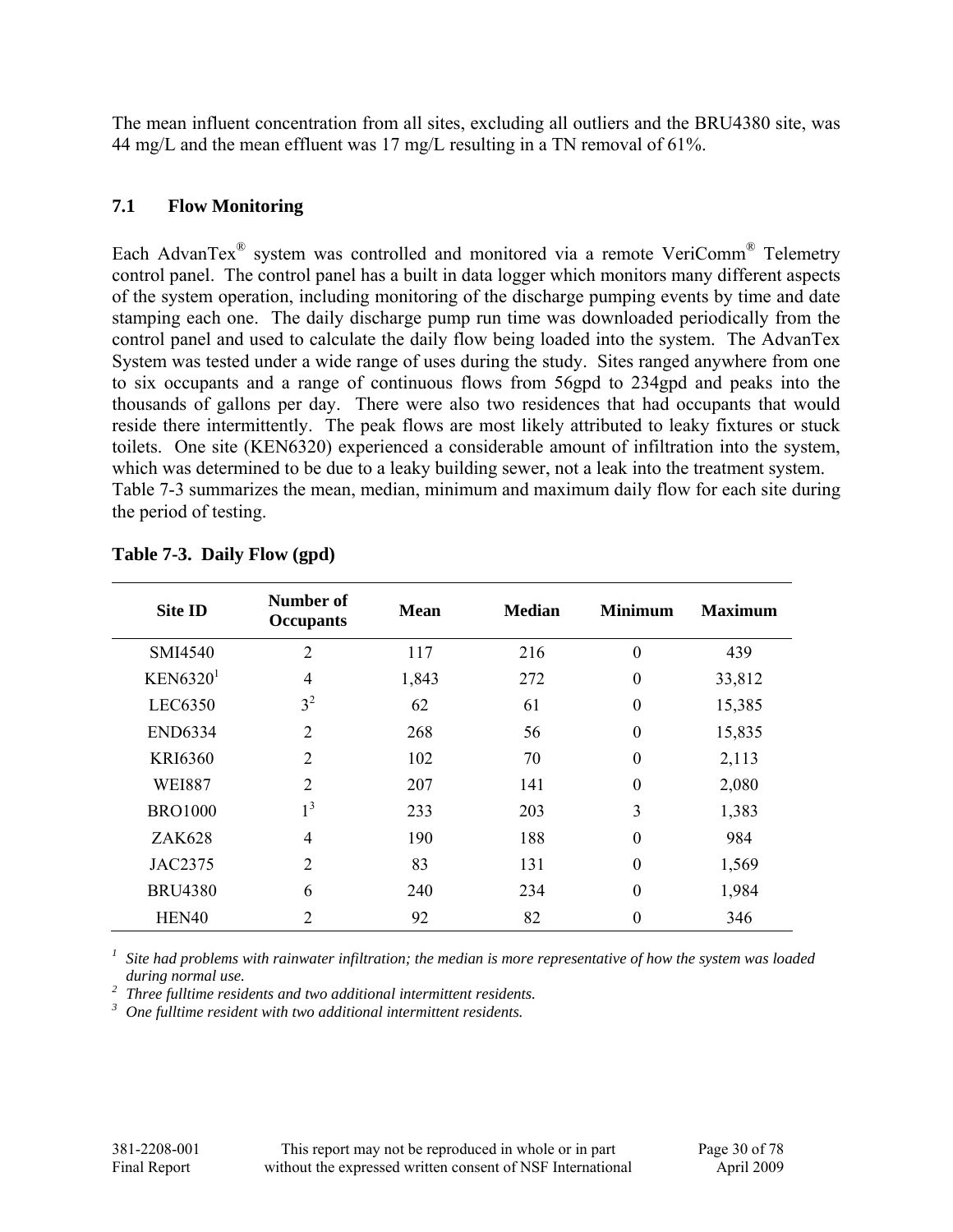#### **Chapter 8 Summary of Performance**

Evaluation of the Orenco AdvanTex® AX20N under the Pennsylvania Experimental Onlot Wastewater Technology Verification Program was conducted with NSF International providing third party oversight, data analysis, and reporting. Field-testing of the AdvanTex AX20N system was conducted at eleven representative sites across the State, which were chosen in a collaborative effort between the Pennsylvania DEP and Orenco. The site selection and year-long test period served to capture variations in the effluent quality that may occur based on sewage strength, flow rate and seasonal temperature fluctuations.

Influent and effluent samples were collected at each of the sites. Summaries of the data collected at each site are included in Tables 5-2 (influent) and 5-4 (effluent). As explained in Chapter 6, some of the data was omitted from statistical analysis of the performance of the AdvanTex AX20N for reasons summarized in that Chapter. In particular, Site BRU4380 was excluded from the system performance analysis because of unusually high wastewater strength. A summary of the effluent results for each site, excluding the omitted data points, is provided in Table 6-2.

The mean overall system performance is shown in Table 8-1 and the median overall system performance is shown in Table 8-2.

|             | BOD <sub>5</sub><br>CBOD <sub>5</sub> | <b>TSS</b> | <b>Alkalinity</b>        | <b>TKN</b> | NH <sub>3</sub> | NO <sub>3</sub> | TN | Fecal<br><b>Coliform</b> |
|-------------|---------------------------------------|------------|--------------------------|------------|-----------------|-----------------|----|--------------------------|
| Influent    | 130                                   | .80        | 300                      | 41         | 33              | 3.2             | 44 | $3.7 \times 10^{4}$      |
| Effluent    | 5.6                                   | 10         | 140                      | 3.6        |                 | 14              | 17 | $9.5 \times 10^{2}$      |
| % Reduction | 93                                    | 94         | $\overline{\phantom{a}}$ | 91         | 95              | ۰               | 61 | 2 log                    |

#### **Table 8-1. Mean Influent/Effluent Results <sup>1</sup>**

*1 Excluding outliers omitted from raw data set; does not include any data from the BRU4380 site.* 

**Table 8-2. Median Influent/Effluent Results <sup>1</sup>**

|             | BOD <sub>5</sub><br>CBOD <sub>5</sub> | <b>TSS</b> | <b>Alkalinity</b> | <b>TKN</b> | NH <sub>3</sub> | NO <sub>3</sub> | <b>TN</b> | Fecal<br><b>Coliform</b> |
|-------------|---------------------------------------|------------|-------------------|------------|-----------------|-----------------|-----------|--------------------------|
| Influent    | 110                                   | 50         | 320               | 32         | 27              | 5.4             | 44        | $8.3 \times 10^{4}$      |
| Effluent    | 3.5                                   | 5.0        | 140               | 2.4        | 0.6             |                 | 16        | $6.1 \times 10^{2}$      |
| % Reduction | Q7                                    | 90         | ۰                 | 93         | 98              | ۰               | 64        | 2 log                    |

*1 Excluding outliers omitted from raw data set; does not include any data from BRU4380 site.*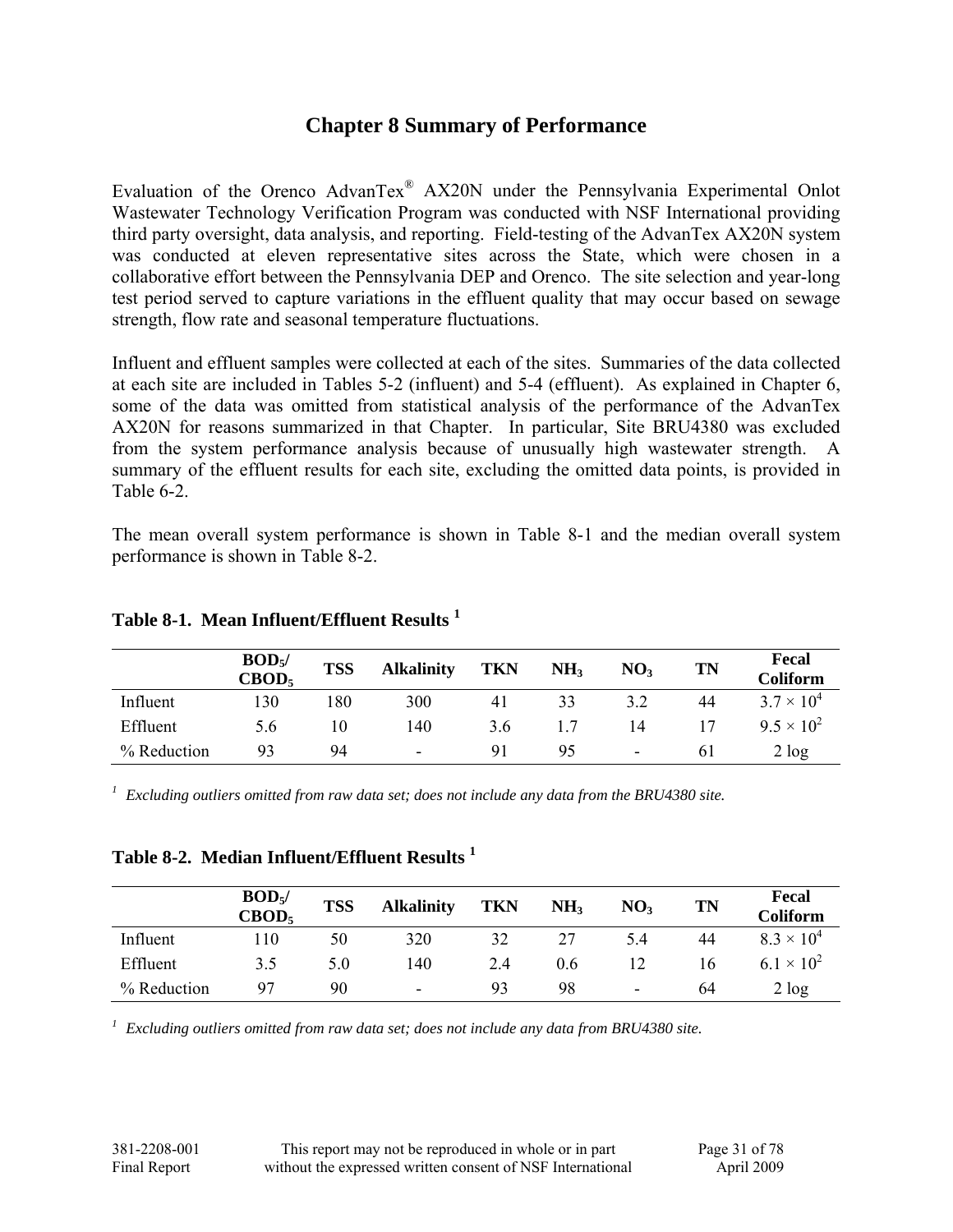**Appendix A - System Specifications**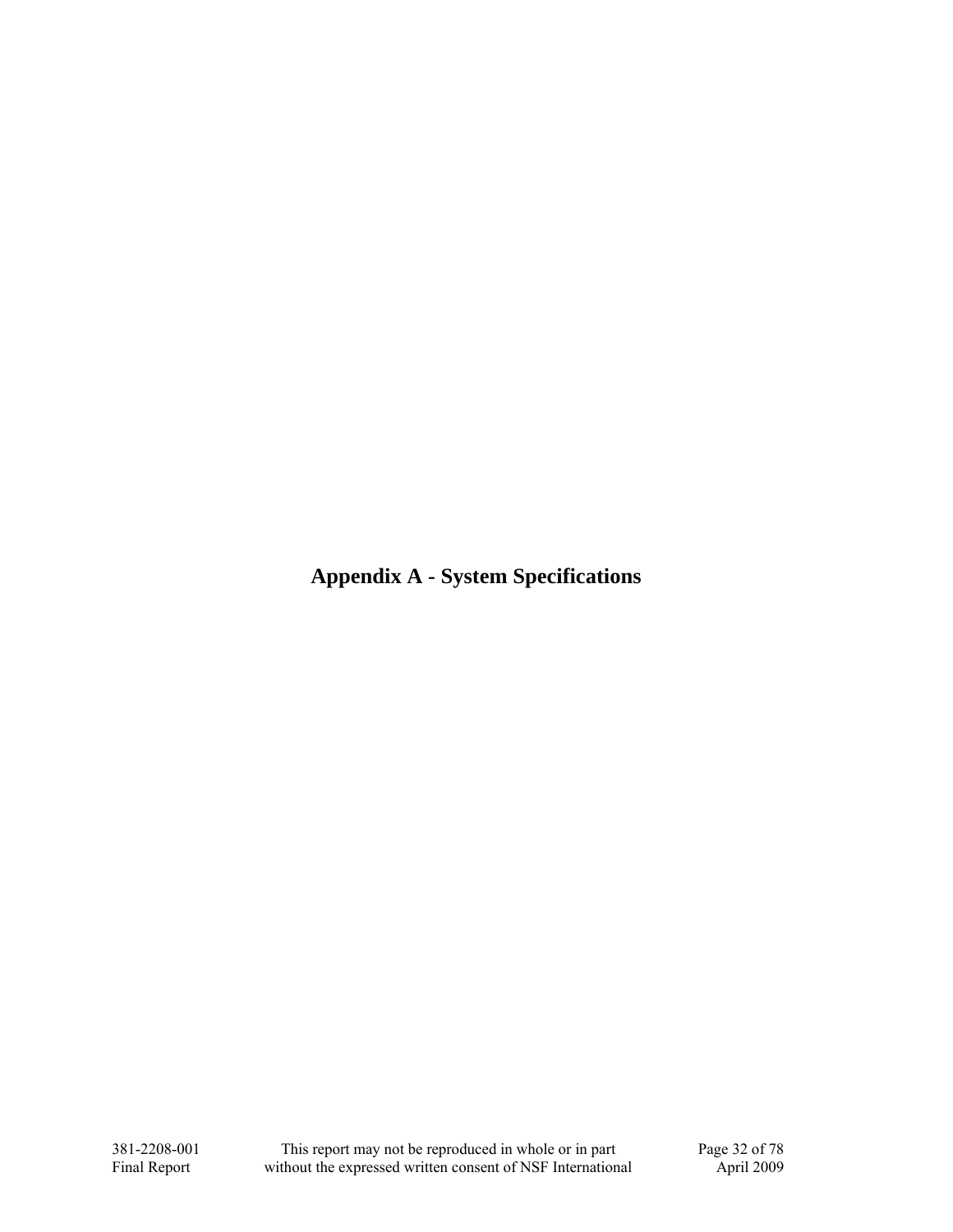## **PLANT SPECIFICATIONS**

#### Orenco Systems, Inc. AdvanTex® AX20N

#### **Plant Capacity**

| Design Flow                                                                                          | $500$ gpd                                         |
|------------------------------------------------------------------------------------------------------|---------------------------------------------------|
| Plant Hydraulic Capacity (at Design Flow)<br>First compartment (pre-treatment)<br>Second compartment | $1,500$ gallons<br>$1,000$ gallons<br>500 gallons |
| Hydraulic Retention Time (at Design Flow)<br>First compartment (pre-treatment)<br>Second compartment | 48 hours<br>24 hours                              |

#### Pump

| Effluent Pump | Orenco Systems Inc.                      |
|---------------|------------------------------------------|
|               | P300511, $\frac{1}{2}$ HP, 115 V, 60 Hz, |
|               |                                          |

Filter AdvanTex AX20 Textile Filter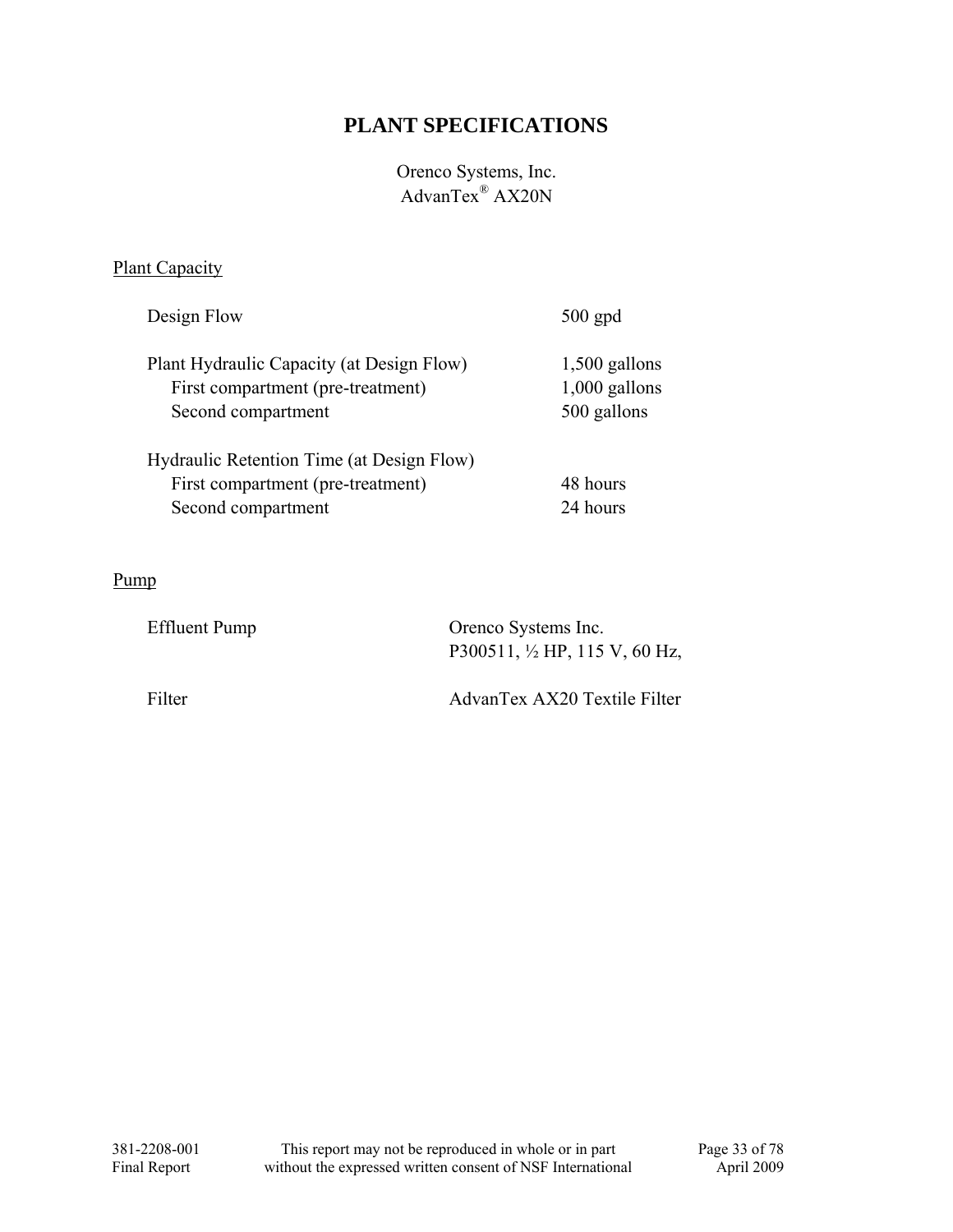# AdvanTex® - AX20 Filter



#### **Applications**

Orenco's AdvanTex® Treatment System\* is an innovative technology for onsite treatment of residential wastewater. The heart of the System is the AdvanTex® Filter, a sturdy, watertight fiberglass basin filled with an engineered textile material. This lightweight, highly absorbent textile material treats a tremendous amount of wastewater in a small space. The AdvanTex® Treatment System is ideal for:

- · Small sites
- · System upgrades and repairs
- · New construction
- · Poor soils
- · Nitrogen reduction
- · Price-sensitive markets
- Pretreatment

For sizing, see "AdvanTex® Design Criteria," NDA-ATX-2.



The heart of the AdvanTex® Treatment System is this sturdy, watertight fiberglass basin filled with an engineered textile material.

"Covered by U.S. patent numbers 5,880,748; 5,531,894; 5,480,581; 5,380,558; 5,482,635; and 4439,323. Additional patents panding.



AdvanTex® Treatment System AXII Models meet the requirements of ISF-ANSI Standard 40 for Class I Systems.

@ 2008 Orenco Systems® Inc.

#### **Features/Specifications**

To specify this product, require the following:

- . Wastewater treatment to better than secondary treatment standards
- . Consistent treatment, even during peak flows
- . Timer operation for flow monitoring, flow modulation, and surge control
- · Fixed film textile media (a polyester plastic), operated in an unsaturated condition
- · Consistent media quality
- . Low maintenance beyond annual servicing
- . Low energy consumption (under \$1.25-2.50/month power cost at national average electric rate of \$.08 kWh)
- · Complete pre-manufactured package, ready-to-install
- . Watertight construction, corrosion-proof materials, tamperproof lid bolts
- · Anti-flotation flanges
- · Quiet operation

#### **Standard Models**

#### AX20, AX20N

(AX20 units carrying the NSF logomark are labeled AX20N, per NSF protocol.)

#### **Physical Specifications**

Approximate Dimensions\*\*

| Filter Basin Length in. (mm) | 91 (2311)                   |
|------------------------------|-----------------------------|
| Width in. (mm)               | 40 (1016)                   |
| Height in. (mm)              | 31 (787)                    |
| Area (footprint) in. (m2)    | $20$ ft <sup>2</sup> (1.86) |
| Filter Dry Weight Ib (kg)    | 400 (181)                   |

\*\* See AdvanTex® Treatment System drawings for avoit dimansions.

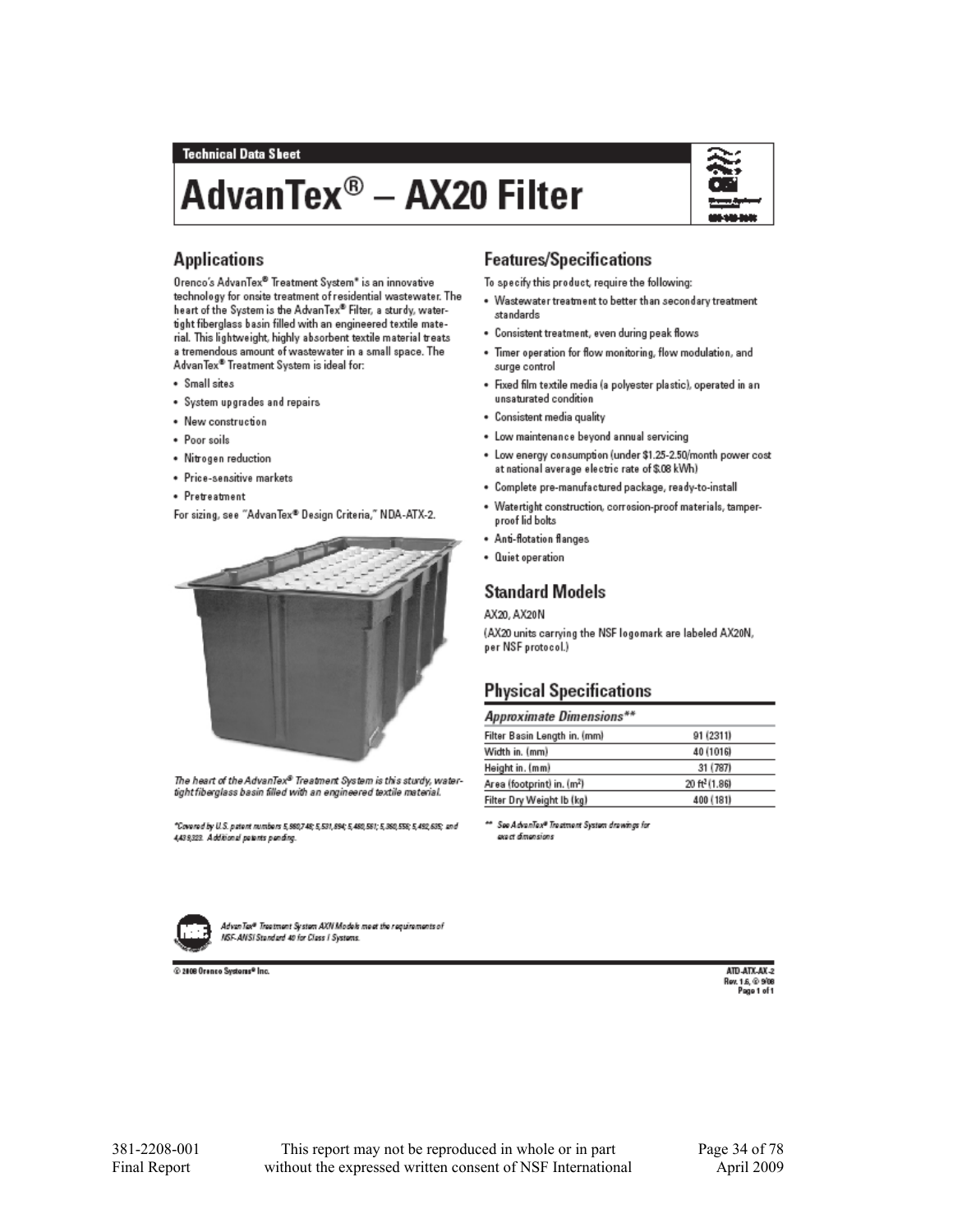**Appendix B - SMI4540**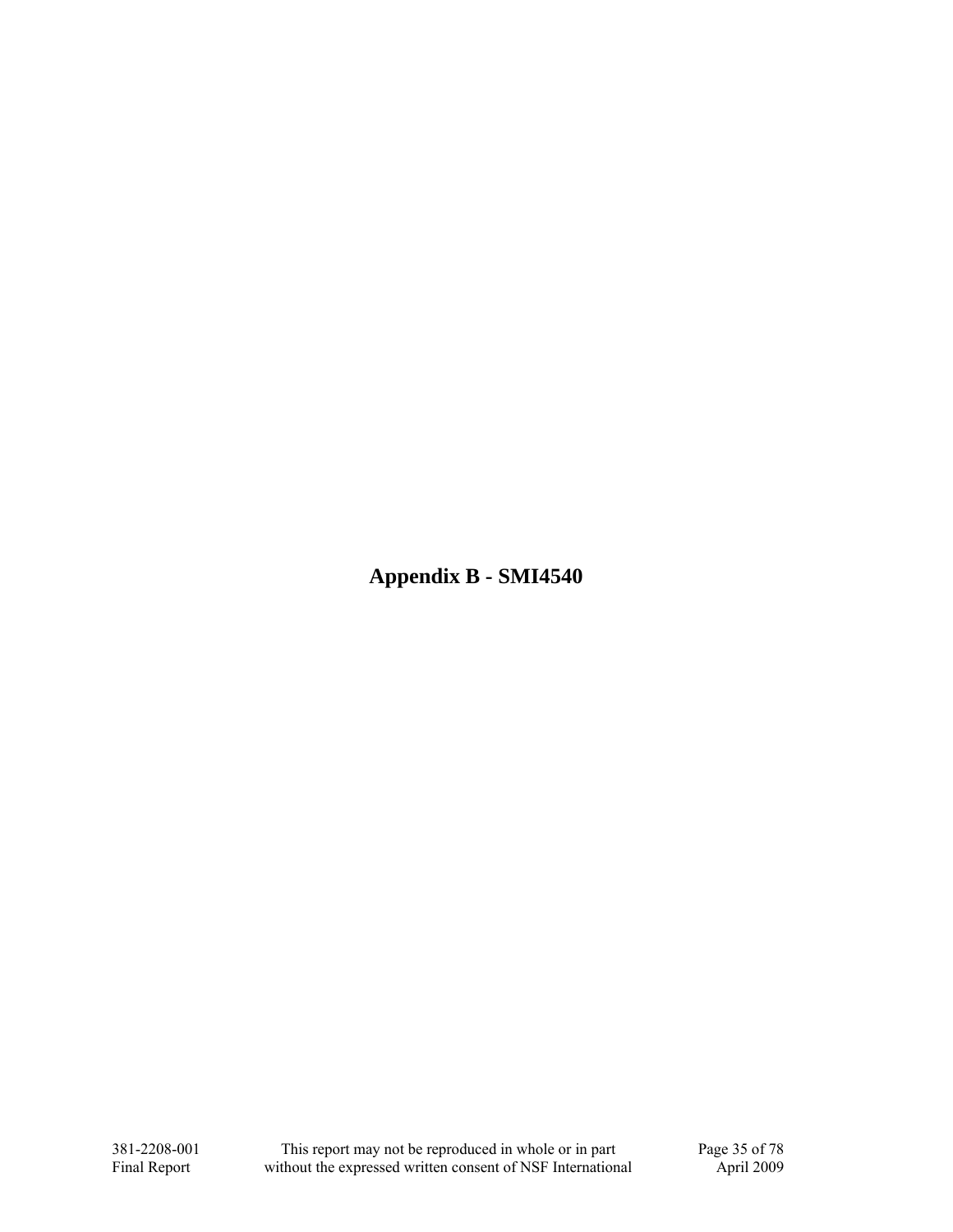Twelve influent samples were collected at this site over the course of the testing. The TN concentrations were calculated by adding the influent TKN value with 7.2 mg/L nitrate-N in the site's water supply. Influent TN concentrations ranged from 24 to 180 mg/L, with a mean concentration of 96.7 mg/L and median concentration of 88.7 mg/L. Table B-1 provides a summary of the influent data collected and analyzed at the SMI4540 site during the evaluation. Figure B-1 presents a graphical presentation of the influent TN data collected at the site.

|                             | <b>Statistical Analyses</b> |                     |                                     |                |                     |  |
|-----------------------------|-----------------------------|---------------------|-------------------------------------|----------------|---------------------|--|
| <b>Parameter</b>            | <b>Mean</b>                 | <b>Median</b>       | <b>Standard</b><br><b>Deviation</b> | <b>Minimum</b> | <b>Maximum</b>      |  |
| BOD <sub>5</sub>            | 160                         | 120                 | 140                                 | 7.7            | 550                 |  |
| <b>TSS</b>                  | 100                         | 86                  | 86                                  | 17             | 330                 |  |
| Alkalinity                  | 480                         | 460                 | 190                                 | 210            | 790                 |  |
| pH                          | <b>NA</b>                   | 7.0                 | <b>NA</b>                           | 6.8            | 8.1                 |  |
| Turbidity                   | 66                          | 64                  | 31                                  | 17             | 120                 |  |
| <b>TKN</b>                  | 90                          | 82                  | 53                                  | 17             | 170                 |  |
| TN                          | 97                          | 89                  | 53                                  | 24             | 180                 |  |
| NH <sub>3</sub>             | 80                          | 69                  | 54                                  | 14             | 160                 |  |
| Fecal Coliform <sup>1</sup> | $2.2 \times 10^{4}$         | $2.6 \times 10^{4}$ | $1.3 \times 10^{5}$                 | 82             | $3.9 \times 10^{5}$ |  |

### **Table B-1. Summary of Influent Analytical Results (SMI4540)**

*1 Fecal coliform is calculated as a geometric mean.* 



#### **SMI4540 Influent TN Results**

**Figure B-1. Influent TN results for SMI4540.** 

381-2208-001 This report may not be reproduced in whole or in part Page 36 of 78 Final Report without the expressed written consent of NSF International April 2009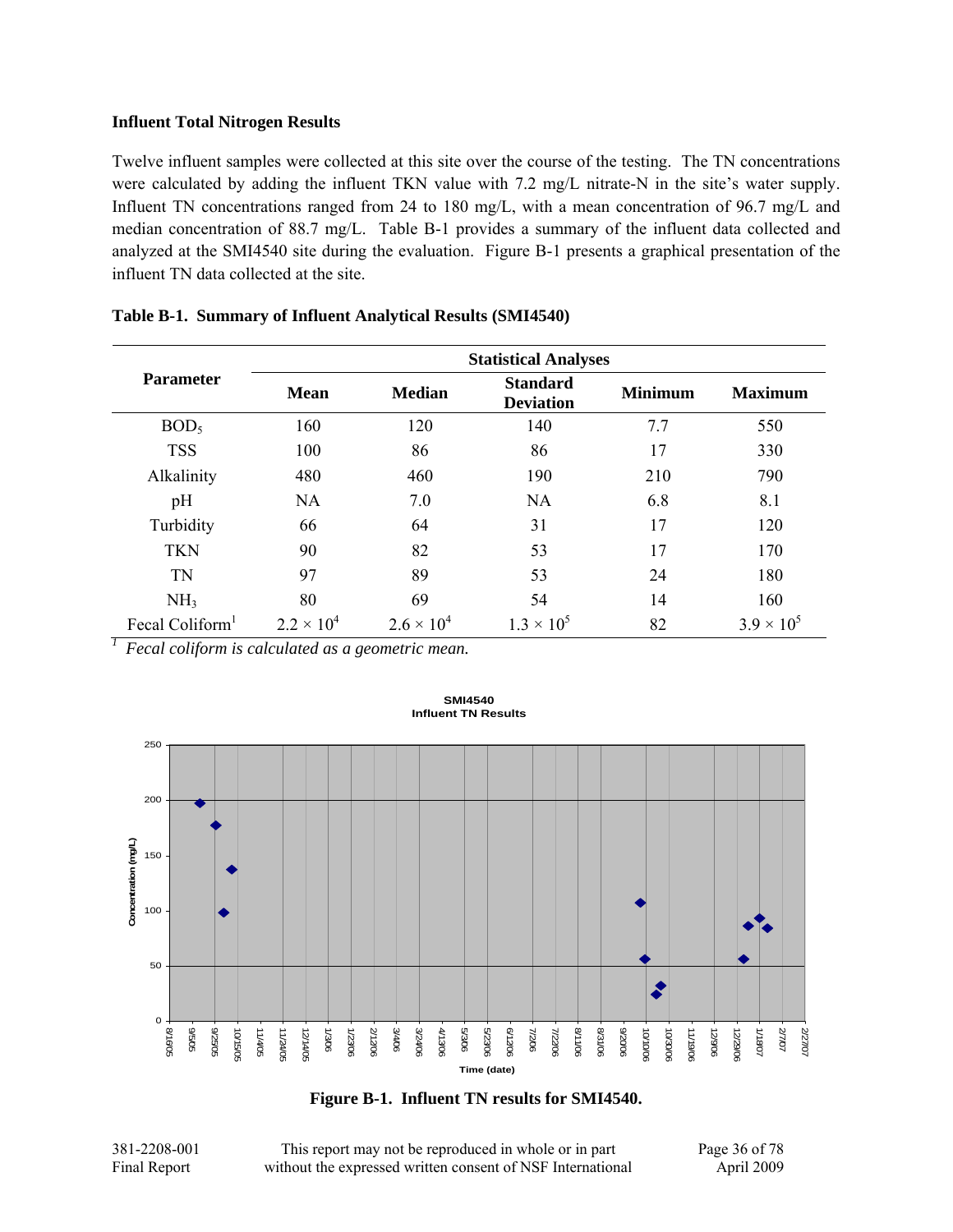There were a total of 25 samples taken over the course of the testing and in the analysis. The data that follows includes all identified outliers. The effluent TN concentrations ranged from 2 to 46 mg/L, with a mean concentration of 28 mg/L and a median concentration of 26 mg/L. The overall percent reduction in TN was 71%. Table B-2 provides a summary of the effluent data collected and analyzed at site SMI4540 during the evaluation, which is shown graphically for TN in Figure B-2.

|                             | <b>Statistical Analysis</b> |                     |                                     |                |                     |  |  |  |
|-----------------------------|-----------------------------|---------------------|-------------------------------------|----------------|---------------------|--|--|--|
| <b>Parameter</b>            | <b>Mean</b>                 | <b>Median</b>       | <b>Standard</b><br><b>Deviation</b> | <b>Minimum</b> | <b>Maximum</b>      |  |  |  |
| CBOD <sub>5</sub>           | $\overline{4}$              | $\overline{2}$      | 4.6                                 | $\overline{2}$ | 21                  |  |  |  |
| <b>TSS</b>                  | 8                           | 5                   | 9.4                                 | 5              | 44                  |  |  |  |
| Alkalinity                  | 100                         | 110                 | 42                                  | 39             | 170                 |  |  |  |
| pH                          | <b>NA</b>                   | 7                   | <b>NA</b>                           | 6.7            | 8.0                 |  |  |  |
| Turbidity                   | 7                           | 3                   | 13                                  | 0.7            | 56                  |  |  |  |
| <b>TKN</b>                  | $\overline{2}$              | $\overline{2}$      | 1.4                                 | 0.5            | 7.3                 |  |  |  |
| NH <sub>3</sub>             | 0.42                        | 0.16                | 0.80                                | 0.05           | $\overline{4}$      |  |  |  |
| NO <sub>3</sub>             | 26                          | 22                  | 11                                  | 0.02           | 44                  |  |  |  |
| NO <sub>2</sub>             | 0.05                        | 0.03                | 0.04                                | 0.001          | 0.13                |  |  |  |
| <b>NO<sub>x</sub></b>       | 26                          | 22                  | 10                                  | 0.02           | 44                  |  |  |  |
| TN                          | 28                          | 26                  | 12                                  | 2              | 46                  |  |  |  |
| DO                          | 8                           | 8                   | 1.4                                 | 5.8            | 10.8                |  |  |  |
| Fecal Coliform <sup>1</sup> | $3.1 \times 10^{2}$         | $2.3 \times 10^{2}$ | $1.6 \times 10^{3}$                 | 25             | $4.9 \times 10^{3}$ |  |  |  |

| Table B-2. Summary of Effluent Analytical Results for SMI4540 |
|---------------------------------------------------------------|
|---------------------------------------------------------------|

*1 Fecal coliform is calculated as a geometric mean.*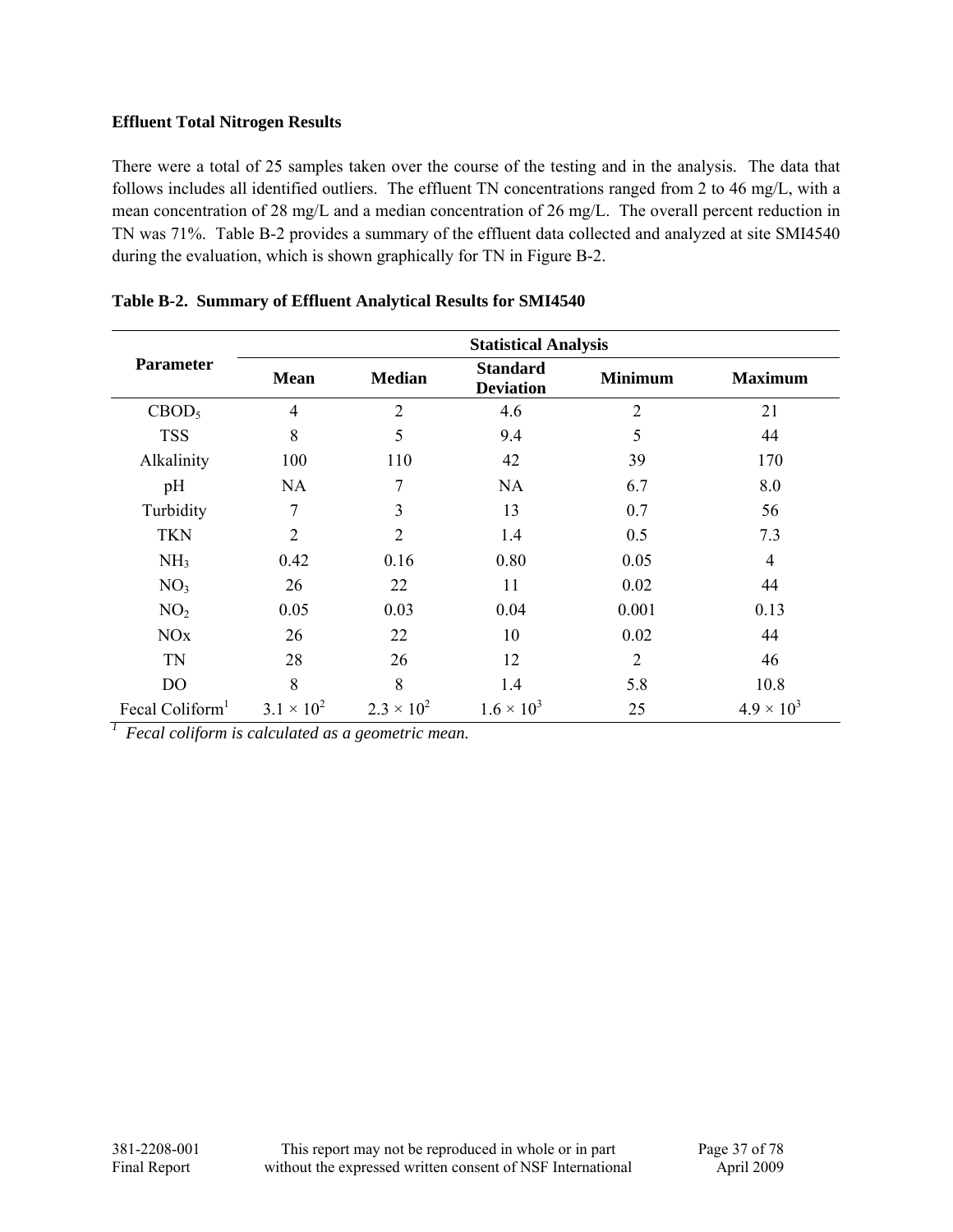#### **SMI4540 Effluent TN Results**



**Figure B-2. Effluent TN results for SMI4540.**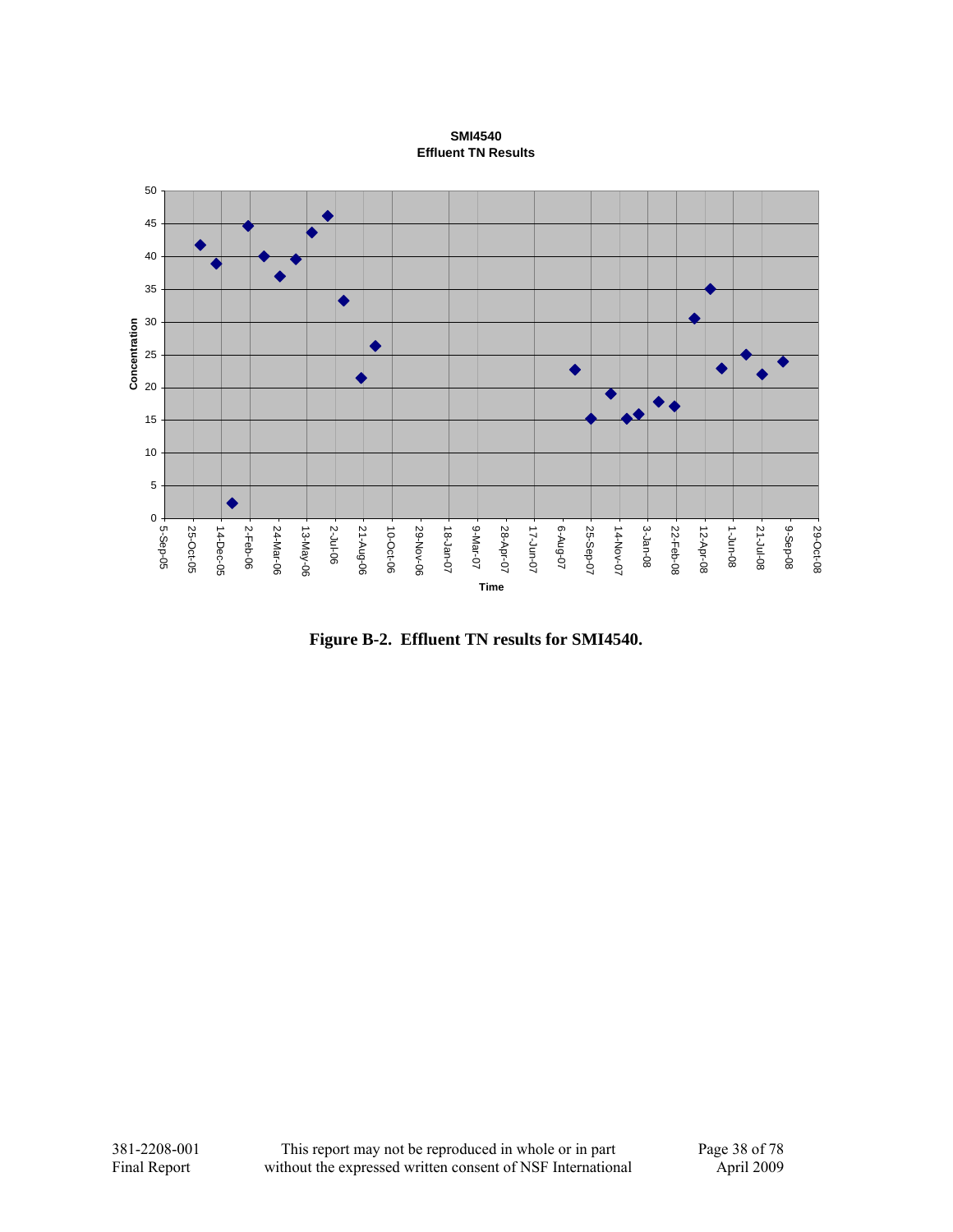**Appendix C - KEN6320**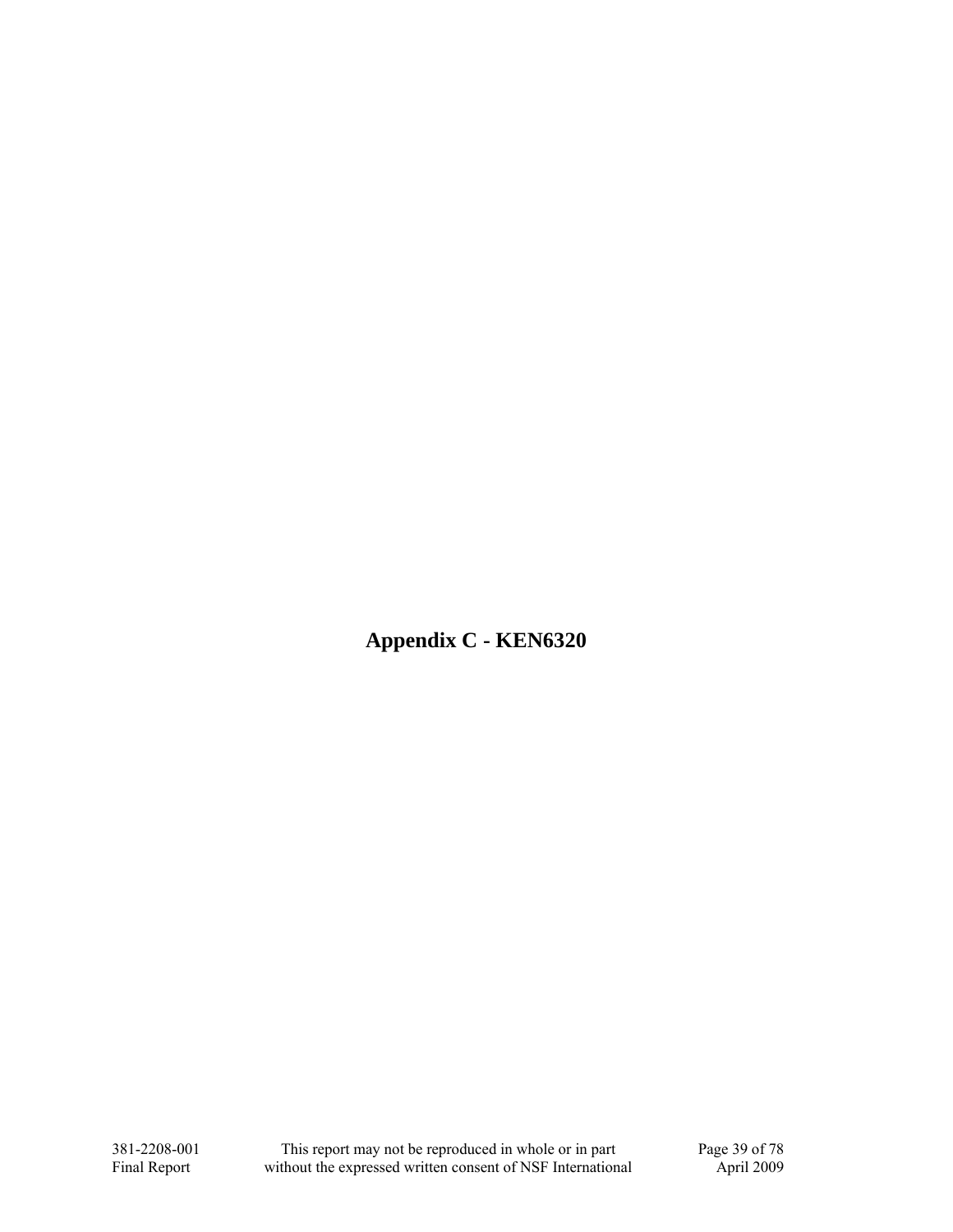Eight influent samples were collected at this site over the course of the testing. The TN concentrations were calculated by adding the influent TKN value with 3.5 mg/L nitrate-N in the site's water supply. Influent TN concentrations ranged from 14 to 104 mg/L, with a mean concentration of 38 mg/L and median concentration of 29 mg/L. Table C-1 provides a summary of the influent data collected and analyzed at the KEN6320 site during the evaluation. Figure C-1 presents a graphical presentation of the influent TN data collected at the site.

|                             | <b>Statistical Analysis</b> |                   |                                     |                |                     |  |  |
|-----------------------------|-----------------------------|-------------------|-------------------------------------|----------------|---------------------|--|--|
| <b>Parameter</b>            | <b>Mean</b>                 | <b>Median</b>     | <b>Standard</b><br><b>Deviation</b> | <b>Minimum</b> | <b>Maximum</b>      |  |  |
| BOD <sub>5</sub>            | 260                         | 230               | 180                                 | 100            | 680                 |  |  |
| <b>TSS</b>                  | 960                         | 55                | 1,300                               | 20             | 3,400               |  |  |
| Alkalinity                  | 350                         | 340               | 69                                  | 240            | 450                 |  |  |
| pH                          | <b>NA</b>                   | 7.0               | <b>NA</b>                           | 6.7            | 7.4                 |  |  |
| Turbidity                   | 660                         | 43                | 1,200                               | 32             | 3,000               |  |  |
| <b>TKN</b>                  | 35                          | 26                | 28                                  | 11             | 100                 |  |  |
| <b>TN</b>                   | 38                          | 29                | 28                                  | 14             | 104                 |  |  |
| NH <sub>3</sub>             | 22                          | 18                | 14                                  | 5.9            | 52                  |  |  |
| Fecal Coliform <sup>1</sup> | $9.7 \times 10^{4}$         | $1.4 \times 10^5$ | $8.8 \times 10^5$                   |                | $2.0 \times 10^{6}$ |  |  |

### **Table C-1. Summary of Influent Analytical Results for KEN6320**

*1 Fecal coliform is calculated as a geometric mean.* 



#### **KEN6320 Influent TN Results**

**Figure C-1. Influent TN results for KEN6320.** 

381-2208-001 This report may not be reproduced in whole or in part Page 40 of 78 Final Report without the expressed written consent of NSF International April 2009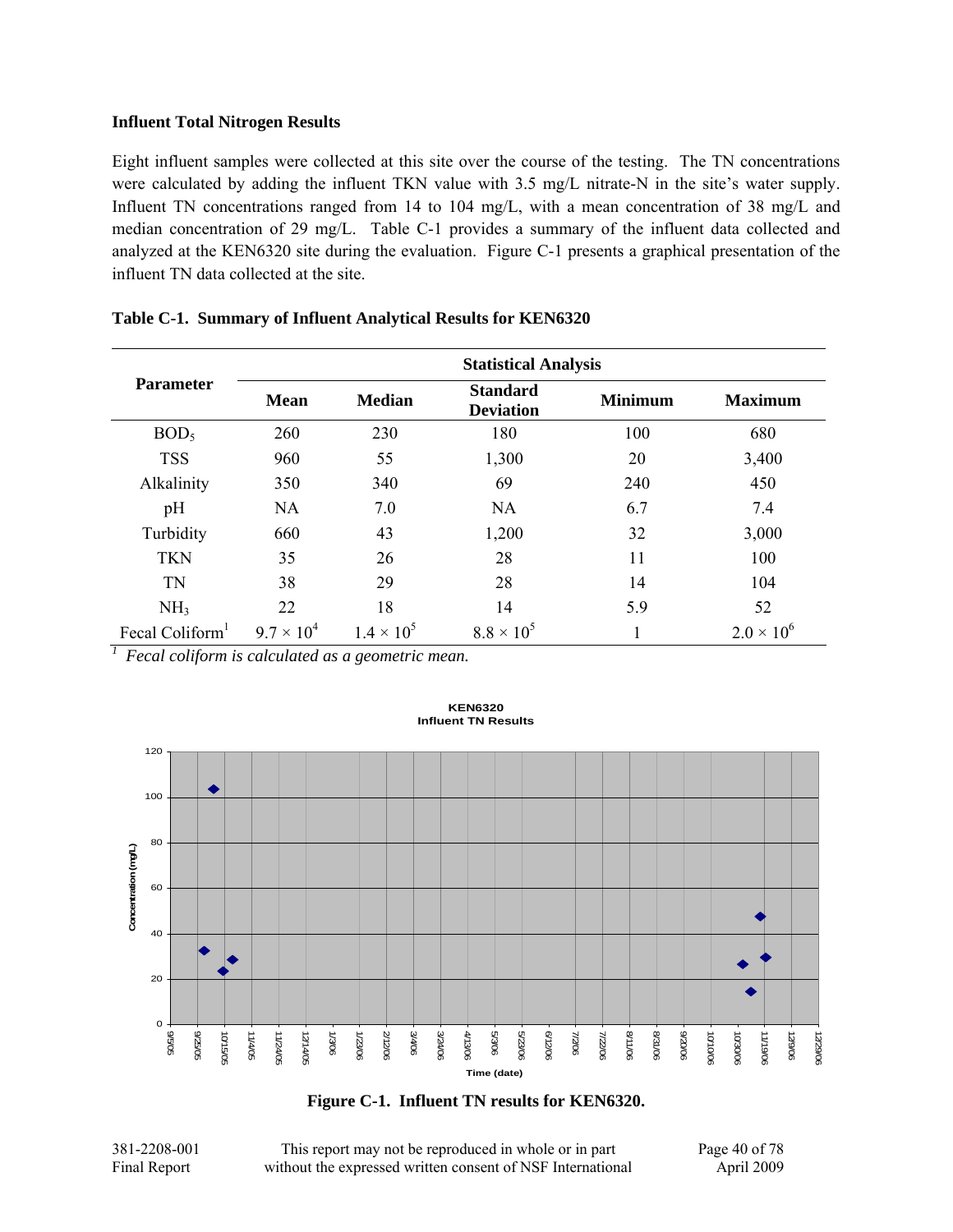There were a total of 24 samples taken over the course of the testing and in the analysis. The data that follows includes all identified outliers. The effluent TN concentrations ranged from 6.6 to 27 mg/L, with a mean concentration of 12 mg/L and a median concentration of 11 mg/L. The overall percent reduction in TN was 68%. Table C-2 provides a summary of the effluent data collected and analyzed at site KEN6320 during the evaluation, which is shown graphically for TN in Figure C-2.

|                             | <b>Statistical Analysis</b> |                     |                                     |                |                     |  |  |
|-----------------------------|-----------------------------|---------------------|-------------------------------------|----------------|---------------------|--|--|
| <b>Parameter</b>            | <b>Mean</b>                 | <b>Median</b>       | <b>Standard</b><br><b>Deviation</b> | <b>Minimum</b> | <b>Maximum</b>      |  |  |
| CBOD <sub>5</sub>           | 8                           | 5                   | 7.2                                 | $\overline{2}$ | 27                  |  |  |
| <b>TSS</b>                  | 19                          | 12                  | 25                                  | 5              | 110                 |  |  |
| Alkalinity                  | 180                         | 190                 | 37                                  | 110            | 240                 |  |  |
| pH                          | <b>NA</b>                   | 7.0                 | <b>NA</b>                           | 6.8            | 7.8                 |  |  |
| Turbidity                   | 13                          | 6                   | 24                                  | 1.9            | 93                  |  |  |
| <b>TKN</b>                  | 5                           | 4                   | 4.9                                 | 1.2            | 23                  |  |  |
| NH <sub>3</sub>             | 1.9                         | 1.2                 | 2.3                                 | 0.07           | 11                  |  |  |
| NO <sub>3</sub>             | 6.9                         | 7.4                 | 2.7                                 |                | 11                  |  |  |
| NO <sub>2</sub>             | 0.21                        | 0.19                | 0.17                                | 0.01           | 0.69                |  |  |
| NOx                         | 7                           | 8                   | 2.6                                 | 1.1            | 11                  |  |  |
| TN                          | 12                          | 11                  | 4.7                                 | 6.6            | 27                  |  |  |
| D <sub>O</sub>              | 5                           | 4                   | 2.9                                 | 1              | 11                  |  |  |
| Fecal Coliform <sup>1</sup> | $5.6 \times 10^{2}$         | $1.6 \times 10^{3}$ | $1.6 \times 10^{3}$                 | 25             | $3.8 \times 10^{3}$ |  |  |

| Table C-2. Summary of Effluent Analytical Results for KEN6320 |  |  |  |
|---------------------------------------------------------------|--|--|--|
|                                                               |  |  |  |

*1 Fecal coliform is calculated as a geometric mean.*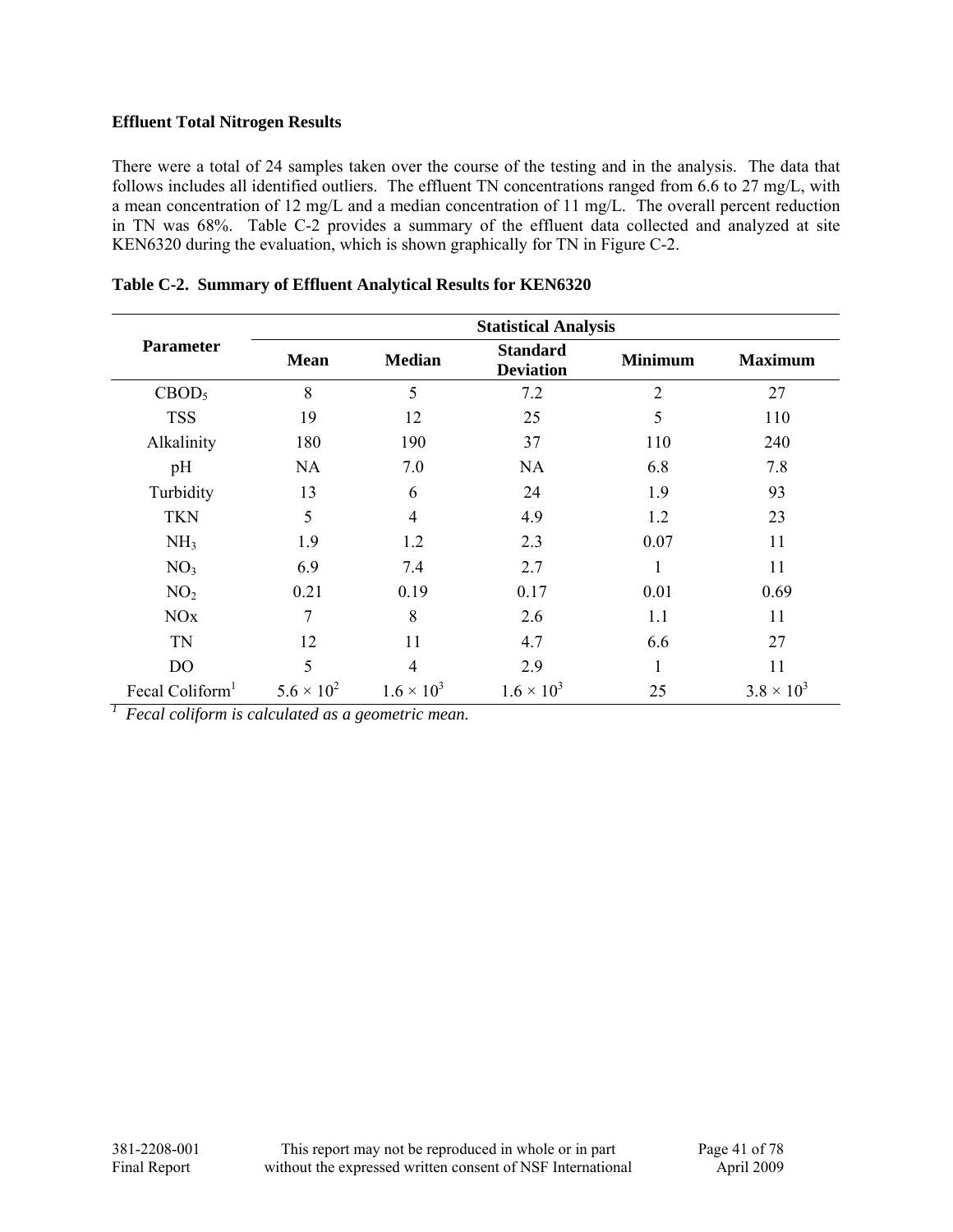### **KEN6320 Effluent TN Results**



**Figure C-2. Effluent TN results for KEN6320.**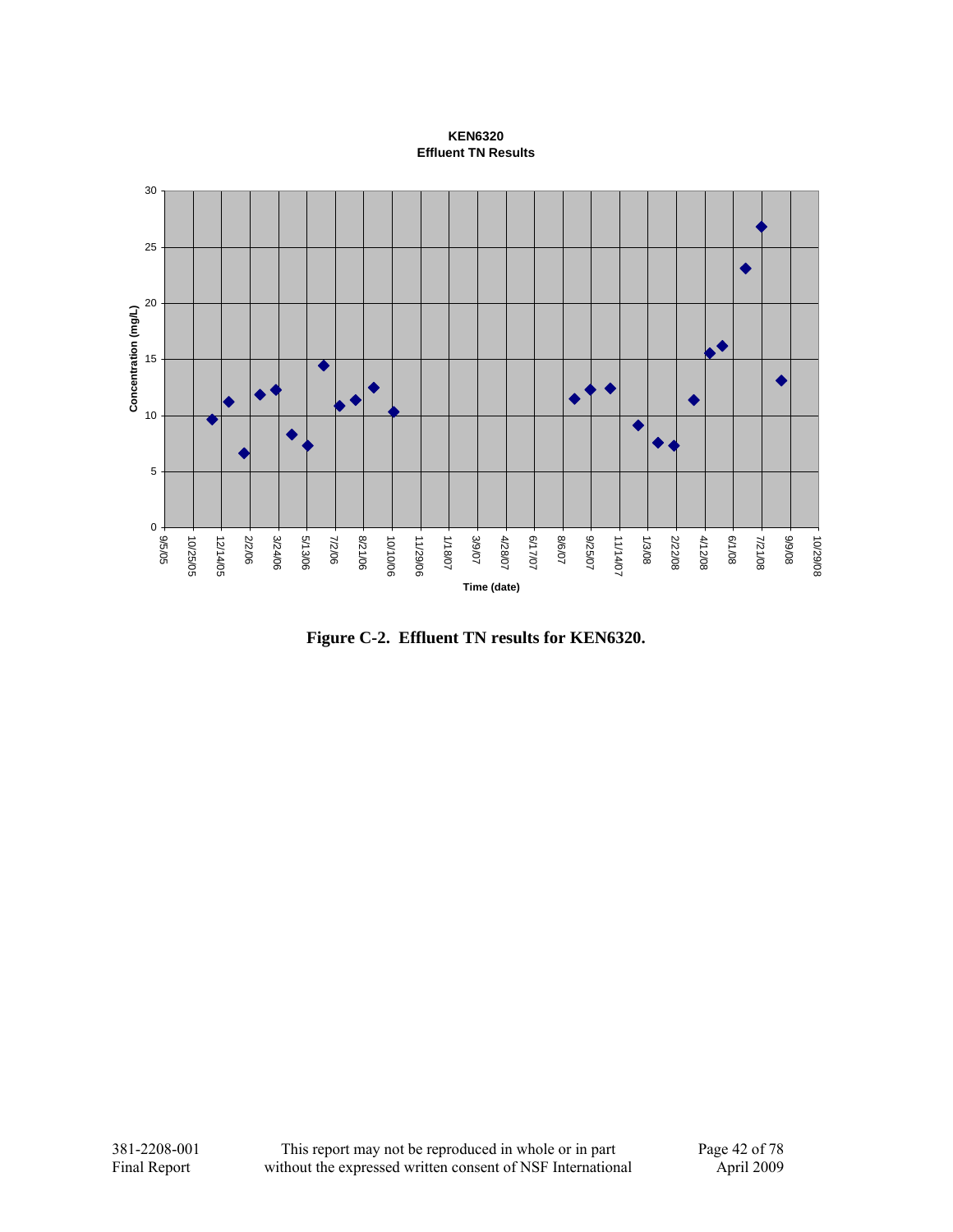**Appendix D - LEC6350**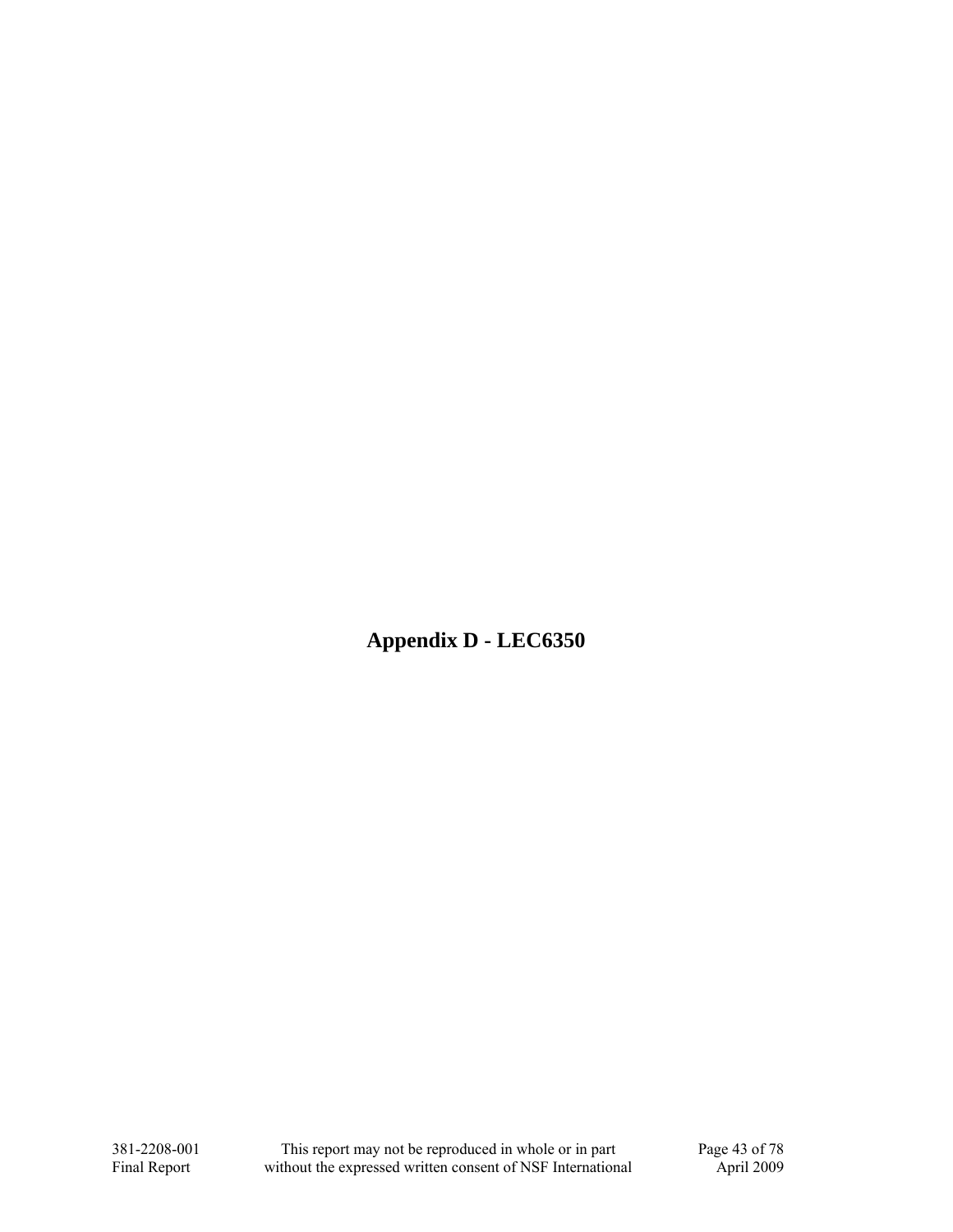Eight influent samples were collected at this site over the course of the testing. Influent TN concentrations ranged from 26 to 110 mg/L, with a mean concentration of 50 mg/L and median concentration of 47 mg/L. Table D-1 provides a summary of the influent data collected and analyzed at the LEC6350 site during the evaluation. Figure D-1 presents a graphical presentation of the influent TN data collected at the site.

|                             | <b>Statistical Analysis</b> |                     |                                     |                     |                     |  |  |
|-----------------------------|-----------------------------|---------------------|-------------------------------------|---------------------|---------------------|--|--|
| <b>Parameter</b>            | <b>Mean</b>                 | <b>Median</b>       | <b>Standard</b><br><b>Deviation</b> | <b>Minimum</b>      | <b>Maximum</b>      |  |  |
| BOD <sub>5</sub>            | 240                         | 240                 | 150                                 | 56                  | 480                 |  |  |
| <b>TSS</b>                  | 400                         | 190                 | 520                                 | 34                  | 1,800               |  |  |
| Alkalinity                  | 390                         | 360                 | 99                                  | 310                 | 640                 |  |  |
| pH                          | NA                          | 6.8                 | <b>NA</b>                           | 6.2                 | 7                   |  |  |
| Turbidity                   | 230                         | 73                  | 360                                 | 39                  | 1,200               |  |  |
| <b>TKN</b>                  | 50                          | 47                  | 23                                  | 26                  | 110                 |  |  |
| NH <sub>3</sub>             | 38                          | 35                  | 20                                  | 19                  | 83                  |  |  |
| Fecal Coliform <sup>1</sup> | $2.5 \times 10^{4}$         | $5.2 \times 10^{3}$ | $9.0 \times 10^{5}$                 | $9.6 \times 10^{2}$ | $2.0 \times 10^{6}$ |  |  |

### **Table D-1. Summary of Influent Analytical Results for LEC6350**

*1 Fecal coliform is calculated as a geometric mean.* 



#### **LEC6350 Influent TN Results**

**Figure D-1. Influent TN results for LEC6350.** 

381-2208-001 This report may not be reproduced in whole or in part Page 44 of 78 Final Report without the expressed written consent of NSF International April 2009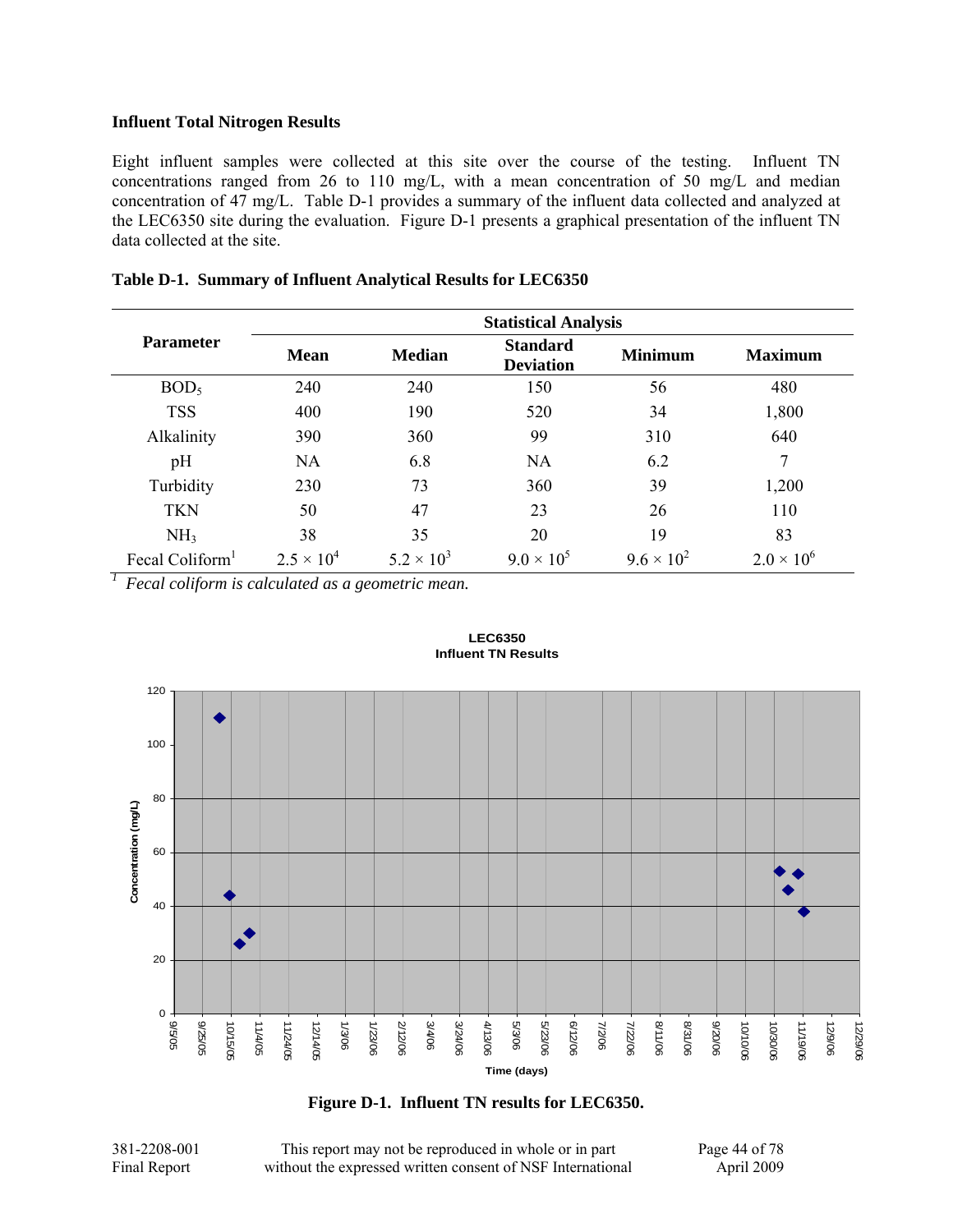There were a total of 25 samples taken over the course of the testing and in the analysis. The data that follows includes all identified outliers. The effluent TN concentrations ranged from 3 to 81 mg/L, with a mean concentration of 24 mg/L and a median concentration of 23 mg/L. The overall percent reduction in TN was 52%. Table D-2 provides a summary of the effluent data collected and analyzed at site LEC6350 during the evaluation, which is shown graphically for TN in Figure D-2.

|                             | <b>Statistical Analysis</b> |                     |                                     |                |                     |  |  |
|-----------------------------|-----------------------------|---------------------|-------------------------------------|----------------|---------------------|--|--|
| <b>Parameter</b>            | <b>Mean</b>                 | <b>Median</b>       | <b>Standard</b><br><b>Deviation</b> | <b>Minimum</b> | <b>Maximum</b>      |  |  |
| CBOD <sub>5</sub>           | 9.0                         | 4.3                 | 10                                  | $\overline{2}$ | 49                  |  |  |
| <b>TSS</b>                  | 14                          | 6                   | 17                                  | 5              | 76                  |  |  |
| Alkalinity                  | 280                         | 220                 | 340                                 | 1              | 1,900               |  |  |
| pH                          | <b>NA</b>                   | 7.1                 | NA                                  | 6.8            | 7.5                 |  |  |
| Turbidity                   | 6.3                         | 2.8                 | 11                                  | 0.8            | 50                  |  |  |
| <b>TKN</b>                  | 9.5                         | 5.6                 | 15                                  | 1.7            | 78                  |  |  |
| NH <sub>3</sub>             | 6.3                         | 3.1                 | 14                                  | 0.25           | 71                  |  |  |
| NO <sub>3</sub>             | 16                          | 17                  | 6                                   | 1.4            | 28                  |  |  |
| NO <sub>2</sub>             | 0.4                         | 0.3                 | 0.4                                 | ND             | 1.7                 |  |  |
| NOx                         | 16                          | 17                  | 5.8                                 | 2.9            | 28                  |  |  |
| <b>TN</b>                   | 24                          | 23                  | 13                                  | 3.4            | 81                  |  |  |
| D <sub>O</sub>              | 5.5                         | 5.1                 | 2.5                                 | 1.3            | 11                  |  |  |
| Fecal Coliform <sup>1</sup> | $1.2 \times 10^{4}$         | $1.4 \times 10^{4}$ | $8.3 \times 10^{4}$                 | 3.1 x $10^2$   | $2.3 \times 10^{5}$ |  |  |

## **Table D-2. Summary of Effluent Analytical Results for LEC6350**

*1 Fecal coliform is calculated as a geometric mean.*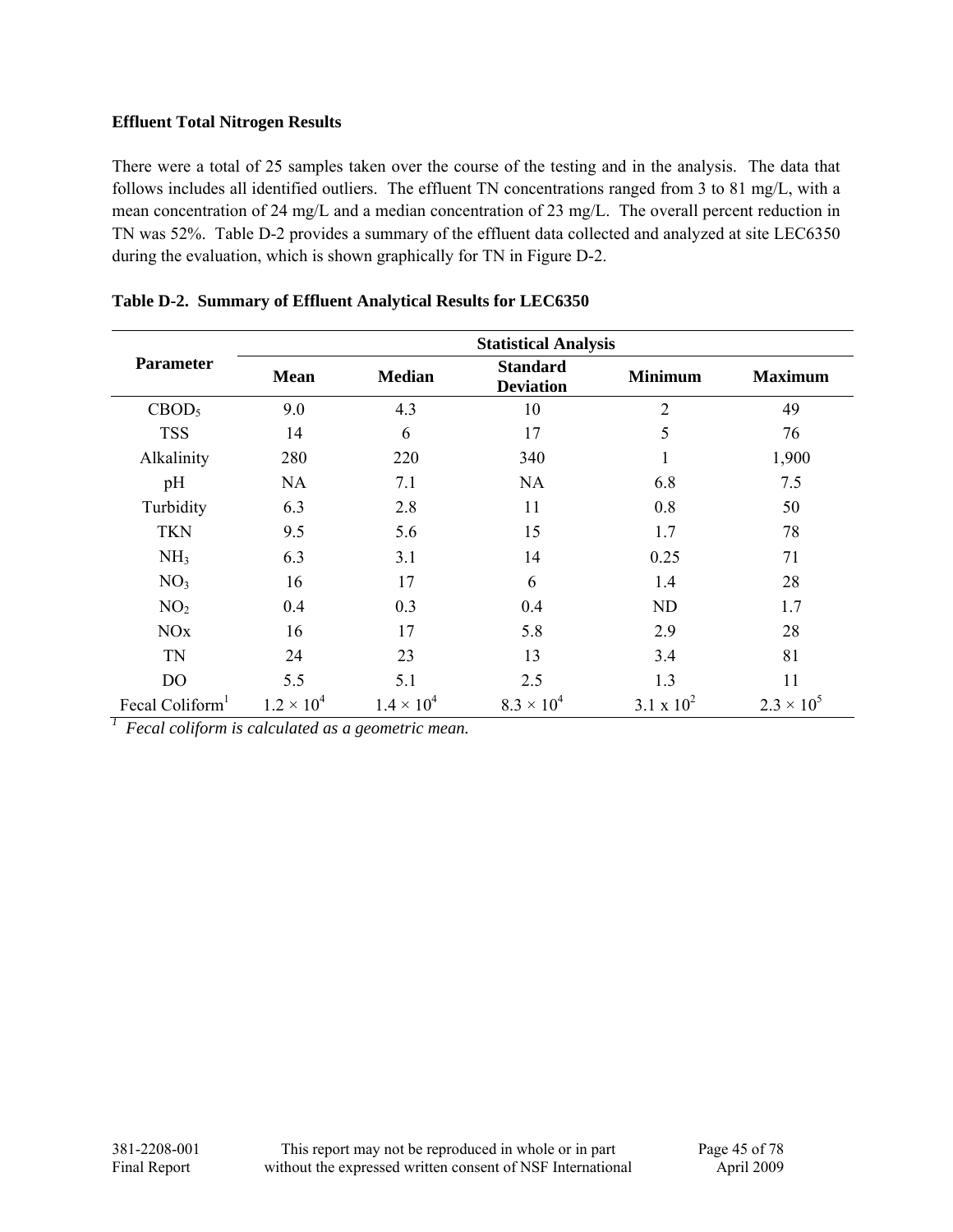**LEC6350 Effluent TN Results**



**Figure D-2. Effluent TN results for LEC6350.**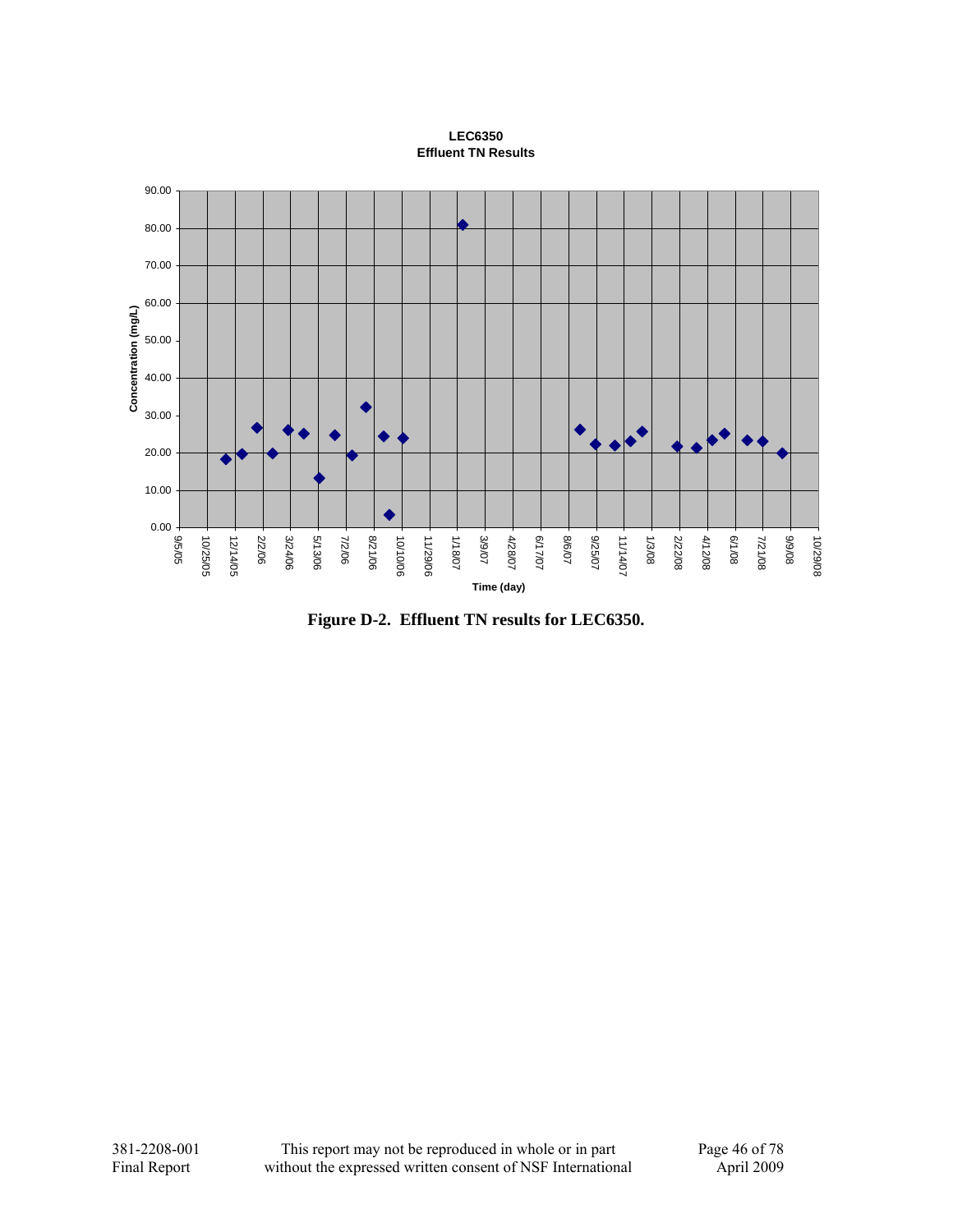**Appendix E - END6334**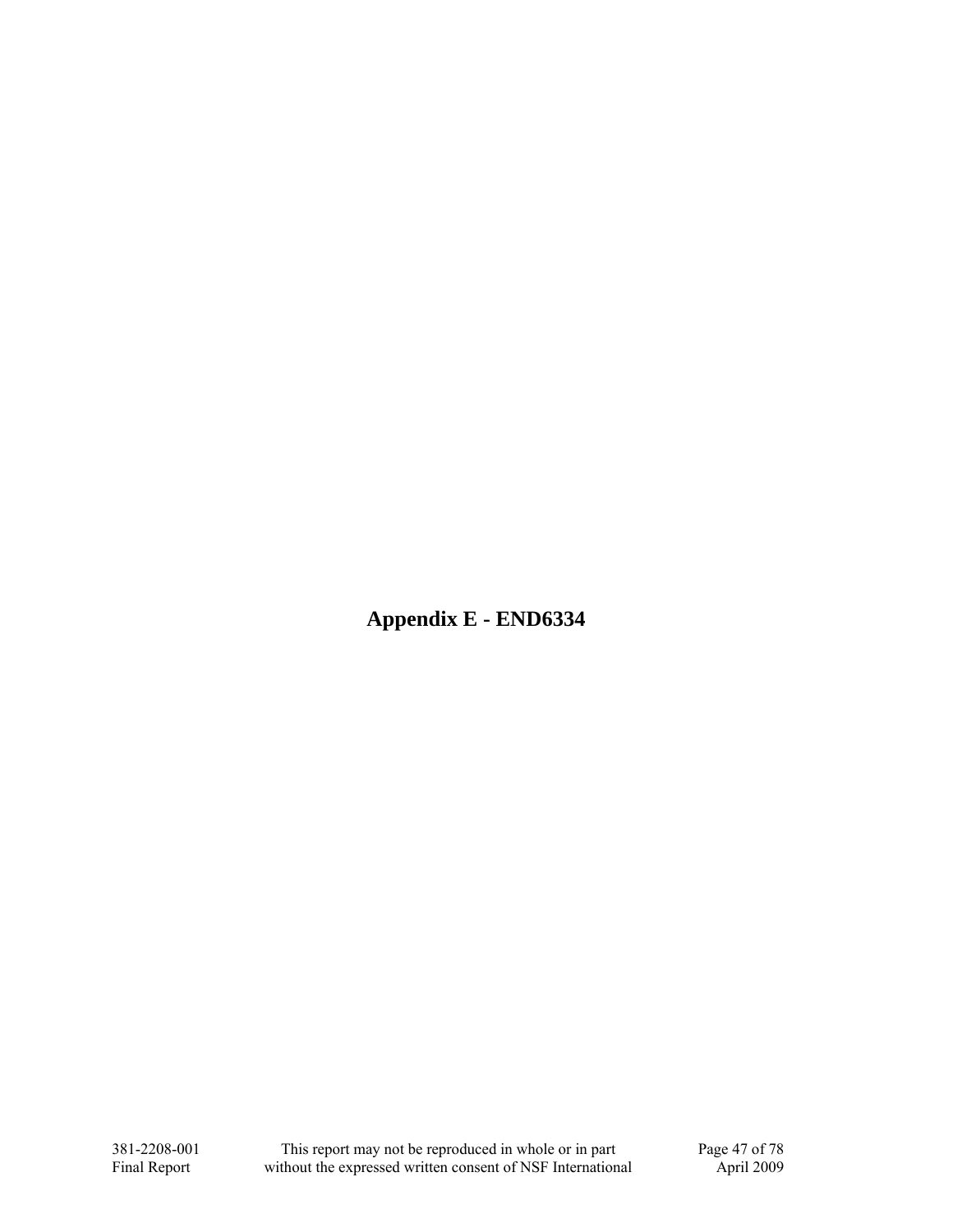Eight influent samples were collected at this site over the course of the testing. The TN concentrations were calculated by adding the influent TKN value with 2.1 mg/L nitrate-N in the site's water supply. Influent TN concentrations ranged from 8 to 69 mg/L, with a mean concentration of 26 mg/L and median concentration of 23 mg/L. Table E-1 provides a summary of the influent data collected and analyzed at the END6334 site during the evaluation. Figure E-1 presents a graphical presentation of the influent TN data collected at the site.

|                  | <b>Statistical Analysis</b> |                     |                                     |                     |                     |  |  |
|------------------|-----------------------------|---------------------|-------------------------------------|---------------------|---------------------|--|--|
| <b>Parameter</b> | <b>Mean</b>                 | <b>Median</b>       | <b>Standard</b><br><b>Deviation</b> | <b>Minimum</b>      | <b>Maximum</b>      |  |  |
| BOD <sub>5</sub> | 91                          | 82                  | 53                                  | 15                  | 190                 |  |  |
| <b>TSS</b>       | 33                          | 26                  | 17                                  | 13                  | 58                  |  |  |
| Alkalinity       | 260                         | 240                 | 82                                  | 140                 | 450                 |  |  |
| pH               | <b>NA</b>                   | 7.1                 | <b>NA</b>                           | 6.2                 | 7.2                 |  |  |
| Turbidity        | 32                          | 32                  | 13                                  | 14                  | 52                  |  |  |
| <b>TKN</b>       | 24                          | 20                  | 17                                  | 5.9                 | 67                  |  |  |
| <b>TN</b>        | 26                          | 23                  | 17                                  | 8                   | 69                  |  |  |
| NH <sub>3</sub>  | 20                          | 16                  | 14                                  | 3.4                 | 52                  |  |  |
| Fecal Coliform   | $2.8 \times 10^{4}$         | $6.8 \times 10^{3}$ | $8.4 \times 10^{5}$                 | $2.3 \times 10^{2}$ | $2.0 \times 10^{6}$ |  |  |

## **Table E-1. Summary of Influent Analytical Results for END6334**

*1 Fecal coliform is calculated as a geometric mean.* 



#### **END6334 Influent TN Results**

**Figure E-1. Influent TN results for END6334.** 

381-2208-001 This report may not be reproduced in whole or in part Page 48 of 78 Final Report without the expressed written consent of NSF International April 2009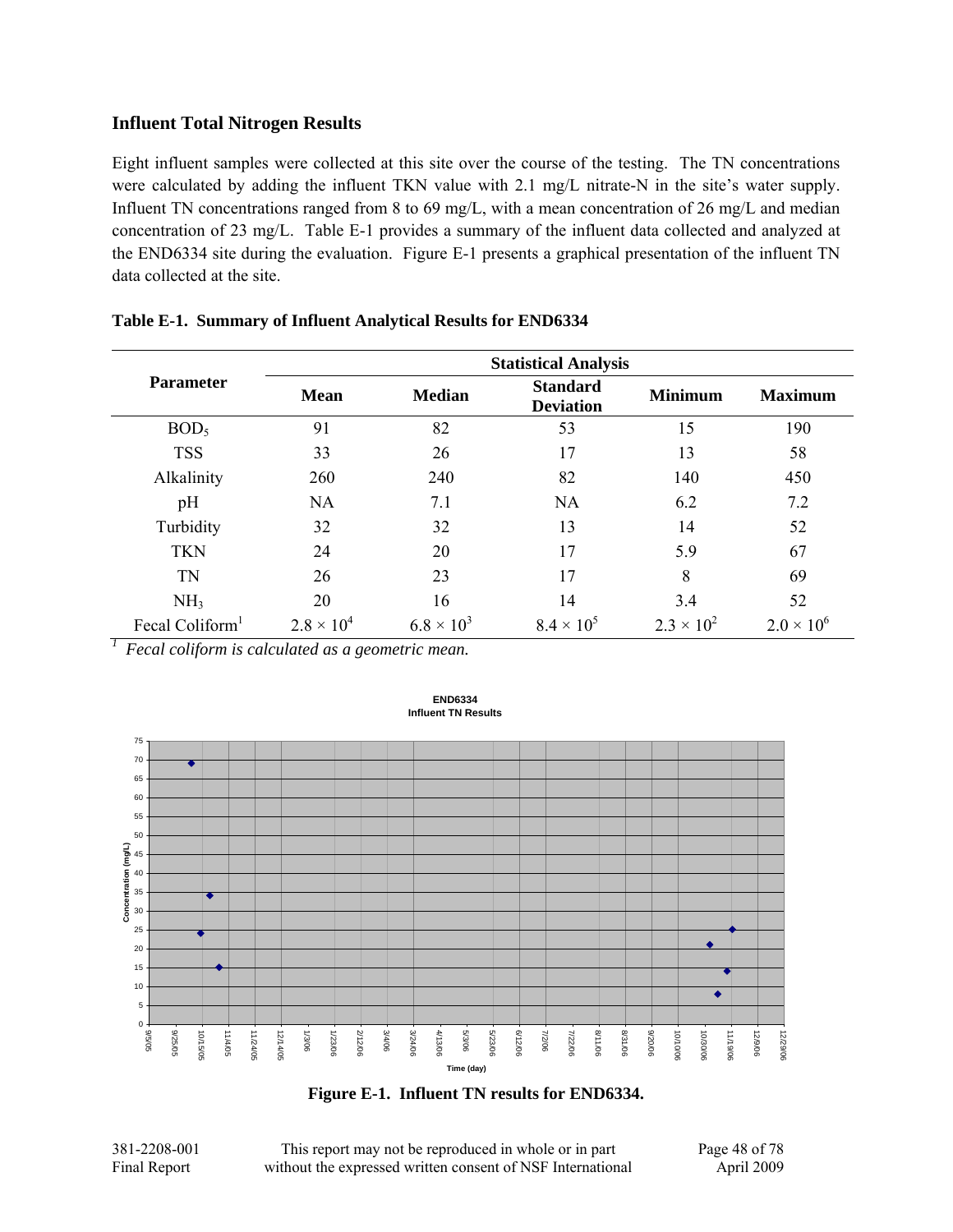There were a total of 25 samples taken over the course of the testing and in the analysis. The data that follows includes all identified outliers. The effluent TN concentrations ranged from 5 to 22 mg/L, with a mean concentration of 11 mg/L and a median concentration of 11 mg/L. The overall percent reduction in TN was 58%. Table E-2 provides a summary of the effluent data collected and analyzed at site END6334 during the evaluation, which is shown graphically for TN in Figure E-2.

|                             | <b>Statistical Analysis</b> |                     |                                     |                     |                     |  |  |
|-----------------------------|-----------------------------|---------------------|-------------------------------------|---------------------|---------------------|--|--|
| <b>Parameter</b>            | <b>Mean</b>                 | <b>Median</b>       | <b>Standard</b><br><b>Deviation</b> | <b>Minimum</b>      | <b>Maximum</b>      |  |  |
| CBOD <sub>5</sub>           | 3.1                         | $\overline{2}$      | 2.8                                 | $\overline{2}$      | 16                  |  |  |
| <b>TSS</b>                  | 6.3                         | 5                   | 3.5                                 | $\overline{2}$      | 20                  |  |  |
| Alkalinity                  | 160                         | 160                 | 35                                  | 95                  | 240                 |  |  |
| pH                          | <b>NA</b>                   | 7.4                 | <b>NA</b>                           | 7.1                 | 7.7                 |  |  |
| Turbidity                   | 2.9                         | 1.6                 | 6.0                                 | 0.3                 | 31                  |  |  |
| <b>TKN</b>                  | 2.2                         | 1.3                 | 3.2                                 | 0.6                 | 16                  |  |  |
| NH <sub>3</sub>             | 0.8                         | 0.08                | 2.8                                 | 0.05                | 14                  |  |  |
| NO <sub>3</sub>             | 9.0                         | 9.1                 | 3.3                                 | 4.1                 | 17                  |  |  |
| NO <sub>2</sub>             | 0.05                        | 0.02                | 0.07                                | <b>ND</b>           | 0.36                |  |  |
| <b>NO<sub>x</sub></b>       | 9.0                         | 9.1                 | 3.3                                 | 4.1                 | 17                  |  |  |
| TN                          | 11                          | 11                  | 4.3                                 | 4.7                 | 22                  |  |  |
| D <sub>O</sub>              | 8.2                         | 8.3                 | 1.4                                 | 6.3                 | 11                  |  |  |
| Fecal Coliform <sup>1</sup> | $3.5 \times 10^{3}$         | $4.8 \times 10^{3}$ | $1.2 \times 10^{5}$                 | $2.7 \times 10^{2}$ | $3.4 \times 10^{4}$ |  |  |

## **Table E-2. Summary of Effluent Analytical Results for END6334**

*1 Fecal coliform is calculated as a geometric mean*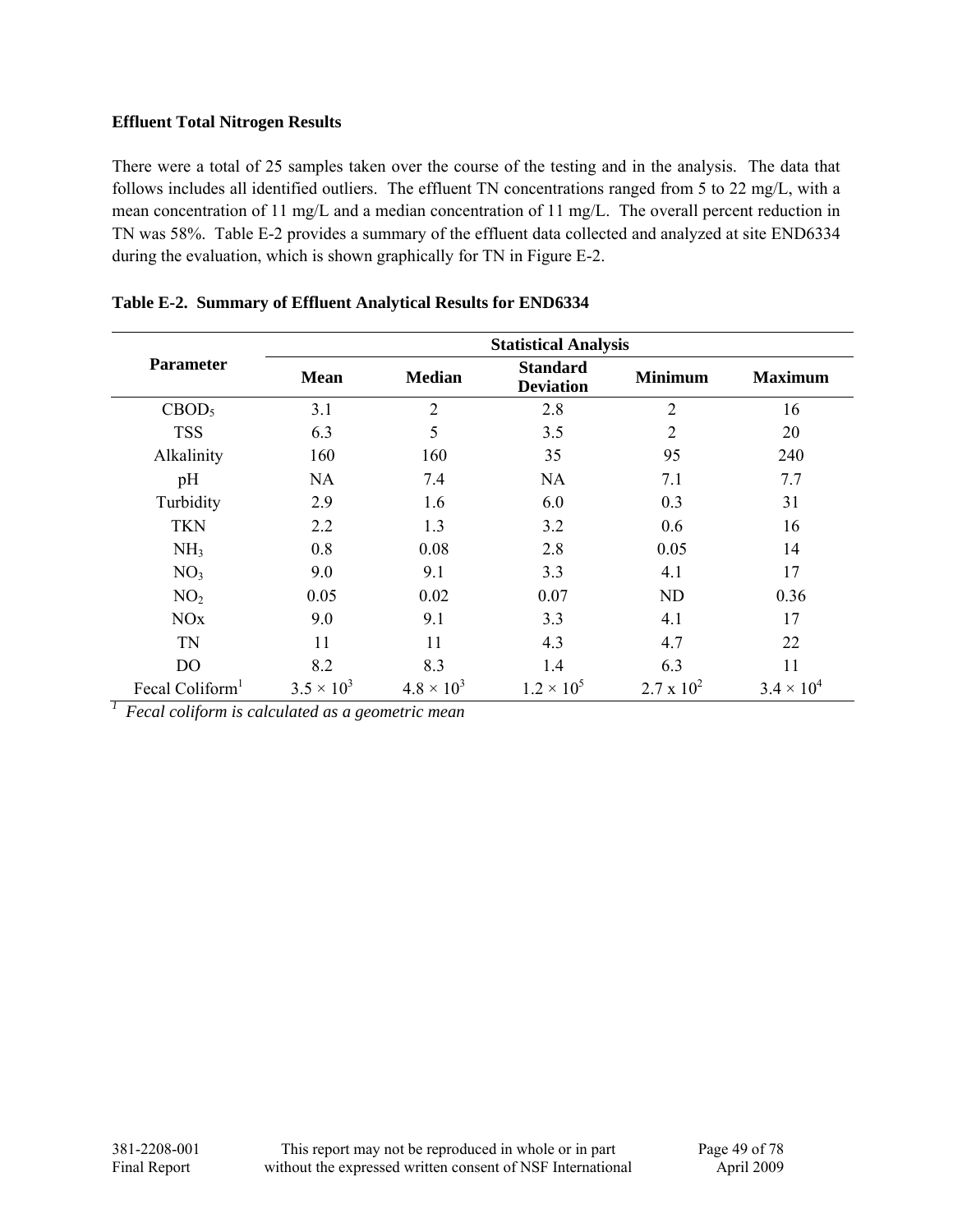**END6334 Effluent TN Results**



**Figure E-2. Effluent TN results for END6334.**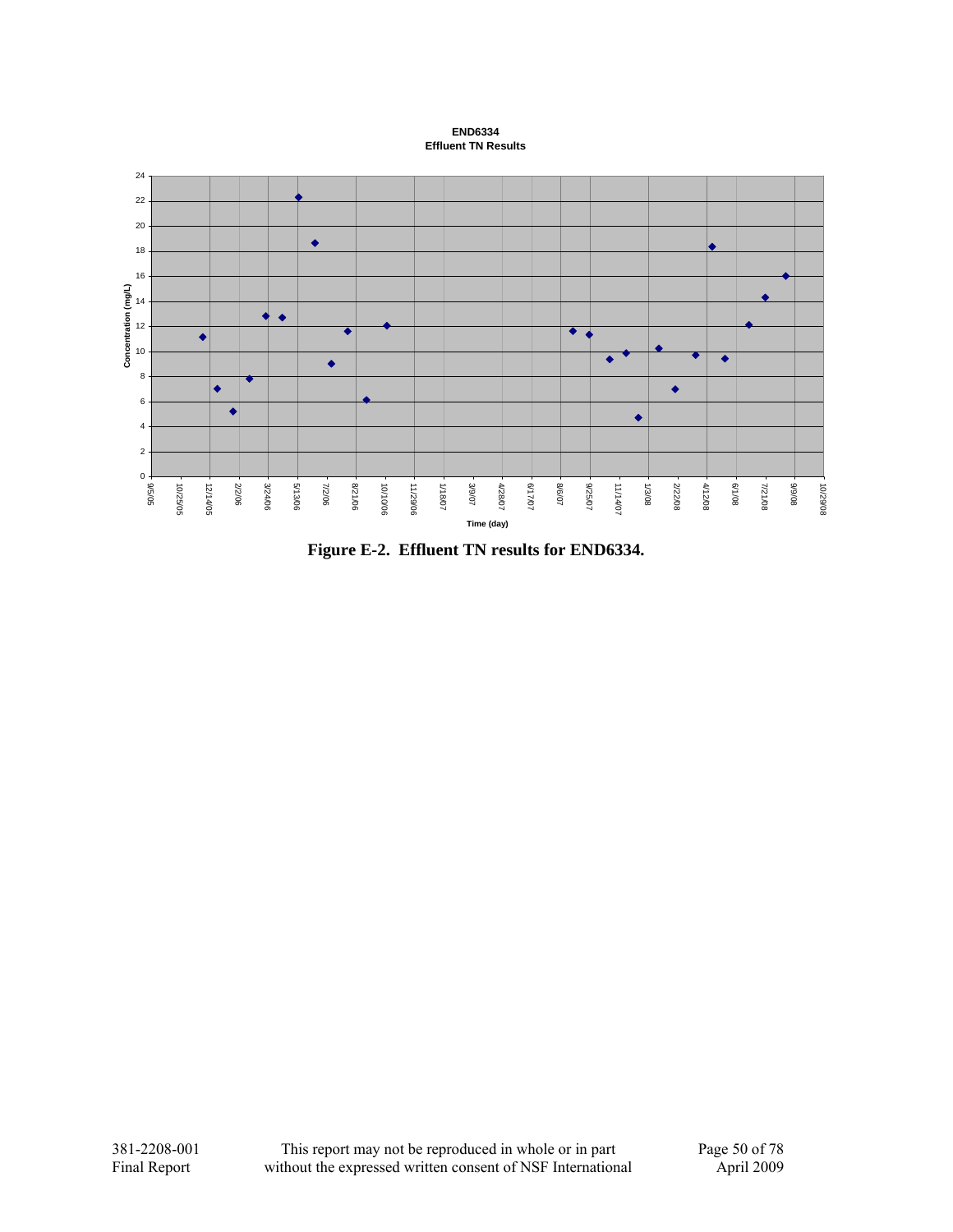**Appendix F - KRI6360**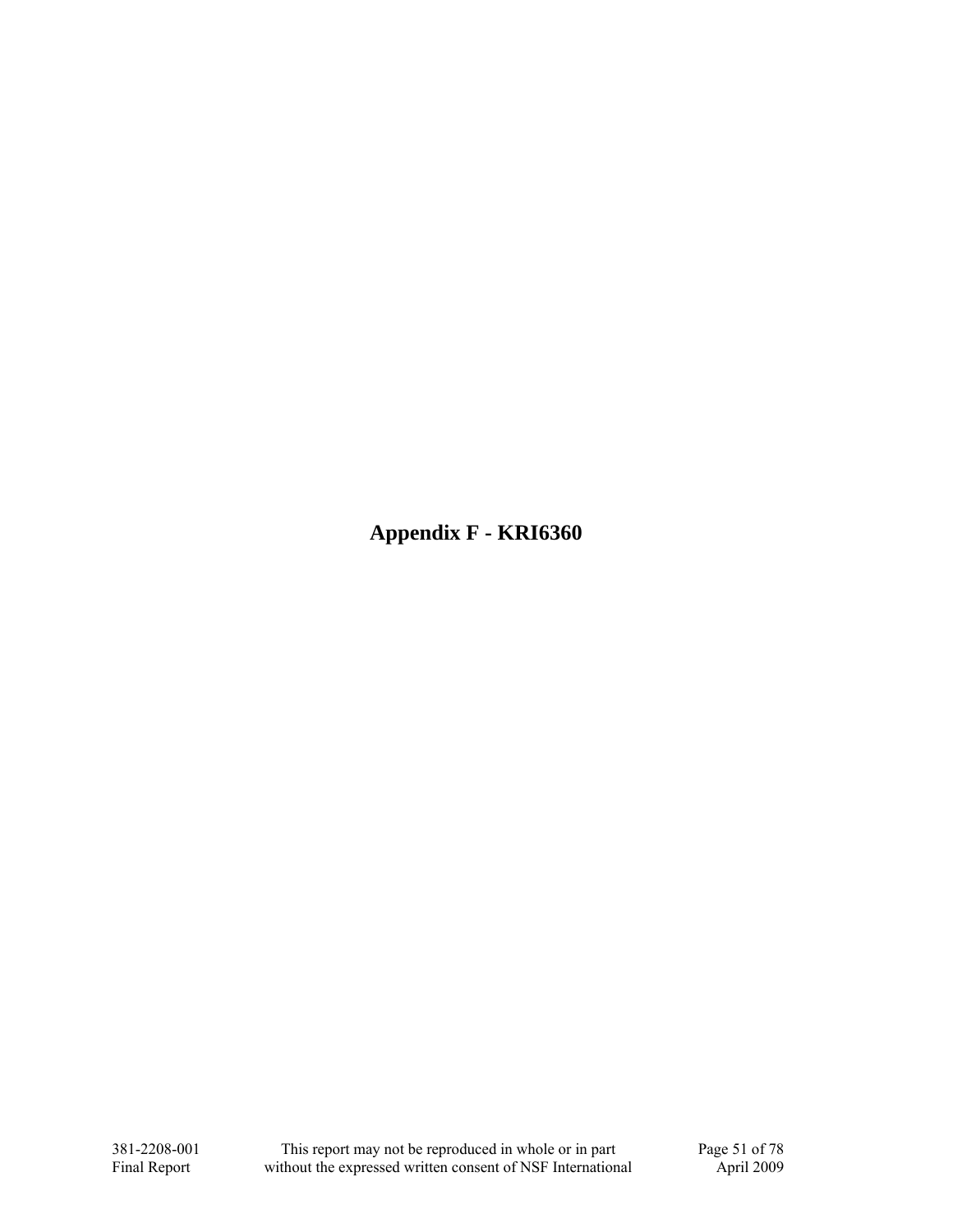Eight influent samples were collected at this site over the course of the testing. Influent TN concentrations ranged from 15 to 77 mg/L, with a mean concentration of 43 mg/L and median concentration of 42 mg/L. Table F-1 provides a summary of the influent data collected and analyzed at the KRI6360 site during the evaluation. Figure F-1 presents a graphical presentation of the influent TN data collected at the site

|                             | <b>Statistical Analysis</b> |                     |                                     |                     |                     |  |  |  |
|-----------------------------|-----------------------------|---------------------|-------------------------------------|---------------------|---------------------|--|--|--|
| <b>Parameter</b>            | <b>Mean</b>                 | <b>Median</b>       | <b>Standard</b><br><b>Deviation</b> | <b>Minimum</b>      | <b>Maximum</b>      |  |  |  |
| BOD <sub>5</sub>            | 53                          | 53                  | 16                                  | 32                  | 79                  |  |  |  |
| <b>TSS</b>                  | 36                          | 43                  | 16                                  | 14                  | 52                  |  |  |  |
| Alkalinity                  | 360                         | 360                 | 76                                  | 240                 | 520                 |  |  |  |
| pH                          | <b>NA</b>                   | 7.1                 | <b>NA</b>                           | 6.7                 | 7.2                 |  |  |  |
| Turbidity                   | 35                          | 30                  | 18                                  | 16                  | 62                  |  |  |  |
| <b>TKN</b>                  | 43                          | 42                  | 20                                  | 15                  | 77                  |  |  |  |
| NH <sub>3</sub>             | 37                          | 38                  | 19                                  | 12                  | 64                  |  |  |  |
| Fecal Coliform <sup>1</sup> | $3.7 \times 10^{4}$         | $2.5 \times 10^{5}$ | $8.7 \times 10^{5}$                 | $1.5 \times 10^{2}$ | $2.0 \times 10^{6}$ |  |  |  |

|  | Table F-1. Summary of Influent Analytical Results for KRI6360 |  |  |  |  |
|--|---------------------------------------------------------------|--|--|--|--|
|--|---------------------------------------------------------------|--|--|--|--|

*1 Fecal coliform is calculated as a geometric mean.* 



**KRI6360 Influent TN Results**



381-2208-001 This report may not be reproduced in whole or in part Page 52 of 78 Final Report without the expressed written consent of NSF International April 2009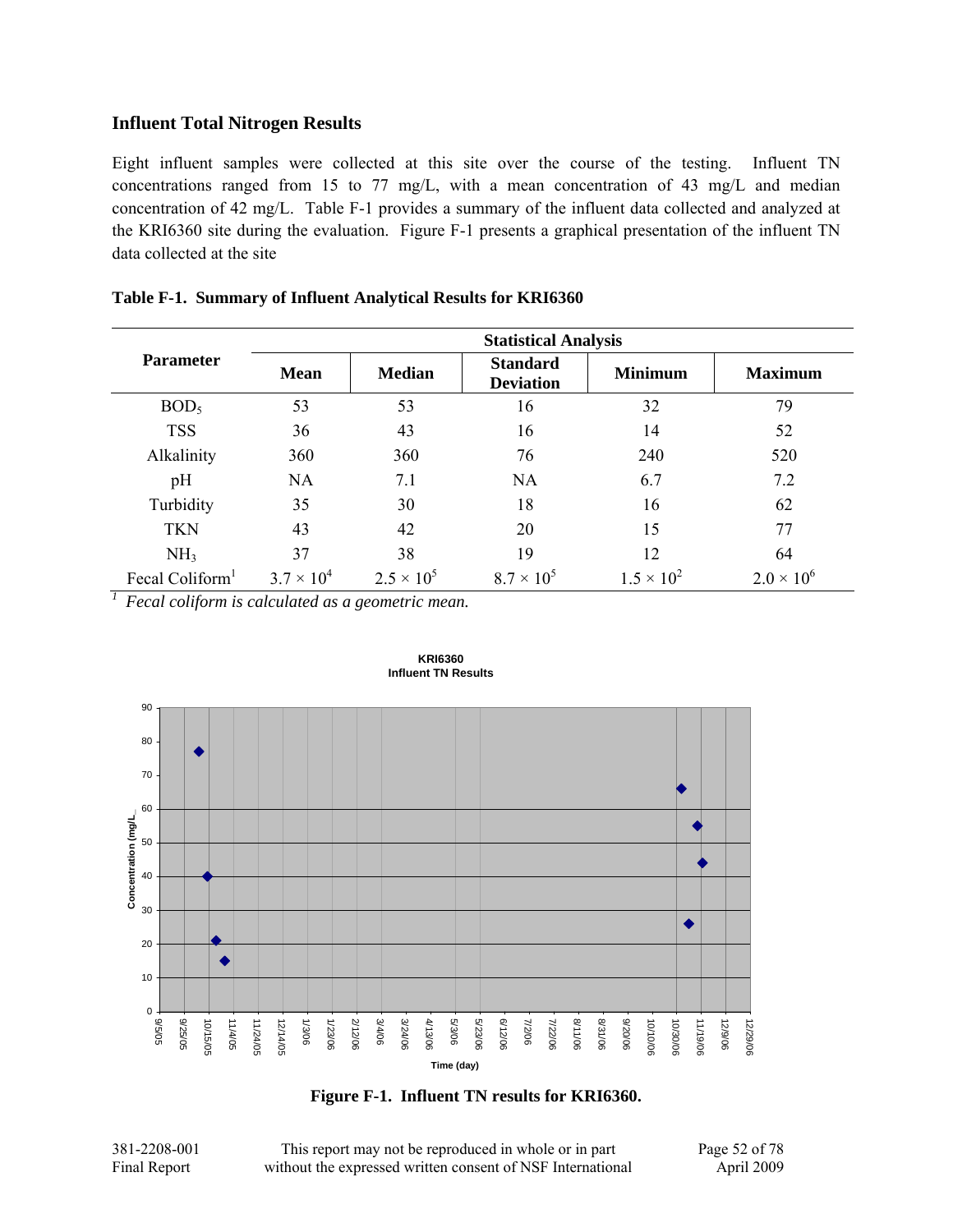There were a total of 25 samples taken over the course of the testing and in the analysis. The data that follows includes all identified outliers. The effluent TN concentrations ranged from 9 to 27 mg/L, with a mean concentration of 17 mg/L and a median concentration of 18 mg/L. The overall percent reduction in TN was 60%. Table F-2 provides a summary of the effluent data collected and analyzed at site KRI6360 during the evaluation, which is shown graphically for TN in Figure F-2.

|                             | <b>Statistical Analysis</b> |                     |                                     |                   |                     |  |  |
|-----------------------------|-----------------------------|---------------------|-------------------------------------|-------------------|---------------------|--|--|
| <b>Parameter</b>            | <b>Mean</b>                 | <b>Median</b>       | <b>Standard</b><br><b>Deviation</b> | <b>Minimum</b>    | <b>Maximum</b>      |  |  |
| CBOD <sub>5</sub>           | 7.0                         | 4.5                 | 7.8                                 | $\overline{2}$    | 38                  |  |  |
| <b>TSS</b>                  | 7.9                         | 6.5                 | 3.8                                 | 5                 | 18                  |  |  |
| Alkalinity                  | 170                         | 170                 | 36                                  | 110               | 290                 |  |  |
| pH                          | NA                          | 7.1                 | <b>NA</b>                           | 6.7               | 7.5                 |  |  |
| Turbidity                   | 5.2                         | 3.8                 | 4.5                                 | 0.8               | 18                  |  |  |
| <b>TKN</b>                  | 4.3                         | 3.6                 | 3.5                                 | 1.4               | 19                  |  |  |
| NH <sub>3</sub>             | 1.9                         | 1.2                 | 2.7                                 | 0.16              | 14                  |  |  |
| NO <sub>3</sub>             | 13                          | 14                  | 5.1                                 | 2.8               | 23                  |  |  |
| NO <sub>2</sub>             | 0.17                        | 0.10                | 0.21                                | 0.01              | 0.97                |  |  |
| NOx                         | 13                          | 14                  | 5.0                                 | 3.0               | 23                  |  |  |
| TN                          | 17                          | 18                  | 4.3                                 | 9.2               | 27                  |  |  |
| DO                          | 7.2                         | 7.8                 | 2.3                                 | 1.0               | 11                  |  |  |
| Fecal Coliform <sup>1</sup> | $4.4 \times 10^{4}$         | $4.1 \times 10^{4}$ | $6.1 \times 10^{4}$                 | $1.2 \times 10^4$ | $1.7 \times 10^{5}$ |  |  |

|  | Table F-2. Summary of Effluent Analytical Results for KRI6360 |  |  |  |  |
|--|---------------------------------------------------------------|--|--|--|--|
|--|---------------------------------------------------------------|--|--|--|--|

*1 Fecal coliform is calculated as a geometric mean.*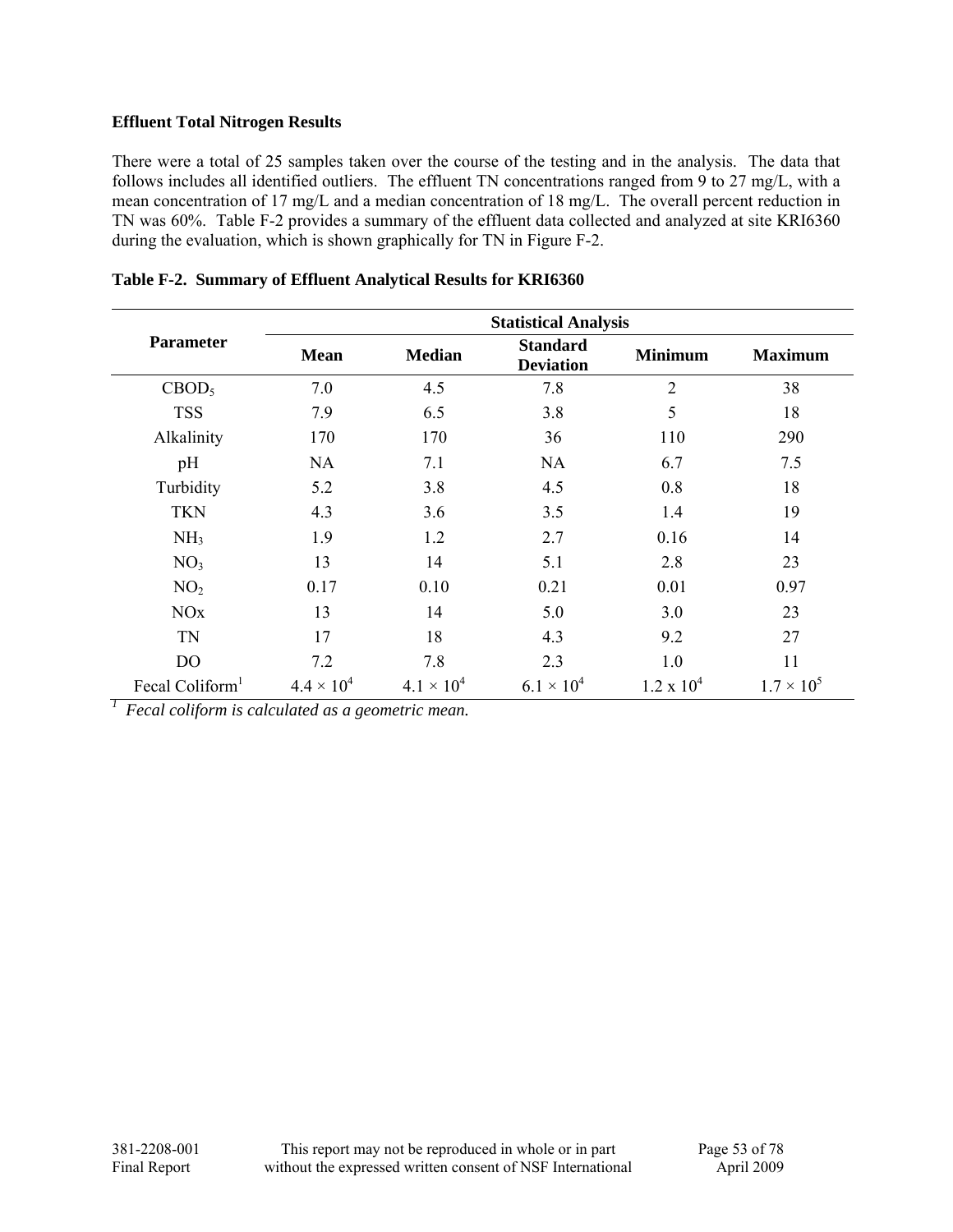**KRI6360 Effluent TN Results**



**Figure F-2. Effluent TN results for KRI6360.**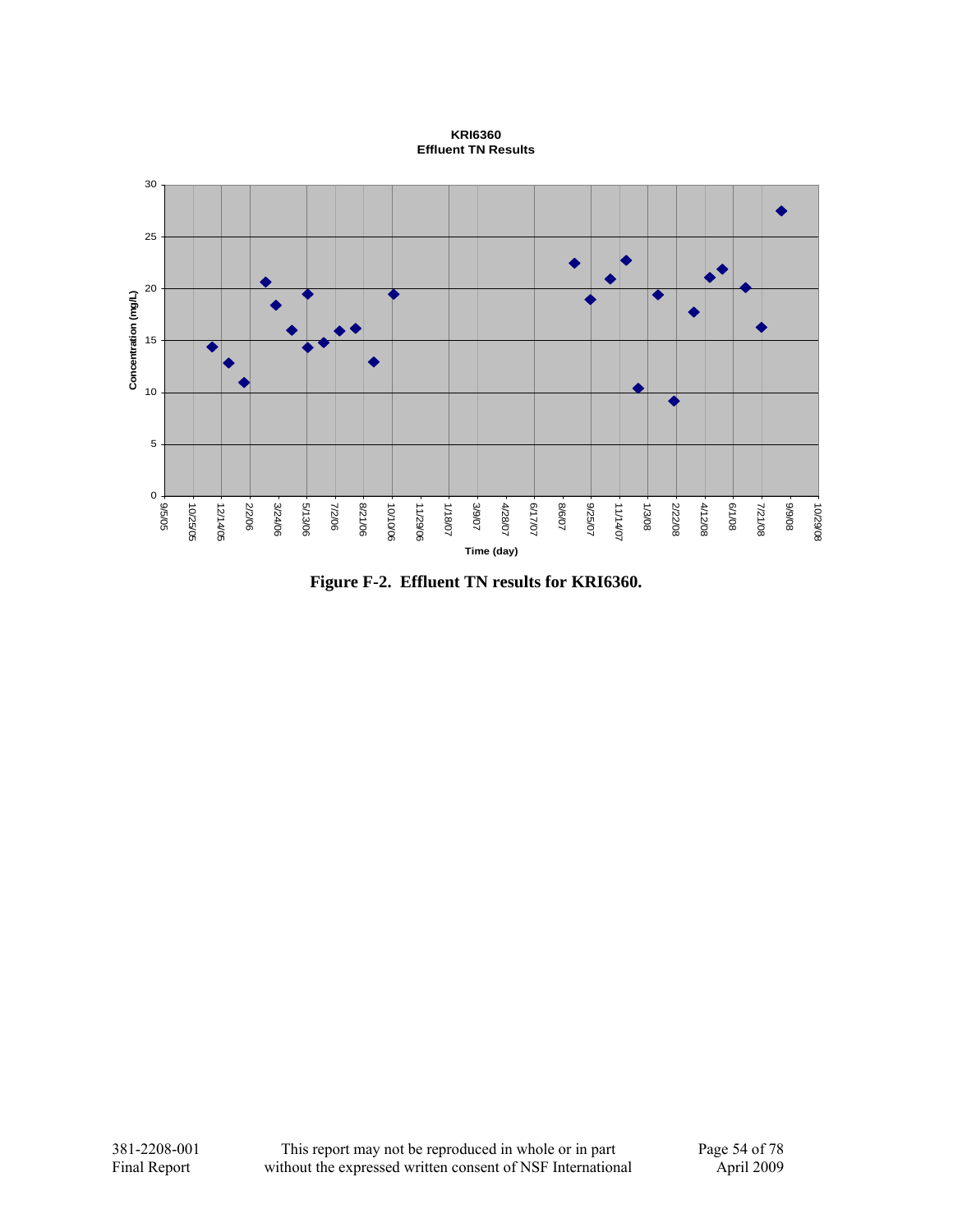**Appendix G - WEI887**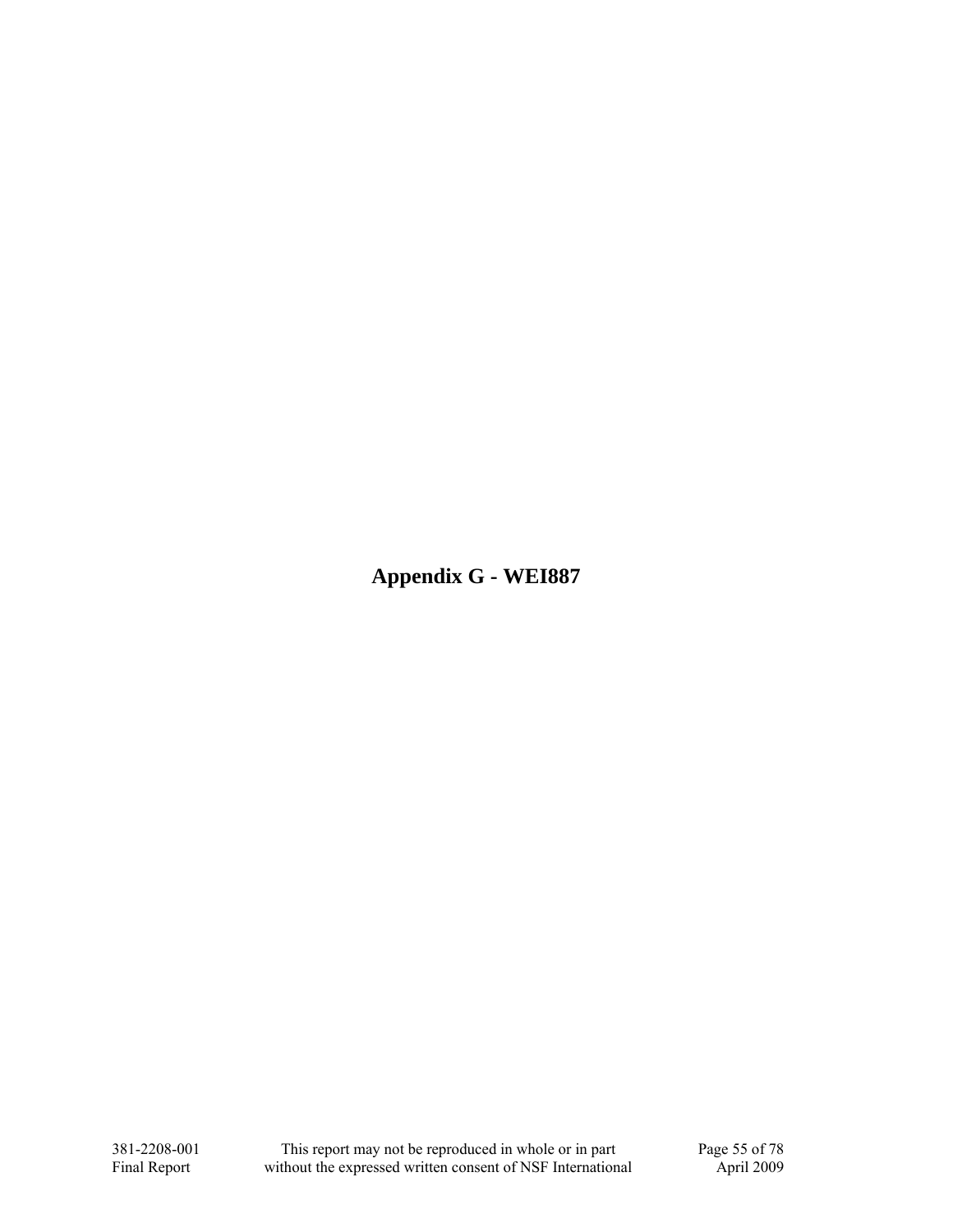Eight influent samples were collected at this site over the course of the testing. Influent TN concentrations ranged from 8 to 28 mg/L, with a mean concentration of 15 mg/L and median concentration of 13 mg/L. Table G-1 provides a summary of the influent data collected and analyzed at the WEI887 site during the evaluation. Figure G-1 presents a graphical presentation of the influent TN data collected at the site.

|                             | <b>Statistical Analysis</b> |                     |                                     |                     |                     |  |  |  |  |
|-----------------------------|-----------------------------|---------------------|-------------------------------------|---------------------|---------------------|--|--|--|--|
| <b>Parameter</b>            | <b>Mean</b>                 | <b>Median</b>       | <b>Standard</b><br><b>Deviation</b> | <b>Minimum</b>      | <b>Maximum</b>      |  |  |  |  |
| BOD <sub>5</sub>            | 88                          | 75                  | 56                                  | 19                  | 190                 |  |  |  |  |
| <b>TSS</b>                  | 45                          | 42                  | 27                                  | 21                  | 110                 |  |  |  |  |
| Alkalinity                  | 82                          | 84                  | 30                                  | 15                  | 130                 |  |  |  |  |
| pH                          | <b>NA</b>                   | 6.8                 | <b>NA</b>                           | 6.5                 | 7.1                 |  |  |  |  |
| Turbidity                   | 51                          | 45                  | 42                                  | 14                  | 150                 |  |  |  |  |
| <b>TKN</b>                  | 15                          | 13                  | 6.5                                 | 7.9                 | 28                  |  |  |  |  |
| NH <sub>3</sub>             | 10                          | 7.9                 | 5.0                                 | 5.7                 | 20                  |  |  |  |  |
| Fecal Coliform <sup>1</sup> | $1.5 \times 10^{5}$         | $1.0 \times 10^{5}$ | $2.2 \times 10^{5}$                 | $9.5 \times 10^{4}$ | $7.2 \times 10^{5}$ |  |  |  |  |

| Table G-1. Summary of Influent Analytical Results for WEI887 |  |  |  |  |  |  |
|--------------------------------------------------------------|--|--|--|--|--|--|
|--------------------------------------------------------------|--|--|--|--|--|--|

*1 Fecal coliform is calculated as a geometric mean.* 



**WEI887 Influent TN Results**

**Figure G-1. Influent TN results for WEI887.** 

381-2208-001 This report may not be reproduced in whole or in part Page 56 of 78 Final Report without the expressed written consent of NSF International April 2009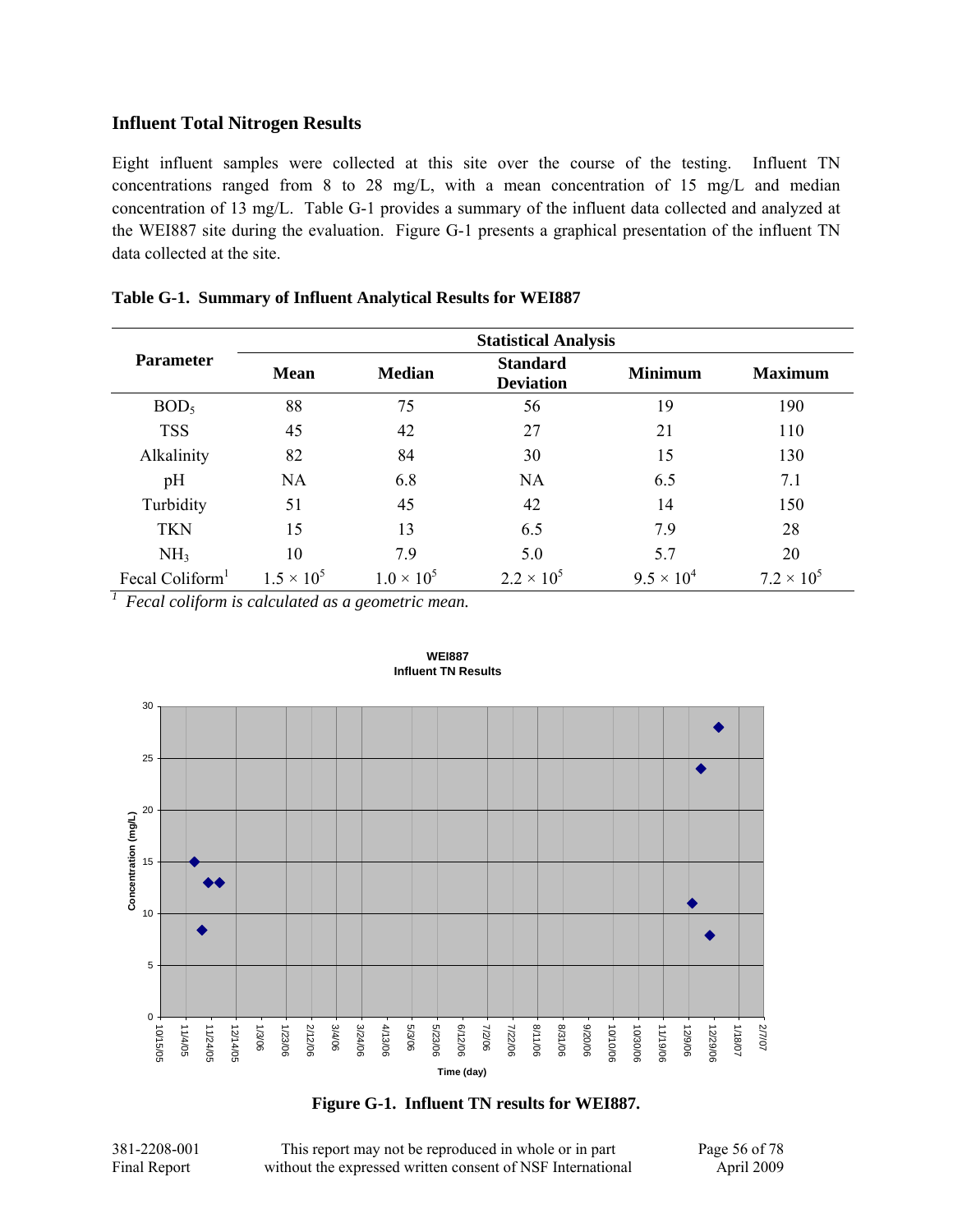There were a total of 25 samples taken over the course of the testing and in the analysis. The data that follows includes all identified outliers. The effluent TN concentrations ranged from 5.0 to 25 mg/L, with a mean concentration of 9.5 mg/L and a median concentration of 9.0 mg/L. The overall percent reduction in TN was 37%. Table G-2 provides a summary of the effluent data collected and analyzed at site WEI1887 during the evaluation, which is shown graphically for TN in Figure G-2.

|                             | <b>Statistical Analysis</b> |               |                                     |                |                |  |  |
|-----------------------------|-----------------------------|---------------|-------------------------------------|----------------|----------------|--|--|
| <b>Parameter</b>            | <b>Mean</b>                 | <b>Median</b> | <b>Standard</b><br><b>Deviation</b> | <b>Minimum</b> | <b>Maximum</b> |  |  |
| CBOD <sub>5</sub>           | 7                           | 3.7           | 11                                  | $\overline{2}$ | 58             |  |  |
| <b>TSS</b>                  | 7.2                         | 5             | 5.4                                 | 5              | 23             |  |  |
| Alkalinity                  | 49                          | 46            | 23                                  | 12             | 120            |  |  |
| pH                          | <b>NA</b>                   | 6.8           | <b>NA</b>                           | 6.3            | 7.4            |  |  |
| Turbidity                   | 4.4                         | 2.6           | 6.9                                 | 0.9            | 36             |  |  |
| <b>TKN</b>                  | 2.3                         | 1.5           | 3.2                                 | 0.5            | 17             |  |  |
| NH <sub>3</sub>             | 1.1                         | 0.2           | 2.8                                 | 0.05           | 14             |  |  |
| NO <sub>3</sub>             | 7.2                         | 7.4           | 5.3                                 | 0.02           | 22             |  |  |
| NO <sub>2</sub>             | 0.04                        | 0.02          | 0.05                                | ND             | 0.18           |  |  |
| <b>NO<sub>x</sub></b>       | 7.2                         | 7.4           | 5.3                                 | 0.02           | 22             |  |  |
| TN                          | 9.5                         | 9.0           | 5.0                                 | 3.4            | 23             |  |  |
| D <sub>O</sub>              | 6.5                         | 7.2           | 2.3                                 |                | 8.8            |  |  |
| Fecal Coliform <sup>1</sup> | <b>NA</b>                   | NA            | NA                                  | <b>NA</b>      | NA             |  |  |

## **Table G-2. Summary of Effluent Analytical Results for WEI887**

*1 Fecal coliform – WEI887 site had a UV disinfection device*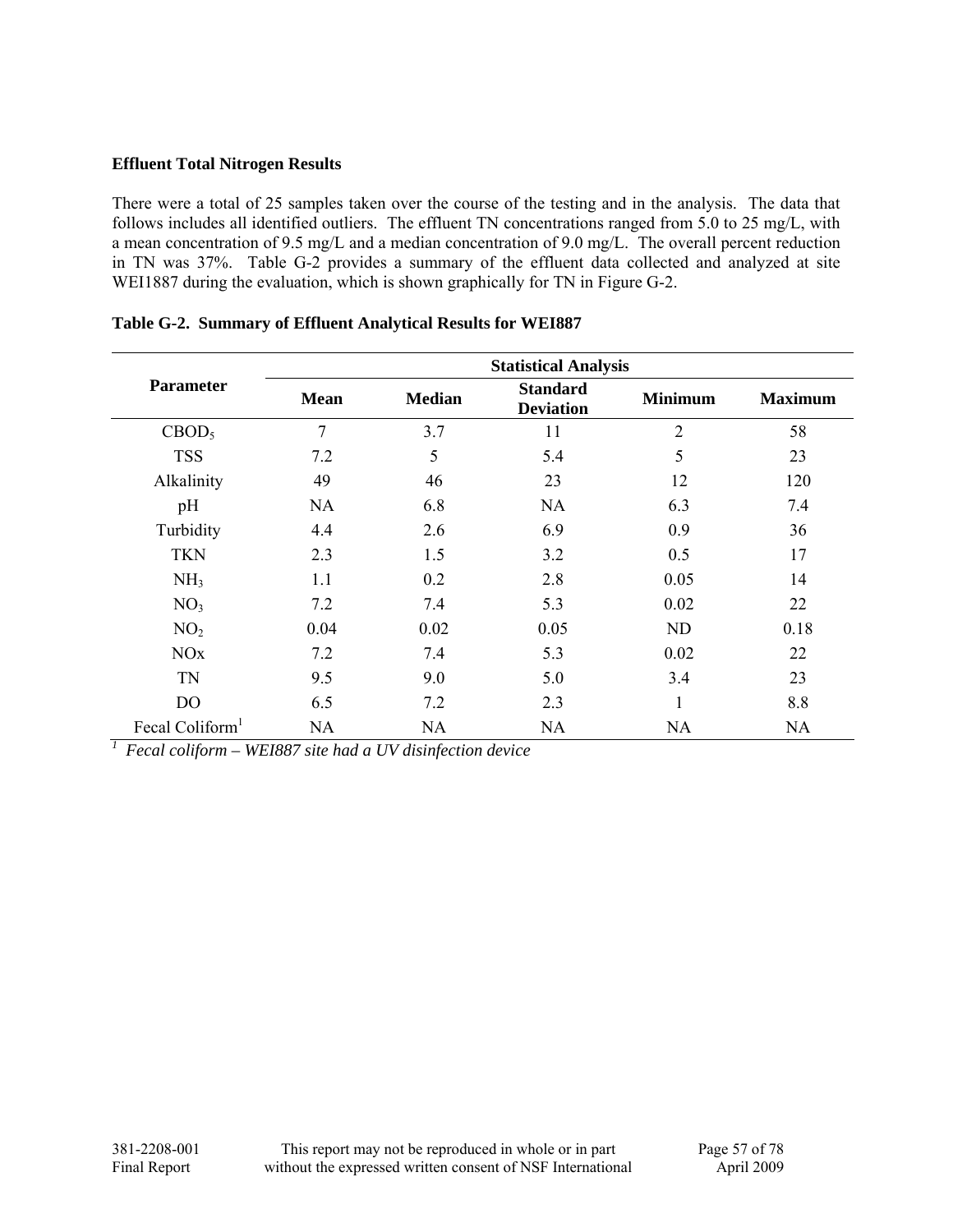### **WEI887 Effluent TN Results**



**Figure G-2. Effluent TN results for WEI887.**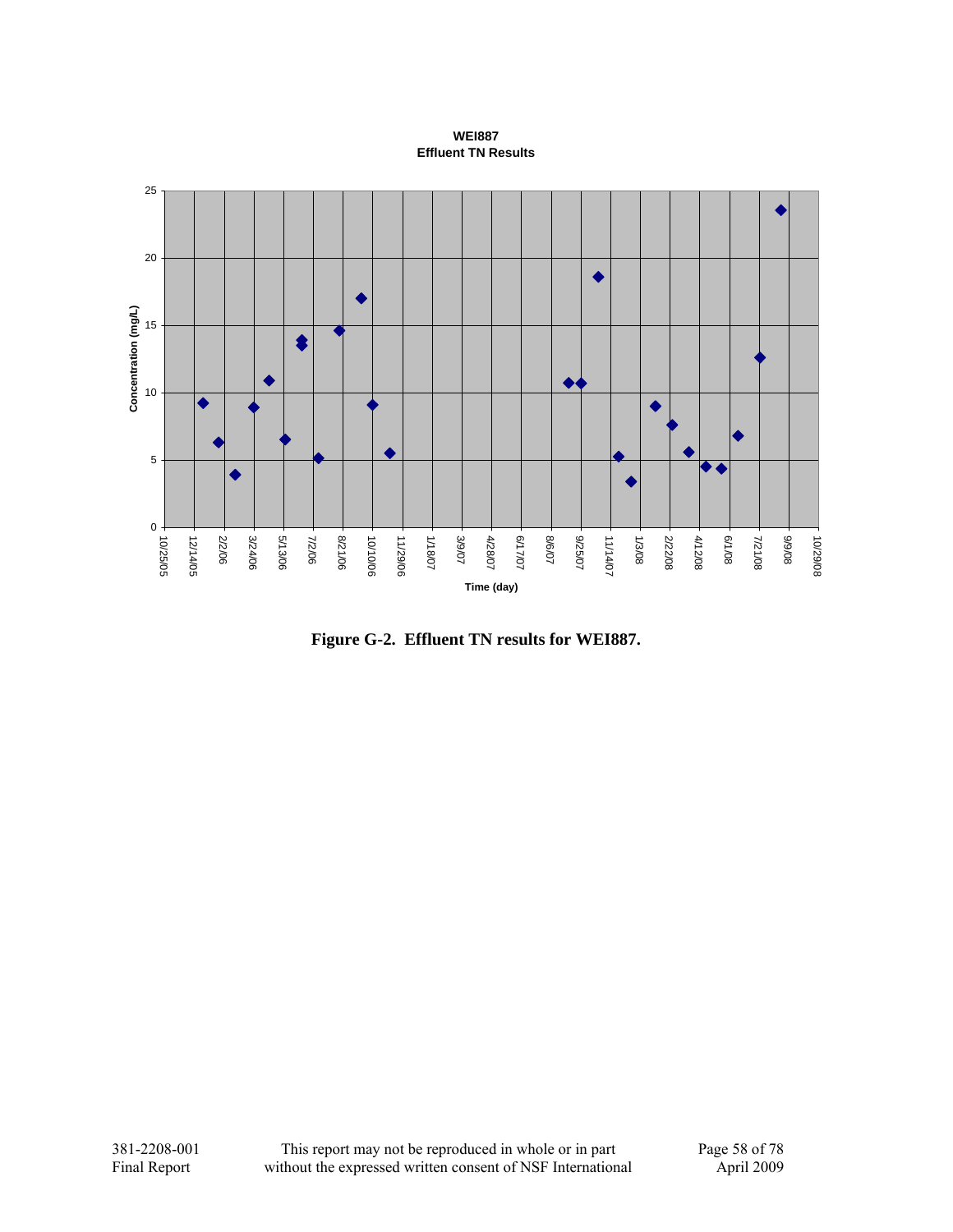**Appendix H - BRO1000**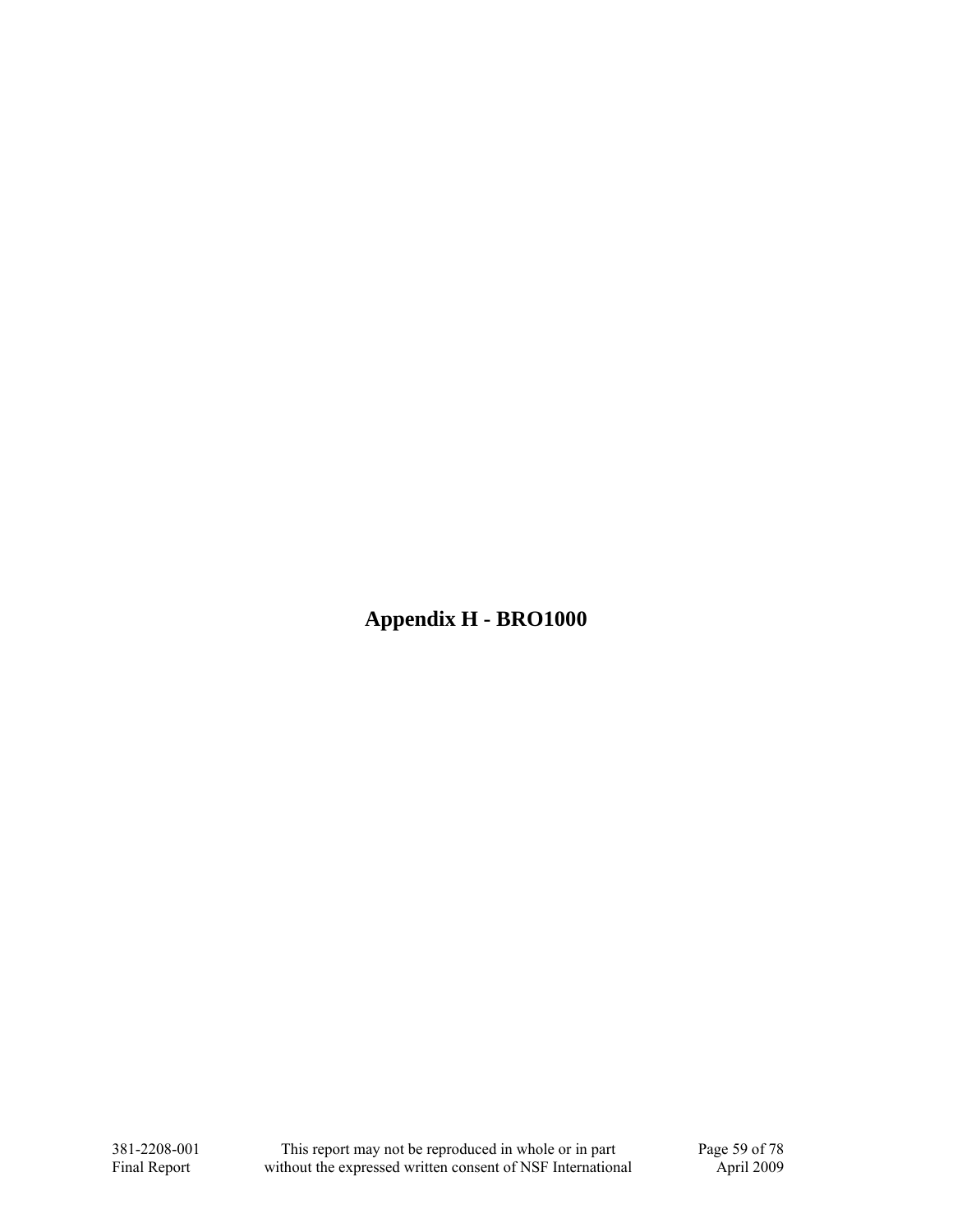Eight influent samples were collected at this site over the course of the testing. Influent TN concentrations ranged from 17 to 58 mg/L, with a mean concentration of 37 mg/L and median concentration of 43 mg/L. Table H-1 provides a summary of the influent data collected and analyzed at the BRO1000 site during the evaluation. Figure H-1 presents a graphical presentation of the influent TN data collected at the site.

|                             | <b>Statistical Analysis</b> |                     |                                     |                     |                     |  |  |  |
|-----------------------------|-----------------------------|---------------------|-------------------------------------|---------------------|---------------------|--|--|--|
| <b>Parameter</b>            | <b>Mean</b>                 | <b>Median</b>       | <b>Standard</b><br><b>Deviation</b> | <b>Minimum</b>      | <b>Maximum</b>      |  |  |  |
| BOD <sub>5</sub>            | 130                         | 150                 | 52                                  | 26                  | 190                 |  |  |  |
| <b>TSS</b>                  | 53                          | 61                  | 32                                  | 10                  | 110                 |  |  |  |
| Alkalinity                  | 210                         | 220                 | 56                                  | 120                 | 270                 |  |  |  |
| pH                          | <b>NA</b>                   | 7.1                 | <b>NA</b>                           | 6.8                 | 8.1                 |  |  |  |
| Turbidity                   | 160                         | 40                  | 270                                 | 1.8                 | 790                 |  |  |  |
| <b>TKN</b>                  | 37                          | 43                  | 16                                  | 17                  | 58                  |  |  |  |
| NH <sub>3</sub>             | 30                          | 30                  | 16                                  | 11                  | 51                  |  |  |  |
| Fecal Coliform <sup>1</sup> | $2.6 \times 10^{4}$         | $1.9 \times 10^{5}$ | $2.7 \times 10^{5}$                 | $2.0 \times 10^{1}$ | $6.7 \times 10^{5}$ |  |  |  |

## **Table H-1. Summary of Influent Analytical Results for BRO1000**

*1 Fecal coliform is calculated as a geometric mean.* 



#### **BRO1000 Influent TN Results**

**Figure H-1. Influent TN results for BRO1000.** 

381-2208-001 This report may not be reproduced in whole or in part Page 60 of 78<br>Final Report without the expressed written consent of NSF International April 2009 without the expressed written consent of NSF International April 2009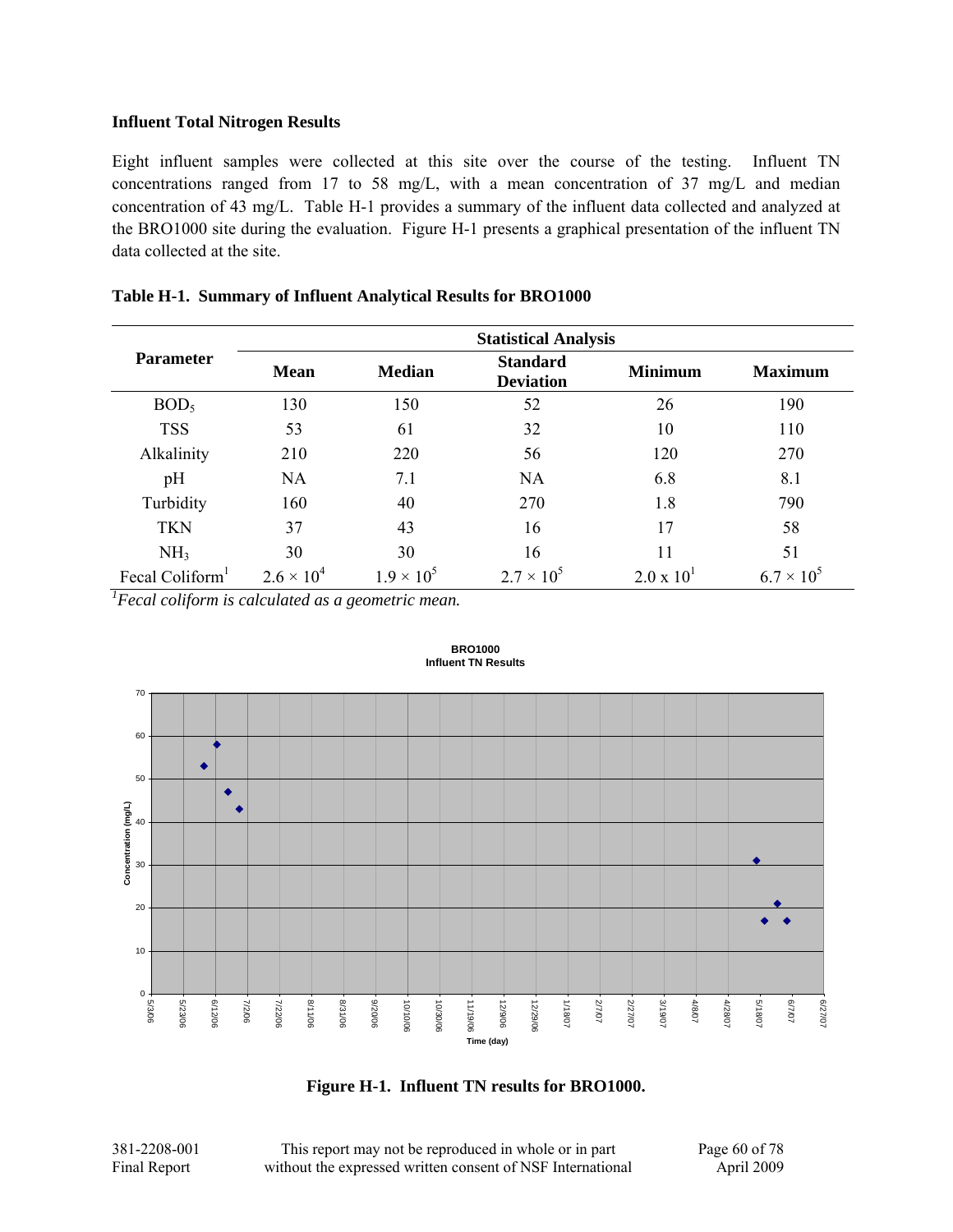There were a total of 24 samples taken over the course of the testing and in the analysis. The data that follows includes all identified outliers. The effluent TN concentrations ranged from 2.4 to 25 mg/L, with a mean concentration of 15 mg/L and a median concentration of 15 mg/L. The overall percent reduction in TN was 59%. Table H-2 provides a summary of the effluent data collected and analyzed at site BRO1000 during the evaluation, which is shown graphically for TN in Figure H-2.

|                             | <b>Statistical Analysis</b> |               |                                     |                |                |  |  |
|-----------------------------|-----------------------------|---------------|-------------------------------------|----------------|----------------|--|--|
| <b>Parameter</b>            | <b>Mean</b>                 | <b>Median</b> | <b>Standard</b><br><b>Deviation</b> | <b>Minimum</b> | <b>Maximum</b> |  |  |
| CBOD <sub>5</sub>           | 23                          | 3.4           | 87                                  | $\overline{2}$ | 420            |  |  |
| <b>TSS</b>                  | 9.4                         | 5             | 9.1                                 | 5              | 43             |  |  |
| Alkalinity                  | 66                          | 58            | 44                                  | 1              | 170            |  |  |
| pH                          | <b>NA</b>                   | 7.0           | <b>NA</b>                           | 5.6            | 7.5            |  |  |
| Turbidity                   | 7.2                         | 3             | 11                                  | 1.3            | 49             |  |  |
| <b>TKN</b>                  | 4.2                         | 2.4           | 5.0                                 | 0.9            | 23             |  |  |
| NH <sub>3</sub>             | 2.6                         | 0.8           | 4.0                                 | 0.09           | 17             |  |  |
| NO <sub>3</sub>             | 11                          | 10            | 5.7                                 | 1              | 23             |  |  |
| NO <sub>2</sub>             | 0.2                         | 0.1           | 0.4                                 | ND             | 1.9            |  |  |
| <b>NO<sub>x</sub></b>       | 11                          | 11            | 5.7                                 | 1.0            | 23             |  |  |
| <b>TN</b>                   | 15                          | 15            | 5.9                                 | 2.4            | 25             |  |  |
| D <sub>O</sub>              | 5.7                         | 5.8           | 1.9                                 | 1              | 8.9            |  |  |
| Fecal Coliform <sup>1</sup> | NA                          | NA            | <b>NA</b>                           | NA             | NA             |  |  |

**Table H-2. Summary of Effluent Analytical Results for BRO1000** 

*1 Fecal coliform – BRO1000 site had a UV disinfection device*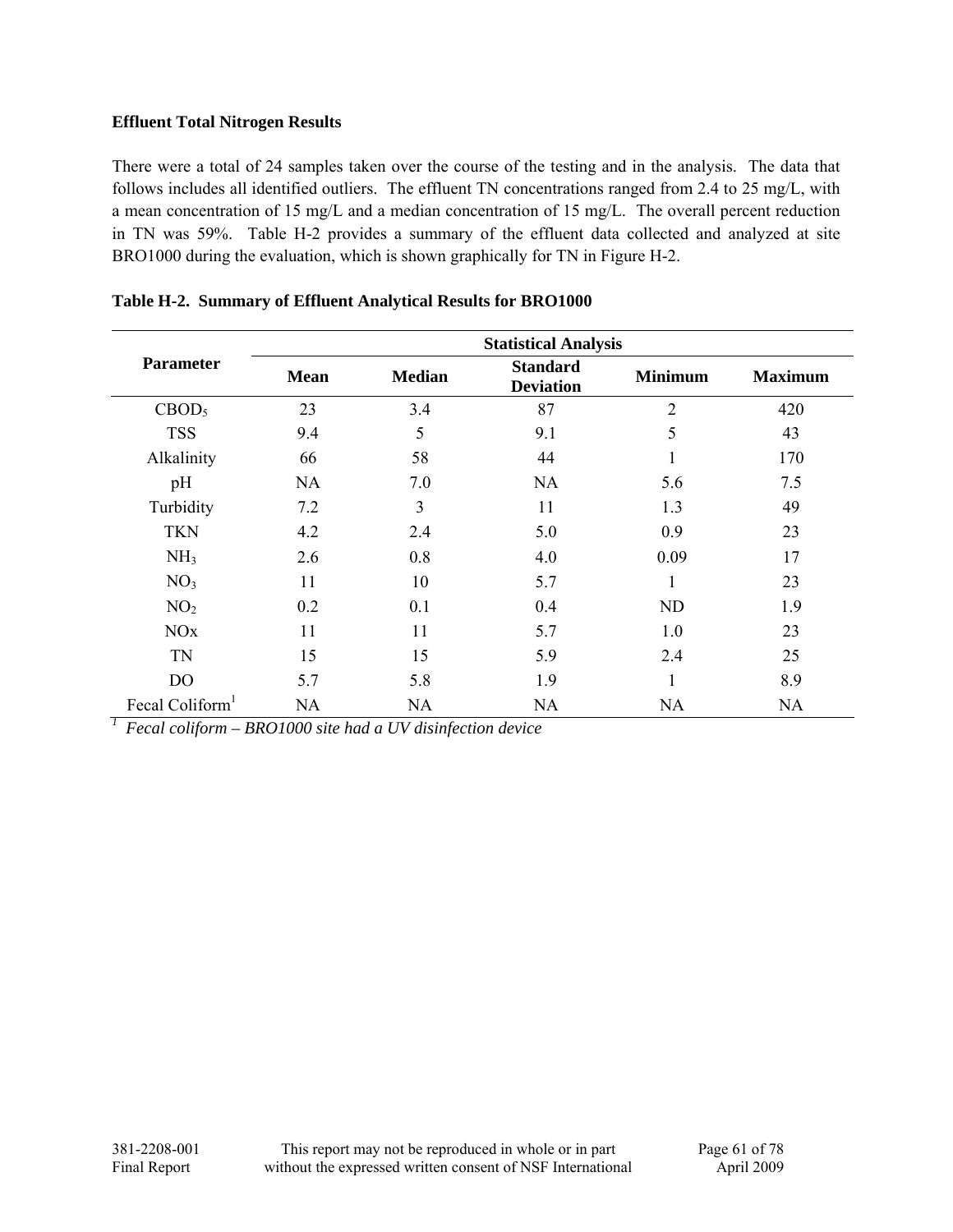**BRO1000 Effluent TN Results**



**Figure H-2. Effluent TN results for BRO1000.**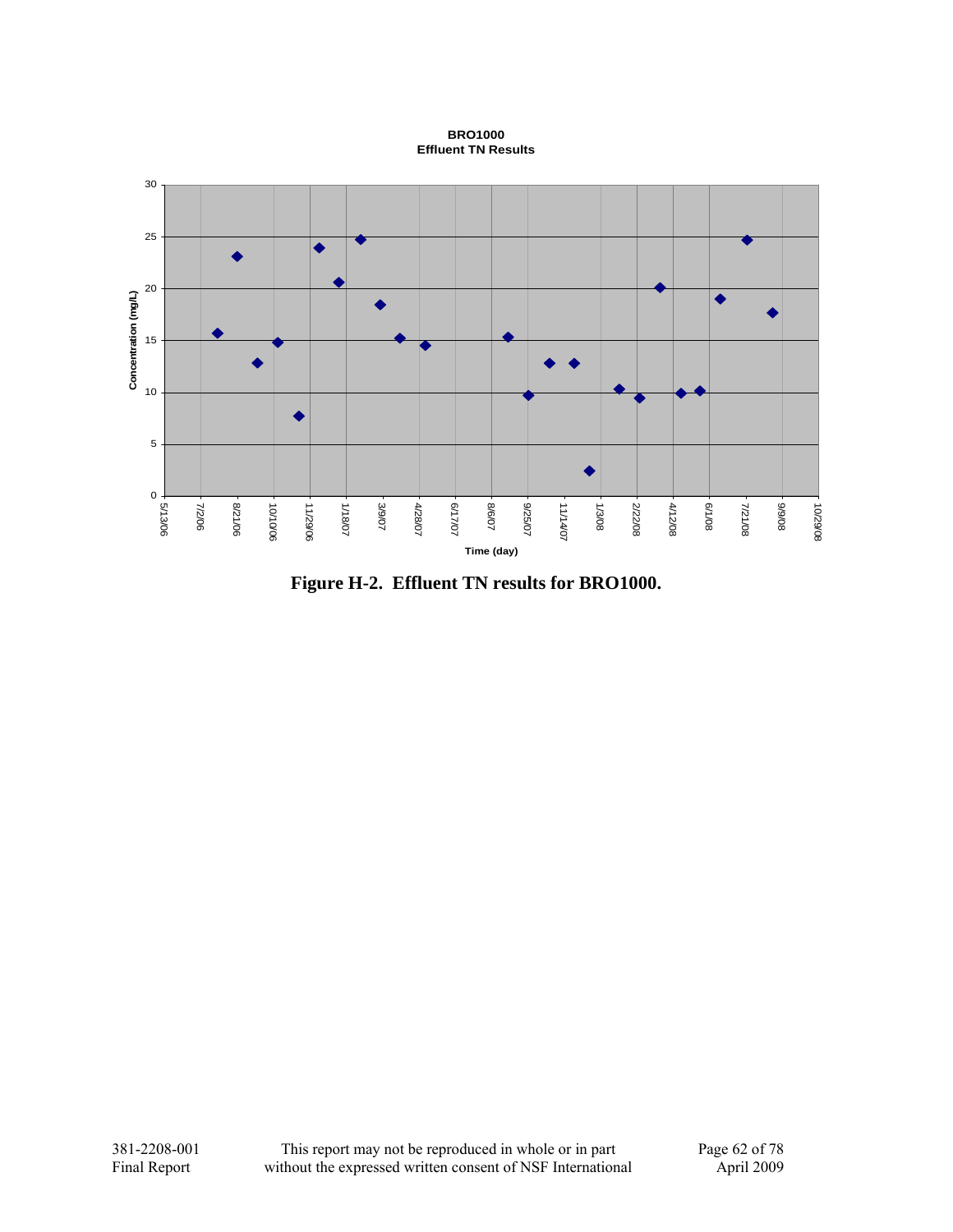**Appendix I - ZAK628**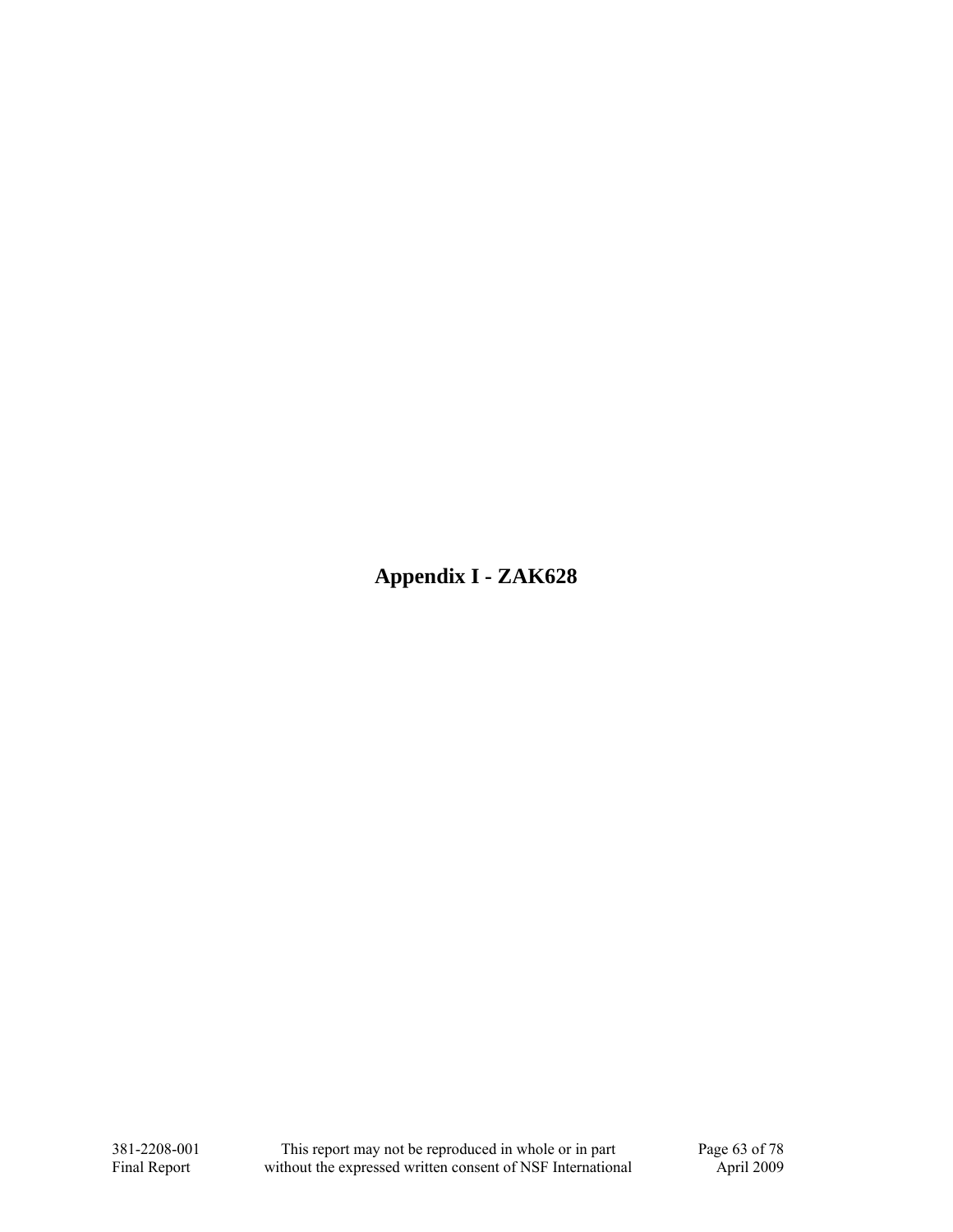Twelve influent samples were collected at this site over the course of the testing. The TN concentrations were calculated by adding the influent TKN value with 0.69 mg/L nitrate-N in the site's water supply. Influent TN concentrations ranged from 26 to 74 mg/L, with a mean concentration of 41 mg/L and median concentration of 35 mg/L. Table I-1 provides a summary of the influent data collected and analyzed at the ZAK628 site during the evaluation. Figure I-1 presents a graphical presentation of the influent TN data collected at the site.

|                             |                     |                     | <b>Statistical Analysis</b>         |                |                     |
|-----------------------------|---------------------|---------------------|-------------------------------------|----------------|---------------------|
| <b>Parameter</b>            | <b>Mean</b>         | <b>Median</b>       | <b>Standard</b><br><b>Deviation</b> | <b>Minimum</b> | <b>Maximum</b>      |
| BOD <sub>5</sub>            | 170                 | 110                 | 180                                 | 16             | 750                 |
| <b>TSS</b>                  | 55                  | 50                  | 30                                  | 22             | 130                 |
| Alkalinity                  | 360                 | 360                 | 14                                  | 330            | 380                 |
| pH                          | <b>NA</b>           | 7.3                 | <b>NA</b>                           | 6.9            | 7.6                 |
| Turbidity                   | 50                  | 52                  | 18                                  | 19             | 84                  |
| <b>TKN</b>                  | 40                  | 34                  | 15                                  | 25             | 73                  |
| <b>TN</b>                   | 41                  | 35                  | 15                                  | 26             | 74                  |
| NH <sub>3</sub>             | 31                  | 27                  | 14                                  | 1.3            | 51                  |
| Fecal Coliform <sup>1</sup> | $6.2 \times 10^{4}$ | $3.4 \times 10^{5}$ | $1.2 \times 10^{6}$                 |                | $4.6 \times 10^{6}$ |

|  | Table I-1. Summary of Influent Analytical Results for ZAK628 |  |  |  |  |
|--|--------------------------------------------------------------|--|--|--|--|
|--|--------------------------------------------------------------|--|--|--|--|

*1 Fecal coliform is calculated as a geometric mean.* 



#### **ZAK628 Influent TN Results**

**Figure I-1. Influent TN results for ZAK628.** 

381-2208-001 This report may not be reproduced in whole or in part Page 64 of 78 Final Report without the expressed written consent of NSF International April 2009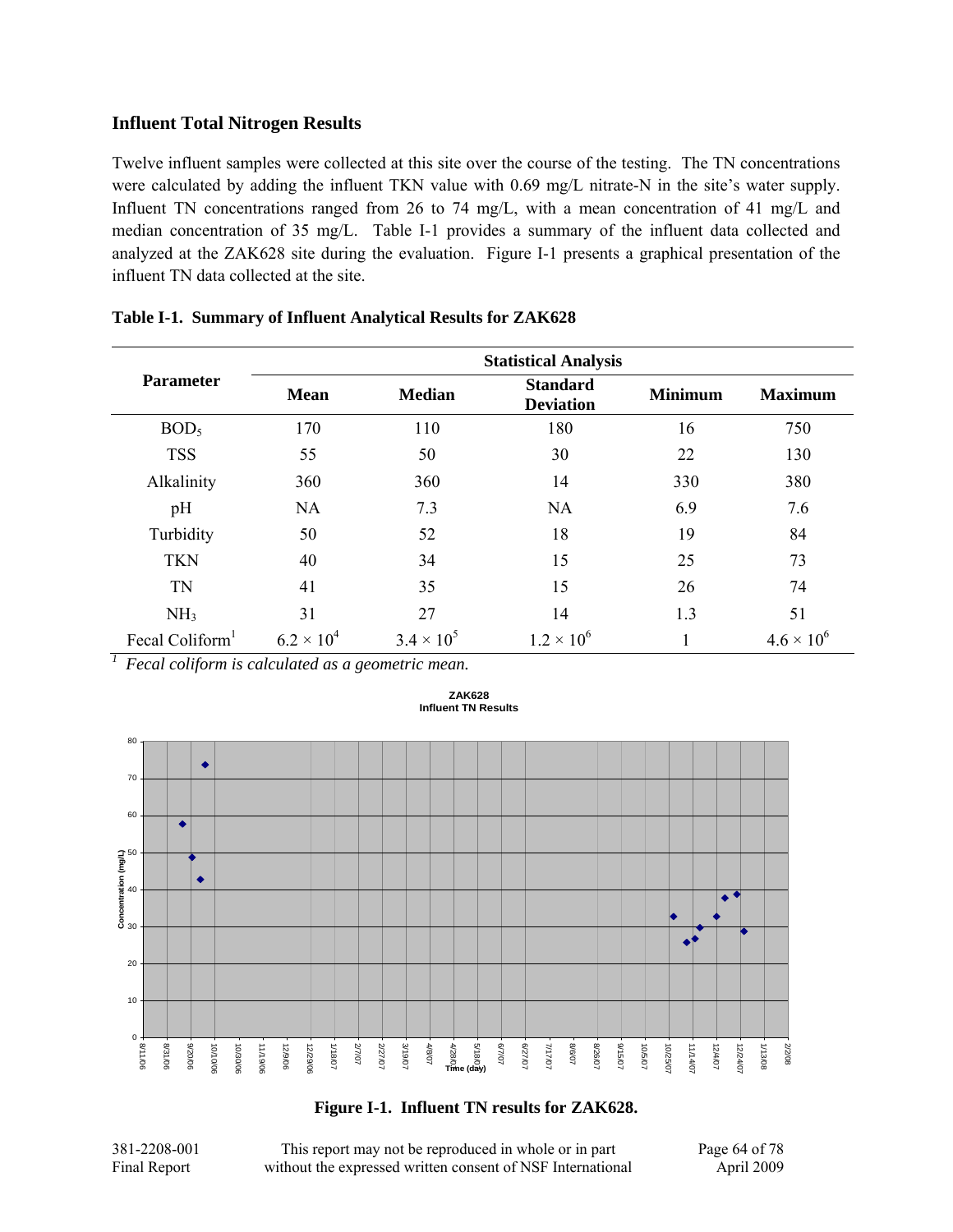There were a total of 20 samples taken over the course of the testing and in the analysis. The data that follows includes all identified outliers. The effluent TN concentrations ranged from 14 to 70 mg/L, with a mean concentration of 25 mg/L and a median concentration of 20 mg/L. The overall percent reduction in TN was 39%. Table I-2 provides a summary of the effluent data collected and analyzed at site ZAK628 during the evaluation, which is shown graphically for TN in Figure I-2.

|                             | <b>Statistical Analysis</b> |               |                                     |                |                |  |  |
|-----------------------------|-----------------------------|---------------|-------------------------------------|----------------|----------------|--|--|
| <b>Parameter</b>            | <b>Mean</b>                 | <b>Median</b> | <b>Standard</b><br><b>Deviation</b> | <b>Minimum</b> | <b>Maximum</b> |  |  |
| CBOD <sub>5</sub>           | 18                          | 8.4           | 23                                  | 3.1            | 90             |  |  |
| <b>TSS</b>                  | 37                          | 20            | 63                                  | 5              | 300            |  |  |
| Alkalinity                  | 230                         | 210           | 80                                  | 170            | 490            |  |  |
| pH                          | NA                          | 7.5           | NA.                                 | 7.0            | 7.8            |  |  |
| Turbidity                   | 41                          | 16            | 54                                  | 2.2            | 180            |  |  |
| <b>TKN</b>                  | 12                          | 5.9           | 18                                  | 2.4            | 70             |  |  |
| NH <sub>3</sub>             | 7.8                         | 2.8           | 16                                  | 0.51           | 63             |  |  |
| NO <sub>3</sub>             | 12                          | 14            | 5.2                                 | 0.05           | 19             |  |  |
| NO <sub>2</sub>             | 0.4                         | 0.2           | 0.7                                 | ND             | 3.4            |  |  |
| <b>NO<sub>x</sub></b>       | 13                          | 14            | 5.0                                 | 0.05           | 19             |  |  |
| TN                          | 25                          | 20            | 14                                  | 14             | 70             |  |  |
| D <sub>O</sub>              | 6.0                         | 6.4           | 2.4                                 | 1.0            | 11             |  |  |
| Fecal Coliform <sup>1</sup> | <b>NA</b>                   | <b>NA</b>     | NA                                  | NA             | NA             |  |  |

|  |  | Table I-2. Summary of Effluent Analytical Results for ZAK628 |  |  |
|--|--|--------------------------------------------------------------|--|--|
|--|--|--------------------------------------------------------------|--|--|

*1 Fecal coliform – ZAK628 site had a UV disinfection device*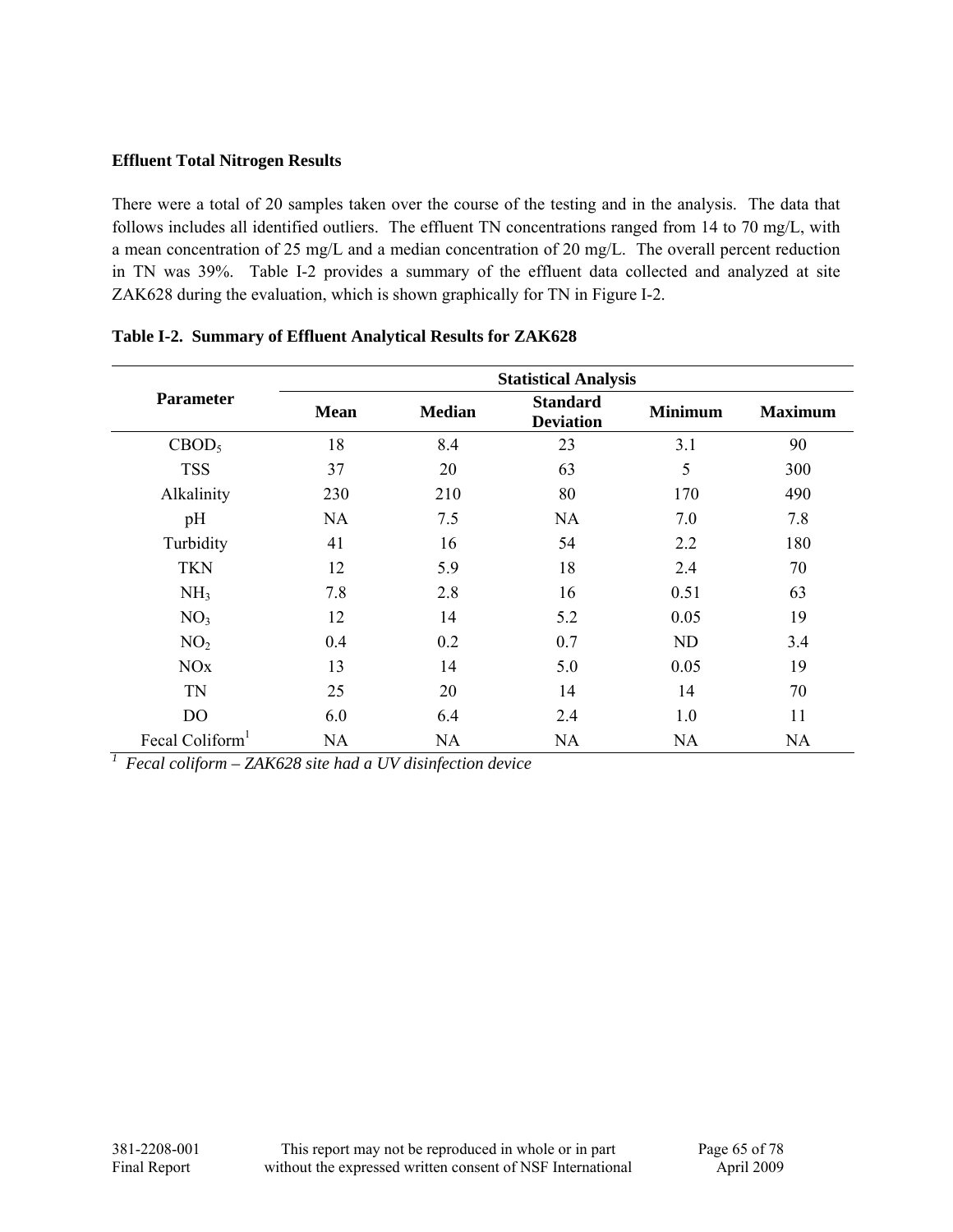#### **ZAK628 Effluent TN Results**



**Figure I-2. Effluent TN results for ZAK628.**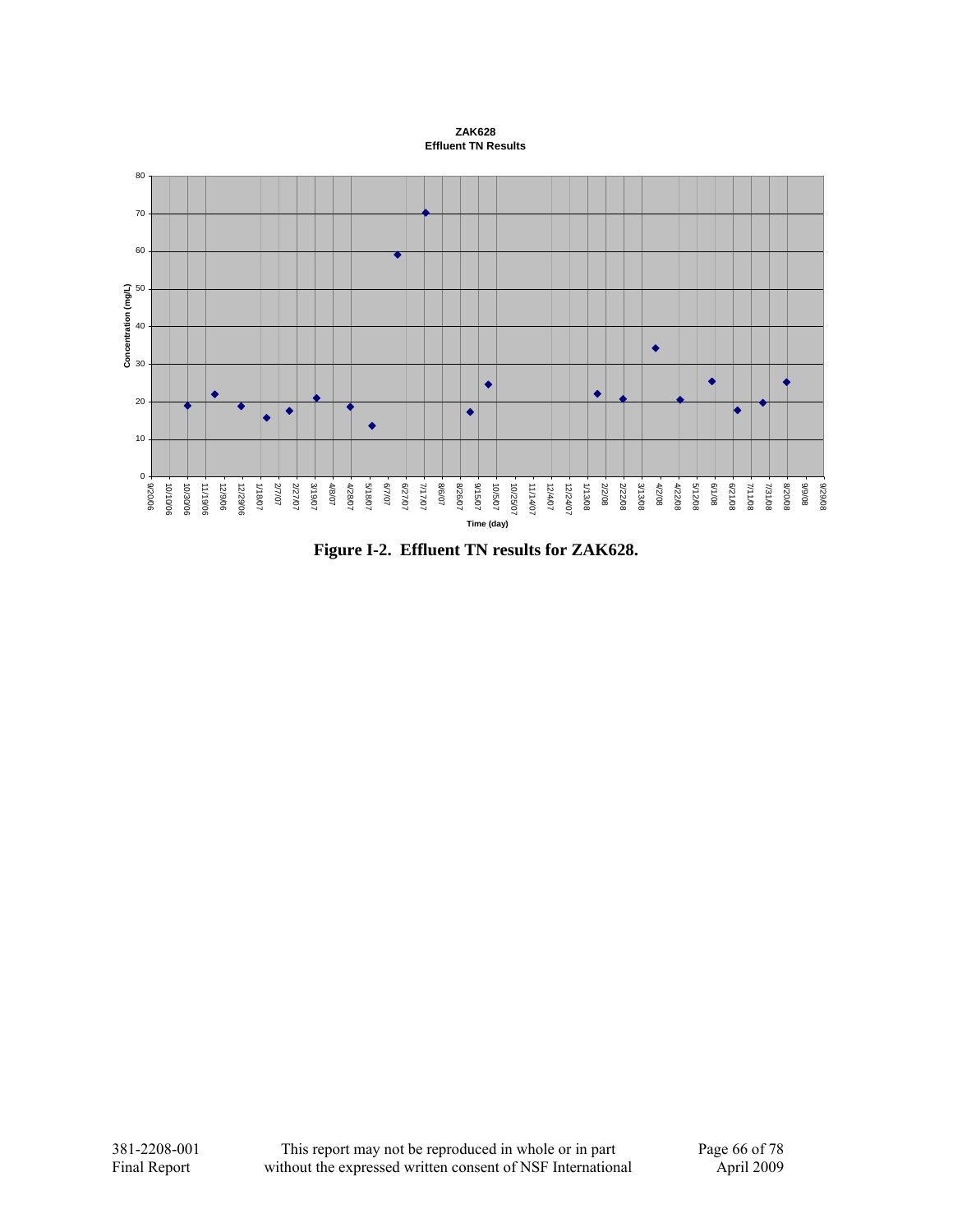**Appendix J - JAC2375**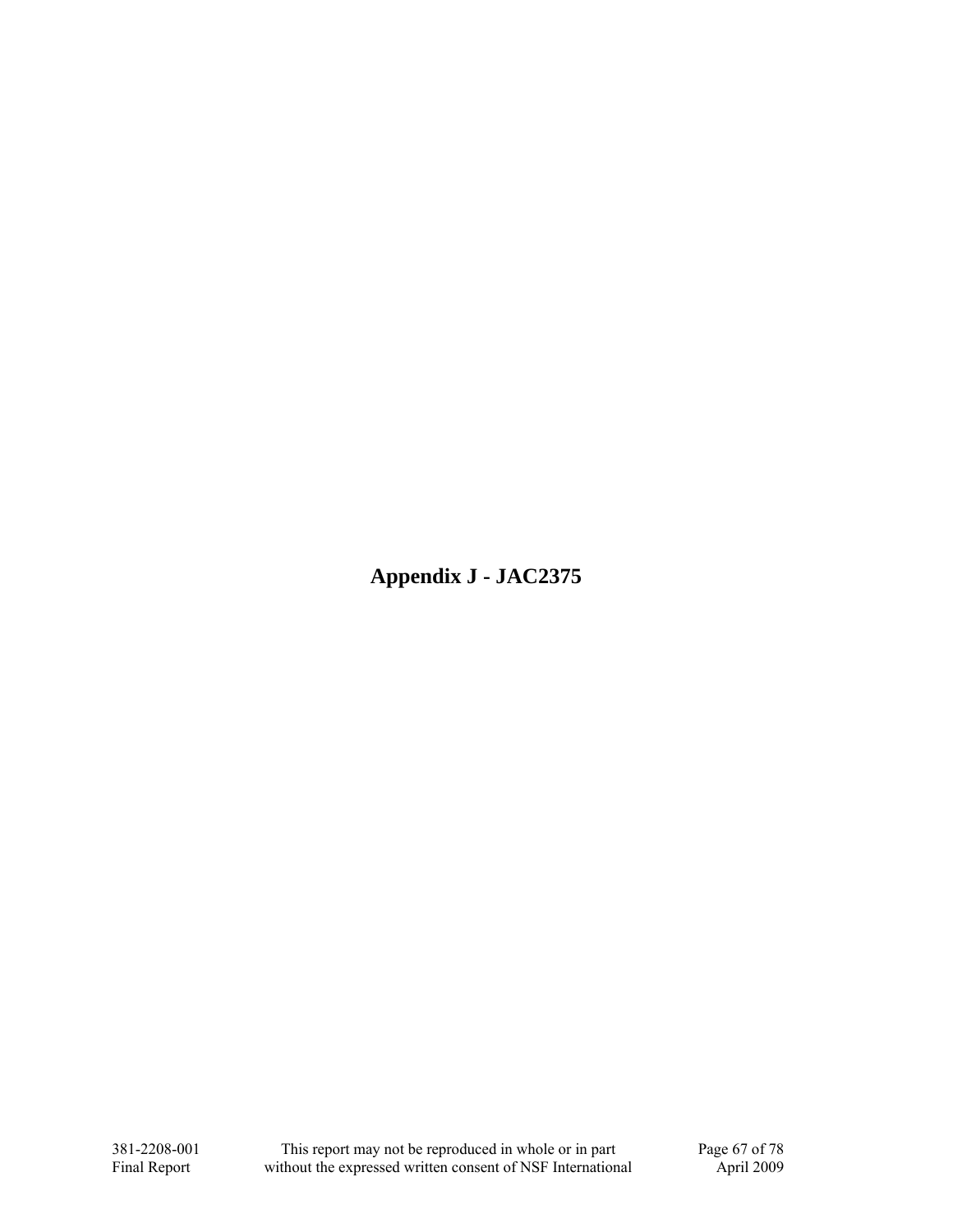Eight influent samples were collected at this site over the course of the testing. The TN concentrations were calculated by adding the influent TKN value with 9.3 mg/L nitrate-N in the site's water supply. Influent TN concentrations ranged from 32 to 84 mg/L, with a mean concentration of 55 mg/L and median concentration of 59 mg/L. Table J-1 provides a summary of the influent data collected and analyzed at the JAC2375 site during the evaluation. Figure J-1 presents a graphical presentation of the influent TN data collected at the site.

|                  | <b>Statistical Analysis</b> |                     |                                     |                     |                     |  |  |  |
|------------------|-----------------------------|---------------------|-------------------------------------|---------------------|---------------------|--|--|--|
| <b>Parameter</b> | <b>Mean</b>                 | <b>Median</b>       | <b>Standard</b><br><b>Deviation</b> | <b>Minimum</b>      | <b>Maximum</b>      |  |  |  |
| BOD <sub>5</sub> | 62                          | 48                  | 35                                  | 24                  | 120                 |  |  |  |
| <b>TSS</b>       | 40                          | 27                  | 26                                  | 13                  | 80                  |  |  |  |
| Alkalinity       | 280                         | 290                 | 82                                  | 150                 | 380                 |  |  |  |
| pH               | <b>NA</b>                   | 7.8                 | <b>NA</b>                           | 7.2                 | 8.5                 |  |  |  |
| Turbidity        | 38                          | 19                  | 45                                  | 6.1                 | 150                 |  |  |  |
| <b>TKN</b>       | 46                          | 50                  | 17                                  | 23                  | 75                  |  |  |  |
| TN               | 55                          | 59                  | 17                                  | 32                  | 84                  |  |  |  |
| NH <sub>3</sub>  | 36                          | 44                  | 18                                  | 5.6                 | 59                  |  |  |  |
| Fecal Coliform   | $5.0 \times 10^{4}$         | $7.0 \times 10^{4}$ | $3.9 \times 10^{5}$                 | $4.0 \times 10^{3}$ | $1.0 \times 10^{6}$ |  |  |  |

|  |  |  |  |  | Table J-1. Summary of Influent Analytical Results for JAC2375 |
|--|--|--|--|--|---------------------------------------------------------------|
|--|--|--|--|--|---------------------------------------------------------------|

*1 Fecal coliform is calculated as a geometric mean.* 



#### **JAC2375 Influent TN Results**

**Figure J-1. Influent TN results for JAC2375.** 

381-2208-001 This report may not be reproduced in whole or in part Page 68 of 78 Final Report without the expressed written consent of NSF International April 2009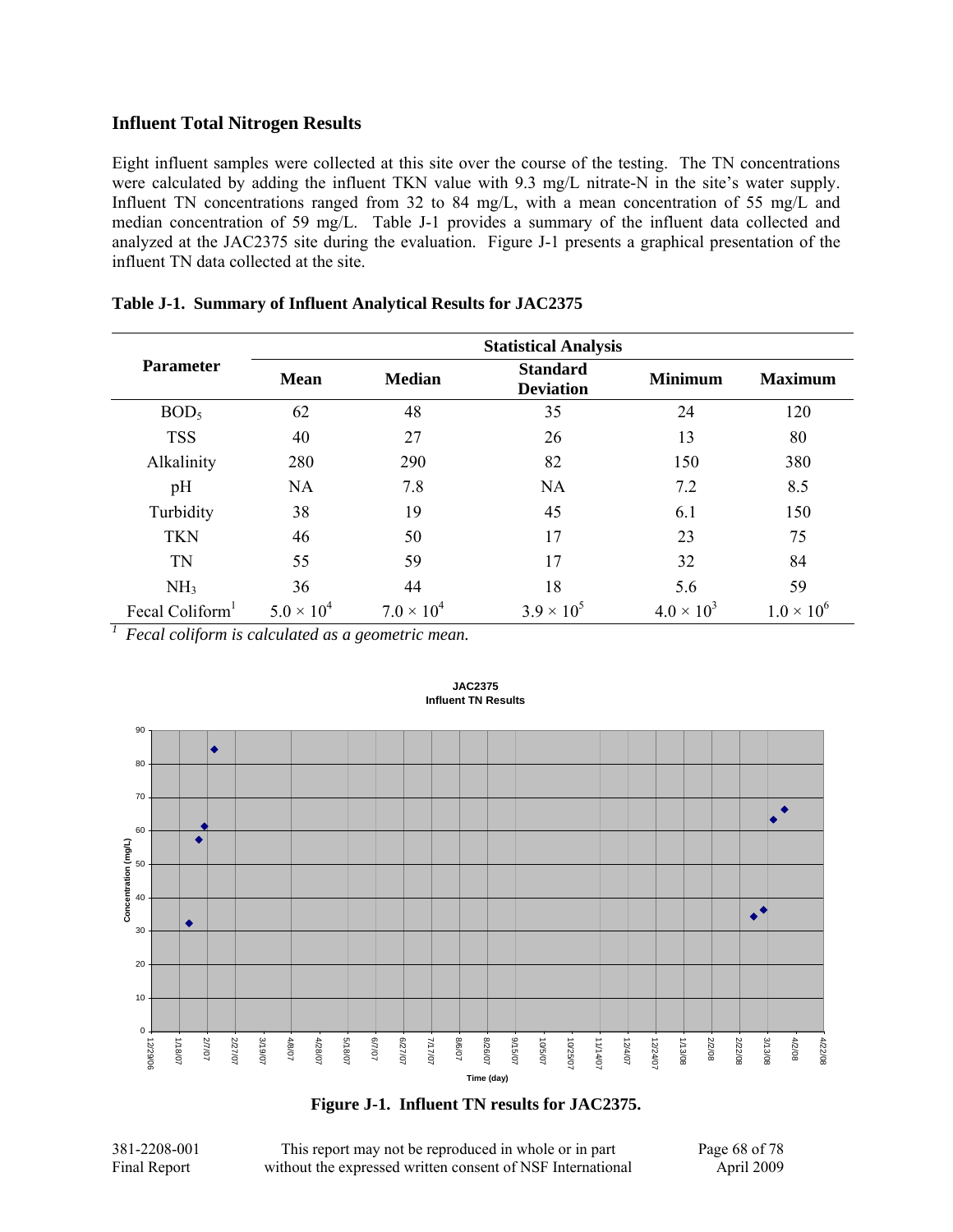There were a total of 17 samples taken over the course of the testing and in the analysis. The data that follows includes all identified outliers. The effluent TN concentrations ranged from 11 to 50 mg/L, with a mean concentration of 23 mg/L and a median concentration of 18 mg/L. The overall percent reduction in TN was 58%. Table J-2 provides a summary of the effluent data collected and analyzed at site JAC2375 during the evaluation, which is shown graphically for TN in Figure J-2.

|                             | <b>Statistical Analysis</b> |                     |                                     |                     |                     |  |
|-----------------------------|-----------------------------|---------------------|-------------------------------------|---------------------|---------------------|--|
| <b>Parameter</b>            | <b>Mean</b>                 | <b>Median</b>       | <b>Standard</b><br><b>Deviation</b> | <b>Minimum</b>      | <b>Maximum</b>      |  |
| CBOD <sub>5</sub>           | 7.5                         | 2.9                 | 11                                  | $\overline{2}$      | 47                  |  |
| <b>TSS</b>                  | 5.8                         | 5                   | 2.2                                 | 3                   | 12                  |  |
| Alkalinity                  | 110                         | 120                 | 36                                  | 40                  | 160                 |  |
| pH                          | <b>NA</b>                   | 7.3                 | 0.2                                 | 6.9                 | 7.7                 |  |
| Turbidity                   | 2.0                         | 1.9                 | 1.0                                 | 0.8                 | 4.4                 |  |
| <b>TKN</b>                  | 2.9                         | 1.3                 | 5.3                                 | 0.06                | 23                  |  |
| NH <sub>3</sub>             | 1.8                         | 0.17                | 5.2                                 | 0.05                | 22                  |  |
| NO <sub>3</sub>             | 19                          | 16                  | 9.0                                 | 9.3                 | 39                  |  |
| NO <sub>2</sub>             | 1.1                         | 0.12                | 3.8                                 | 0.02                | 16                  |  |
| <b>NO<sub>x</sub></b>       | 20                          | 17                  | 9.0                                 | 9.5                 | 39                  |  |
| <b>TN</b>                   | 23                          | 18                  | 11                                  | 11                  | 50                  |  |
| D <sub>O</sub>              | 7.9                         | 7.7                 | 2.0                                 | 4.2                 | 11                  |  |
| Fecal Coliform <sup>1</sup> | $8.4 \times 10^{2}$         | $1.0 \times 10^{3}$ | $3.4 \times 10^{3}$                 | $4.2 \times 10^{1}$ | $1.4 \times 10^{4}$ |  |

|  |  | Table J-2. Summary of Effluent Analytical Results for JAC2375 |
|--|--|---------------------------------------------------------------|
|  |  |                                                               |

*1 Fecal coliform is calculated as a geometric mean.*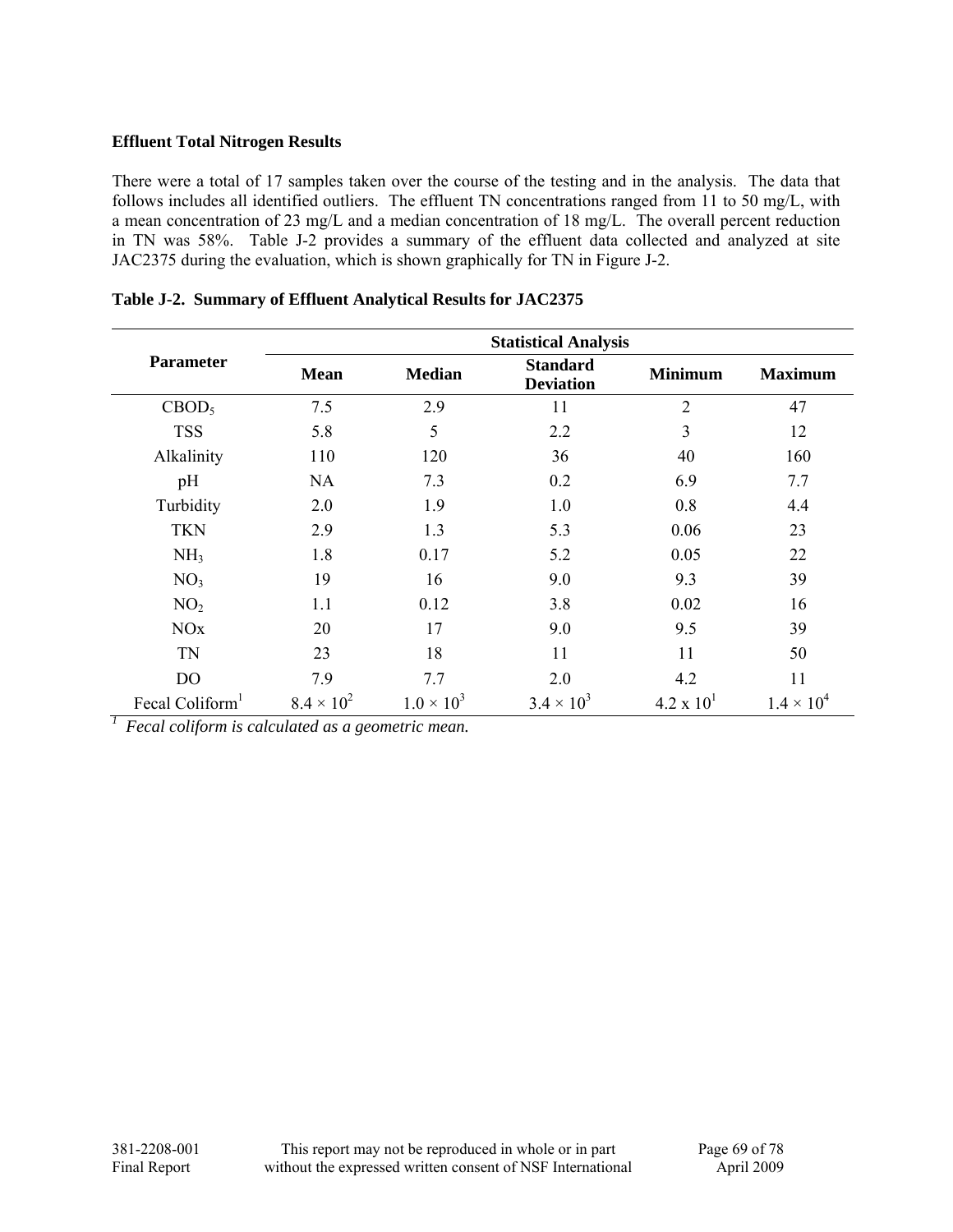**JAC2375 Effluent TN Results**



**Figure J-2. Effluent TN results for JAC2375.**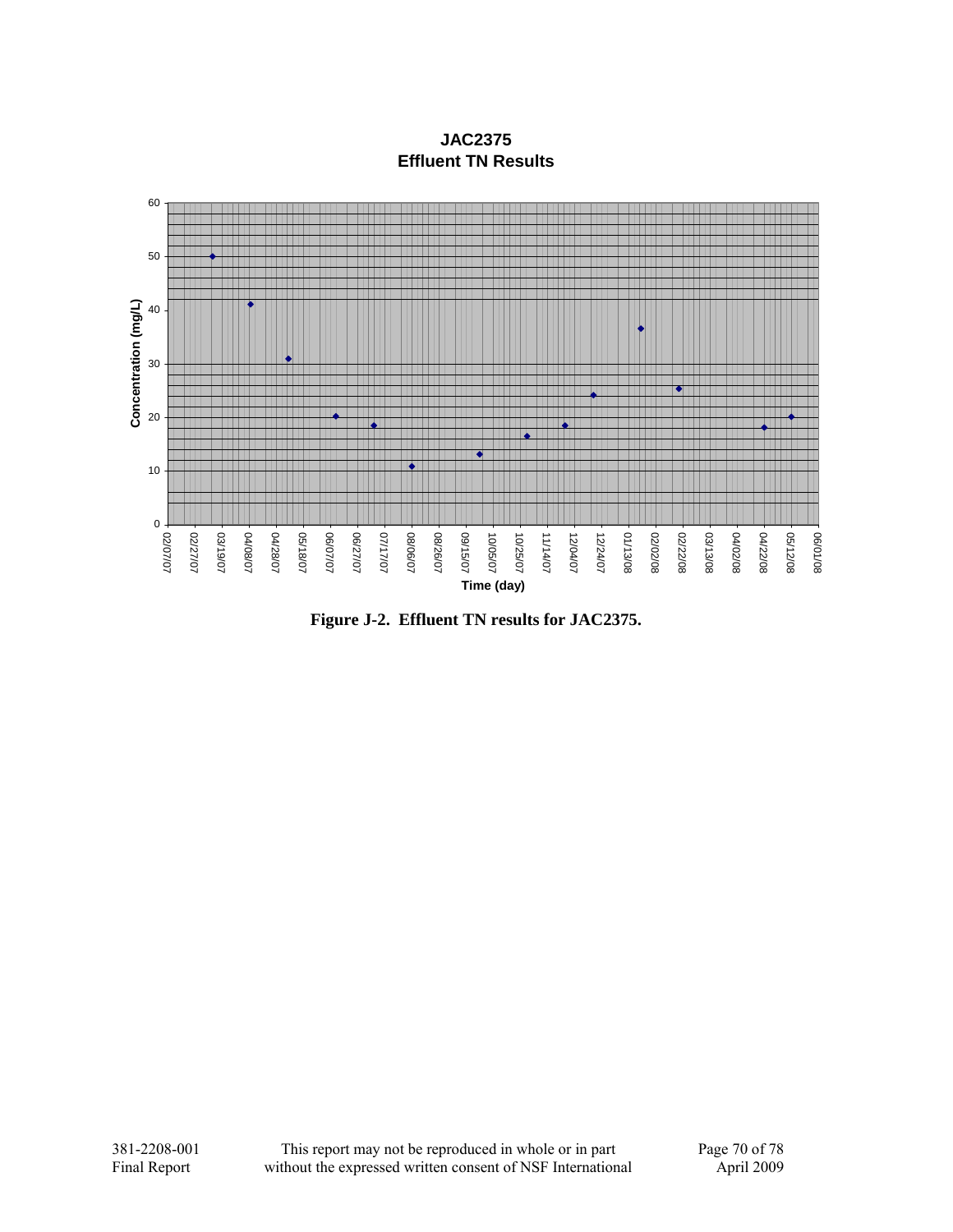**Appendix K - BRU4380**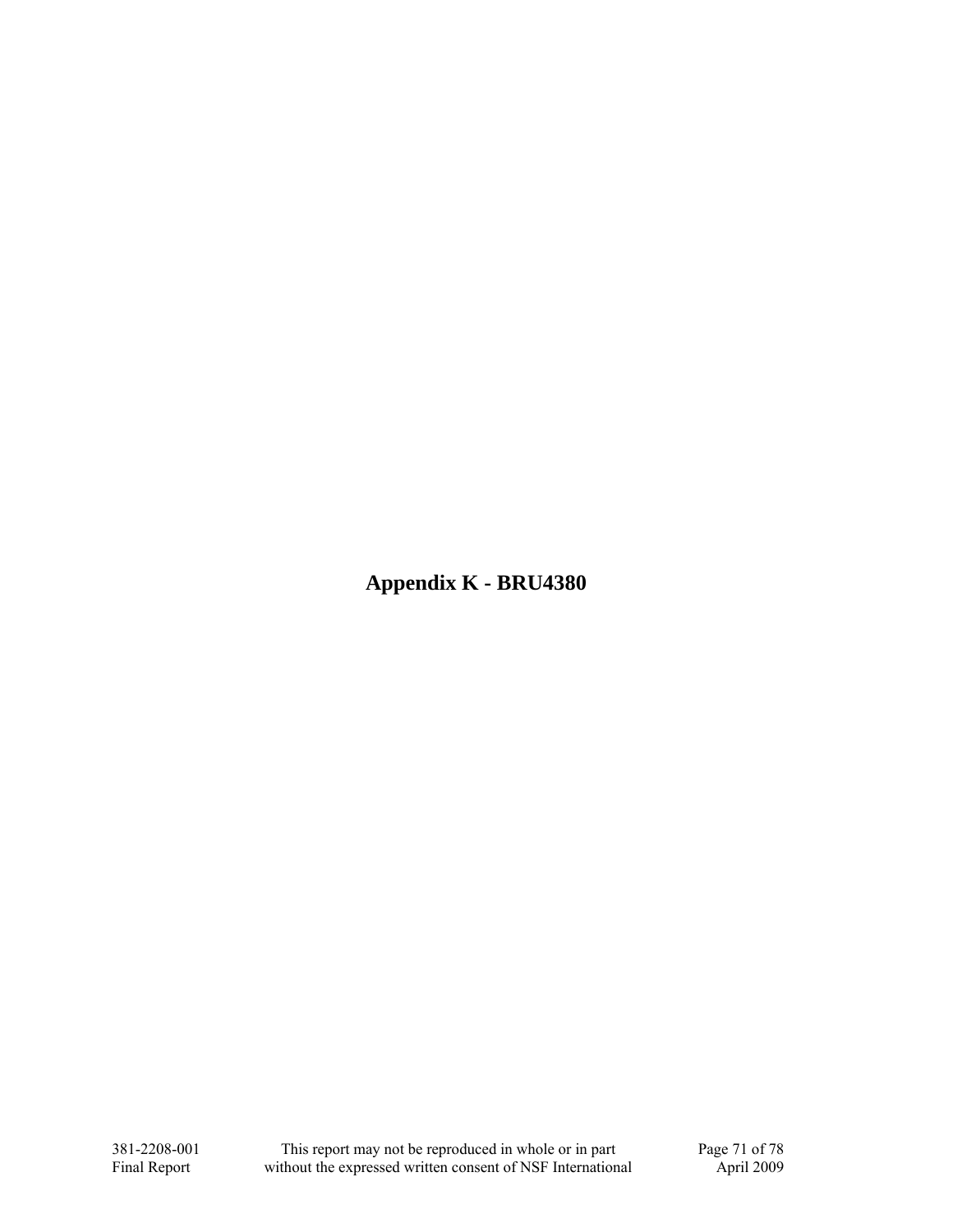The influent mean  $BOD_5$  on this site was greater than 900 mg/L, which is significantly higher than typical residential waste strength. The homeowners were interviewed numerous times throughout the evaluation to try and determine what practices of theirs might be resulting in such a high waste strength. Nothing definite was ever identified but they do own a couple of dairy cows and make their own dairy products; it is suspected that the byproducts of this process are being discharged to the onsite wastewater system. A COD analysis was completed on a sample for this location and found to have a COD concentration of 1,700 mg/L, which can be indicative of a very high concentration of organic waste. Even with the high organic loading the system still achieved 92% reduction in BOD, 57% reduction in TSS and 39% reduction in total nitrogen. Because of the extremely high waste strength it was decided to separate data collected from this site from the remainder of the analysis.

Evaluation of Effluent samples was not completed. The data is reported below.

|          | $\text{CBOD}_5$<br>(mg/L) | <b>TSS</b> | <b>Turbidity</b><br>(NTU) | <b>Nitrogen</b><br>(mg/L as N) |                 |           | <b>Temp</b>                 | <b>Alkalinity</b> | Fecal<br><b>Coliform</b> |  |
|----------|---------------------------|------------|---------------------------|--------------------------------|-----------------|-----------|-----------------------------|-------------------|--------------------------|--|
|          |                           | (mg/L)     |                           | <b>TKN</b>                     | NH <sub>3</sub> | <b>TN</b> | $\left( \mathbf{C} \right)$ | (mg/L)            | $(CFU/100mL)^1$          |  |
| Influent | 900                       | 110        | l 10                      | 69                             | 50              | 69        | 22                          | 340               | $4.4 \times 10^{5}$      |  |
| Effluent | 73                        | 49         | 75                        | 40                             | 30              | 43        | 14                          | 310               | $1.0 \times 10^{4}$      |  |

## **Table K-1. Mean Water Quality Data**

*1 Fecal coliform is calculated as a geometric mean.*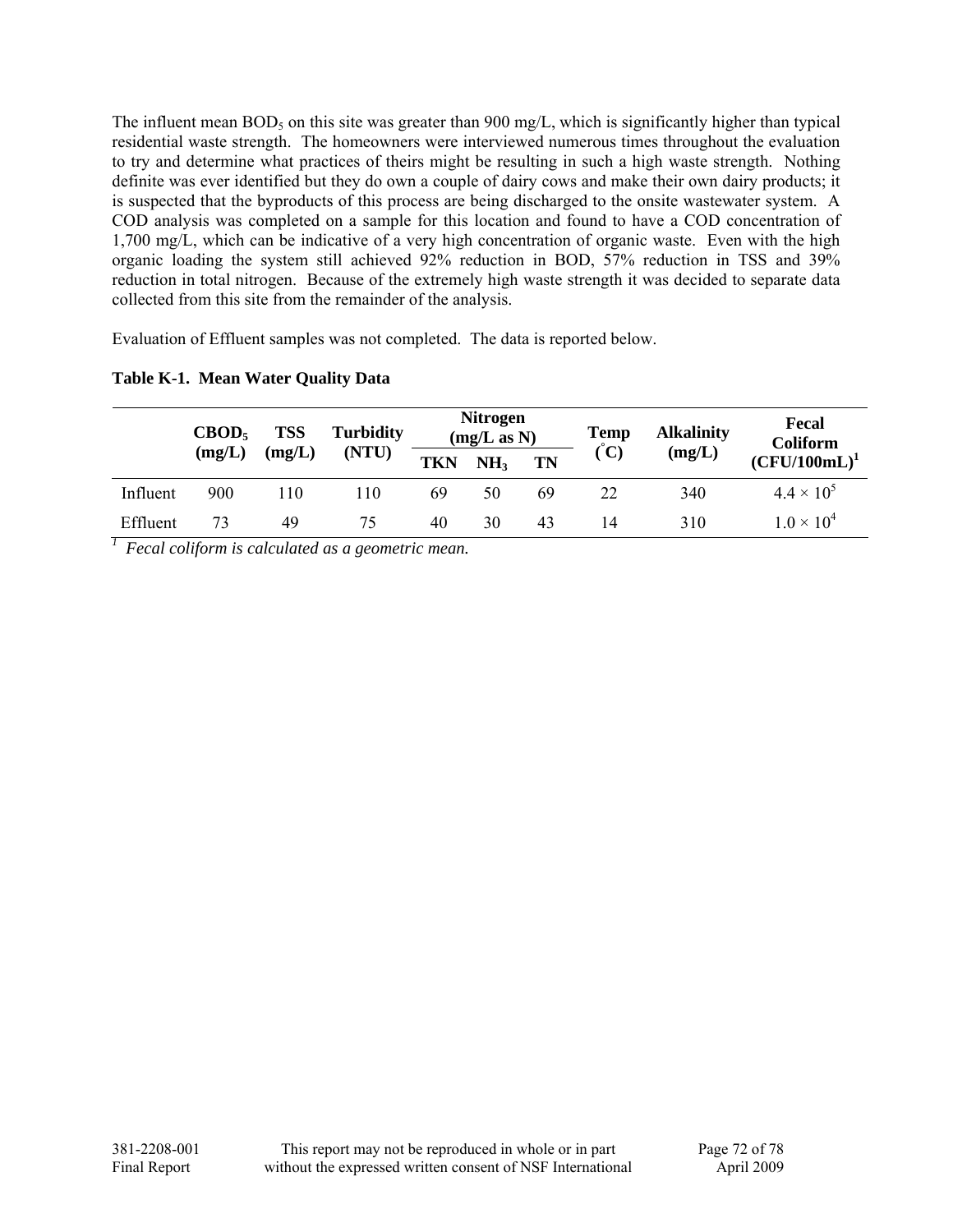**Appendix L - HEN40**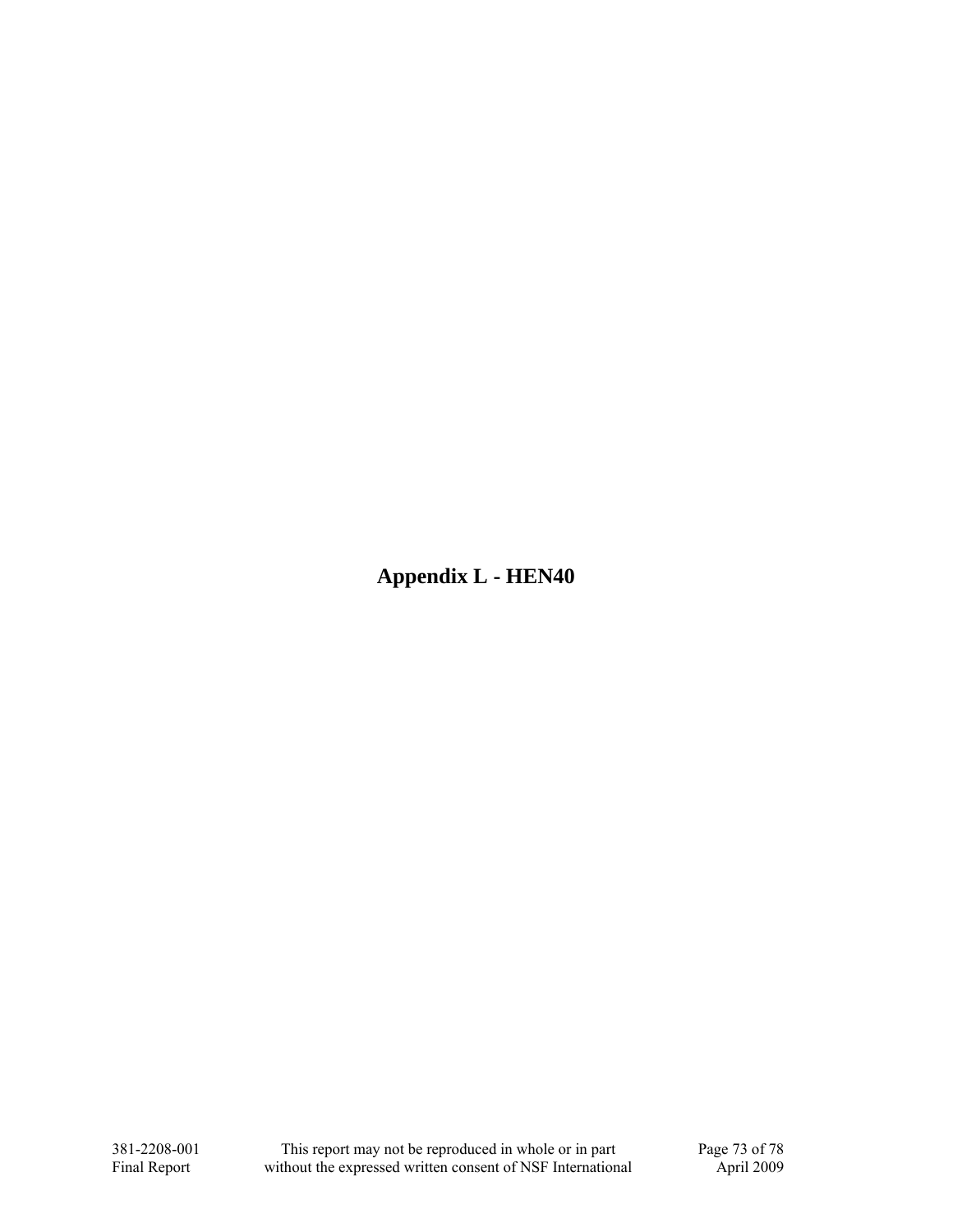## **Influent Total Nitrogen Results**

Eight influent samples were collected at this site over the course of the testing. The TN concentrations were calculated by adding the influent TKN value with 9.5 mg/L nitrate-N in the site's water supply. Influent TN concentrations ranged from 20 to 48 mg/L, with a mean concentration of 39 mg/L and median concentration of 44 mg/L. Table L-1 provides a summary of the influent data collected and analyzed at the HEN40 site during the evaluation. Figure L-2 presents a graphical presentation of the influent TN data collected at the site.

|                             | <b>Statistical Analysis</b> |                     |                                     |                     |                     |  |  |  |  |
|-----------------------------|-----------------------------|---------------------|-------------------------------------|---------------------|---------------------|--|--|--|--|
| <b>Parameter</b>            | <b>Mean</b>                 | <b>Median</b>       | <b>Standard</b><br><b>Deviation</b> | <b>Minimum</b>      | <b>Maximum</b>      |  |  |  |  |
| BOD <sub>5</sub>            | 86                          | 76                  | 51                                  | 19                  | 170                 |  |  |  |  |
| <b>TSS</b>                  | 80                          | 72                  | 51                                  | 18                  | 150                 |  |  |  |  |
| Alkalinity                  | 230                         | 240                 | 51                                  | 150                 | 280                 |  |  |  |  |
| pH                          | <b>NA</b>                   | 7.0                 | <b>NA</b>                           | 6.9                 | 7.6                 |  |  |  |  |
| Turbidity                   | 110                         | 110                 | 76                                  | 7.3                 | 200                 |  |  |  |  |
| <b>TKN</b>                  | 30                          | 34                  | 10                                  | 10                  | 38                  |  |  |  |  |
| TN                          | 39                          | 44                  | 10                                  | 20                  | 48                  |  |  |  |  |
| NH <sub>3</sub>             | 24                          | 28                  | 8.2                                 | 8.2                 | 32                  |  |  |  |  |
| Fecal Coliform <sup>1</sup> | $5.4 \times 10^{4}$         | $8.5 \times 10^{4}$ | $3.6 \times 10^{5}$                 | $3.1 \times 10^{3}$ | $9.8 \times 10^{5}$ |  |  |  |  |

| Table L-1. Summary of Influent Analytical Results for HEN40 |  |  |  |
|-------------------------------------------------------------|--|--|--|
|                                                             |  |  |  |

*1 Fecal coliform is calculated as a geometric mean.* 



**HEN40 Influent TN Results**

**Figure L-1. Influent TN results for HEN40** 

381-2208-001 This report may not be reproduced in whole or in part Page 74 of 78 Final Report without the expressed written consent of NSF International April 2009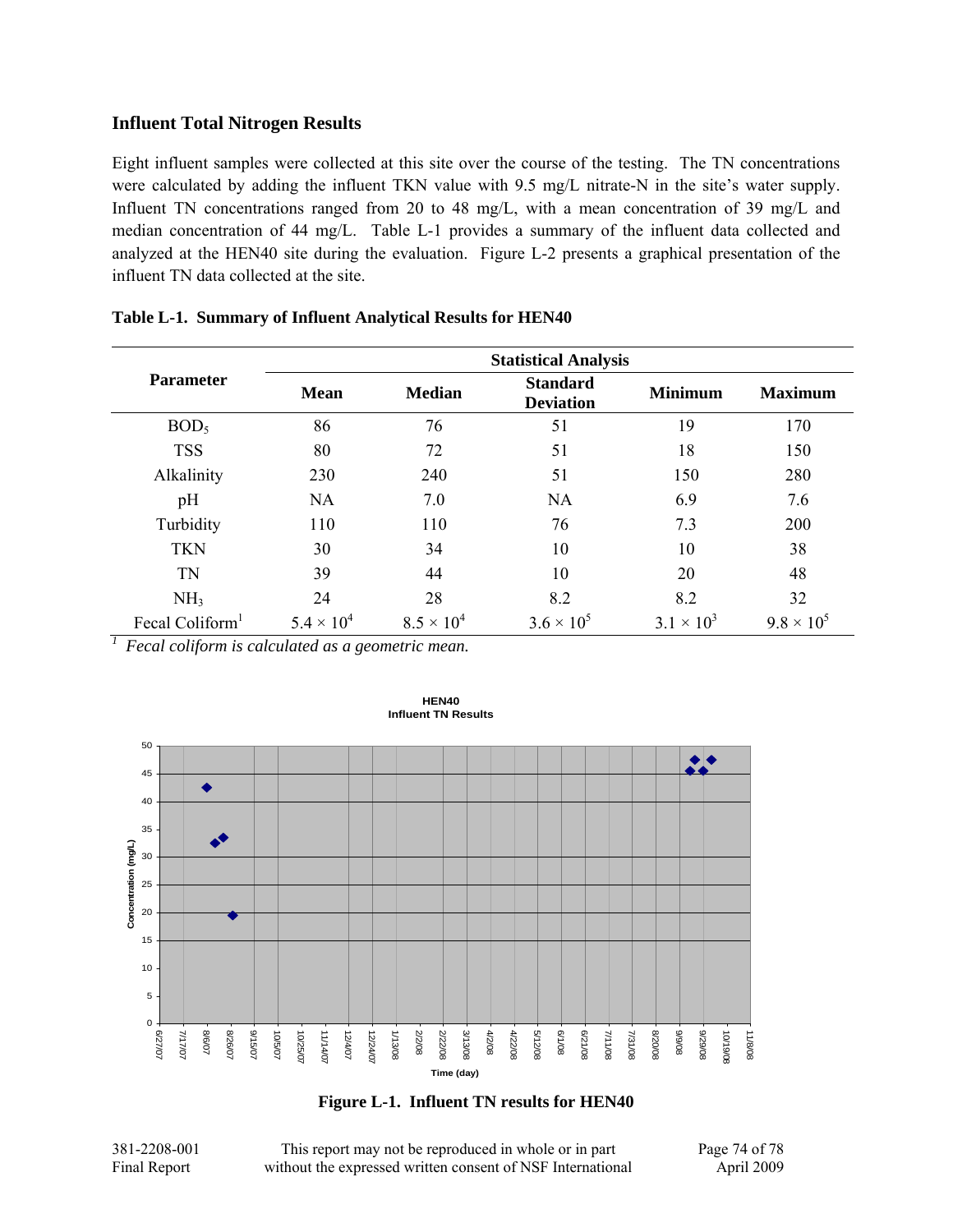## **Effluent Total Nitrogen Results**

There were a total of 13 samples taken over the course of the testing and in the analysis. The data that follows includes all identified outliers. The effluent TN concentrations ranged from 10 to 47 mg/L, with a mean concentration of 16 mg/L and a median concentration of 14 mg/L. The overall percent reduction in TN was 64%. Table L-2 provides a summary of the effluent data collected and analyzed at site HEN40 during the evaluation, which is shown graphically for TN in Figure L-2.

|                       | <b>Statistical Analysis</b> |                     |                                     |                     |                     |  |  |  |  |
|-----------------------|-----------------------------|---------------------|-------------------------------------|---------------------|---------------------|--|--|--|--|
| <b>Parameter</b>      | <b>Mean</b>                 | <b>Median</b>       | <b>Standard</b><br><b>Deviation</b> | <b>Minimum</b>      | <b>Maximum</b>      |  |  |  |  |
| CBOD <sub>5</sub>     | 4.4                         | 3.1                 | 3.7                                 | $\overline{2}$      | 15                  |  |  |  |  |
| <b>TSS</b>            | 12                          | 5                   | 21                                  | 5                   | 82                  |  |  |  |  |
| Alkalinity            | 91                          | 86                  | 15                                  | 74                  | 120                 |  |  |  |  |
| pH                    | <b>NA</b>                   | 7.1                 | <b>NA</b>                           | 5.7                 | 7.4                 |  |  |  |  |
| Turbidity             | 5.3                         | 2.3                 | 9.9                                 | 0.7                 | 38                  |  |  |  |  |
| <b>TKN</b>            | 4.3                         | 1.6                 | 7.6                                 | 1.1                 | 29                  |  |  |  |  |
| NH <sub>3</sub>       | 2.1                         | 0.17                | 5.2                                 | 0.05                | 19                  |  |  |  |  |
| NO <sub>3</sub>       | 12                          | 11                  | 3.5                                 | 3                   | 18                  |  |  |  |  |
| NO <sub>2</sub>       | 0.10                        | 0.03                | 0.13                                | <b>ND</b>           | 0.34                |  |  |  |  |
| <b>NO<sub>x</sub></b> | 12                          | 11                  | 3.5                                 | 3.3                 | 18                  |  |  |  |  |
| <b>TN</b>             | 16                          | 14                  | 9.6                                 | 10                  | 47                  |  |  |  |  |
| D <sub>O</sub>        | 7.40                        | 8.4                 | 2.7                                 | 3.3                 | 10                  |  |  |  |  |
| Fecal Coliform        | $2.3 \times 10^{2}$         | $2.5 \times 10^{2}$ | $1.1 \times 10^{3}$                 | $1.3 \times 10^{1}$ | $4.0 \times 10^{3}$ |  |  |  |  |

**Table L-2. Summary of Effluent Analytical Results for HEN40** 

*1 Fecal coliform is calculated as a geometric mean.*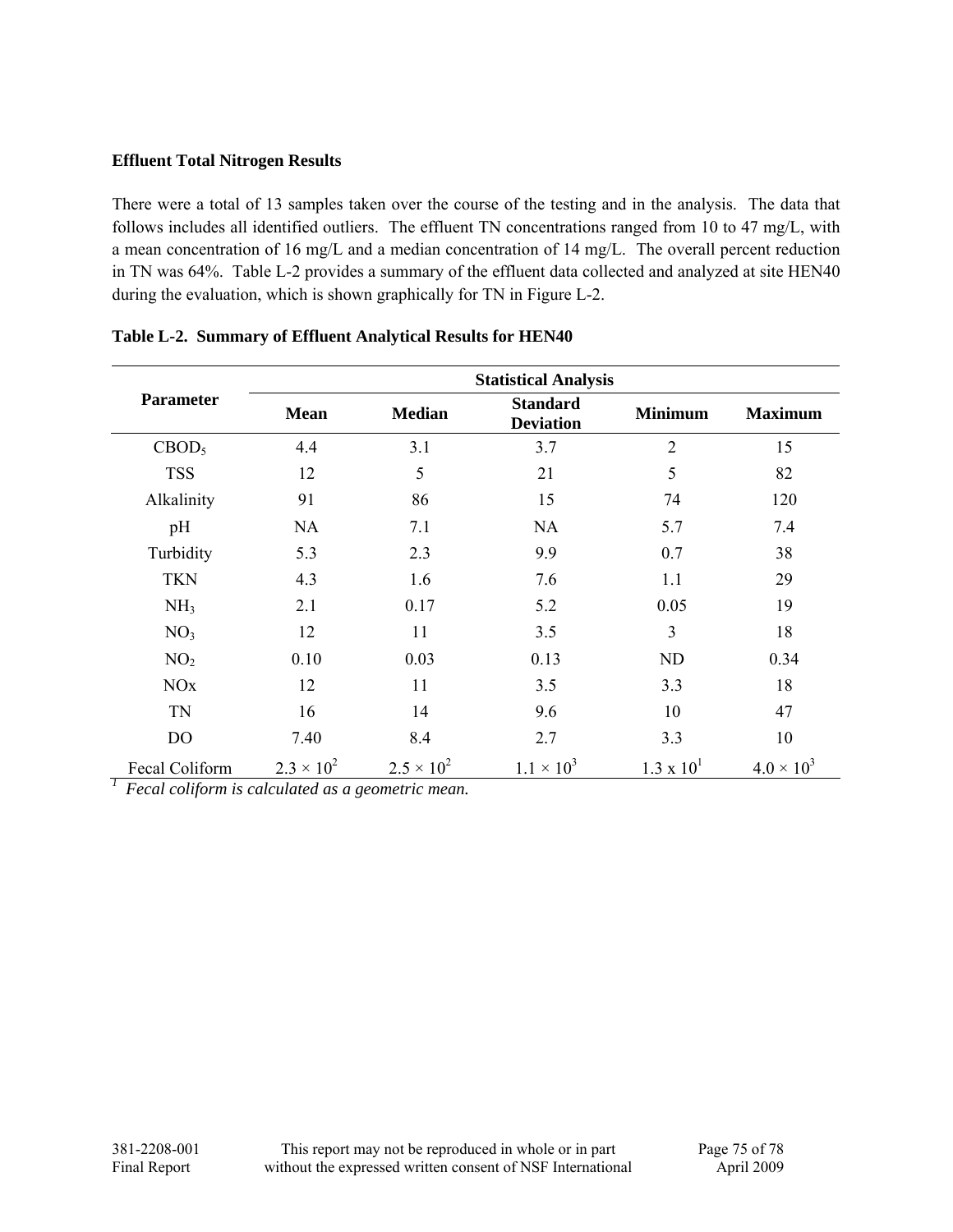**HEN40 Effluent TN Results**



**Figure L-2. Effluent TN results for HEN40.**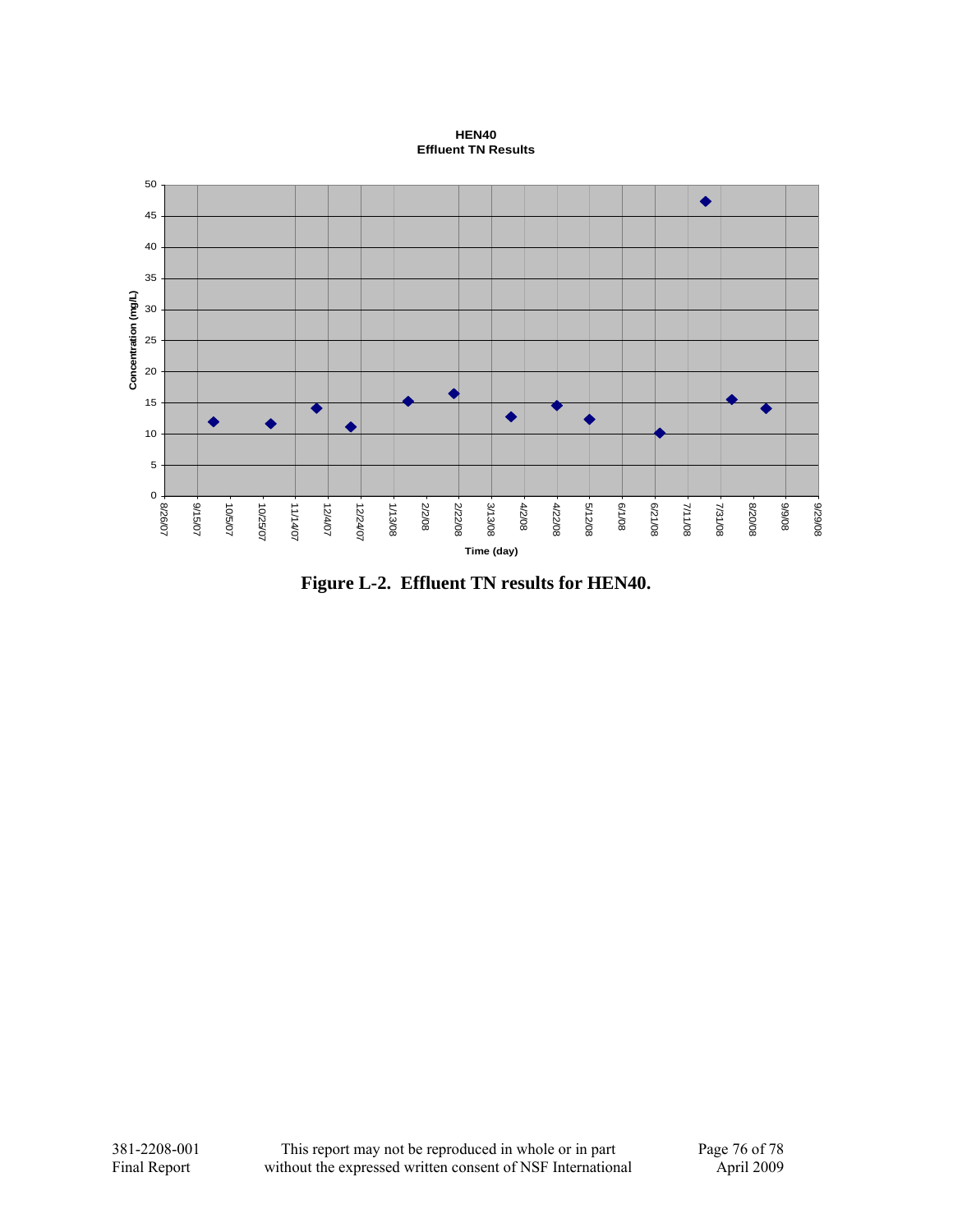**Appendix M – Site Summary**